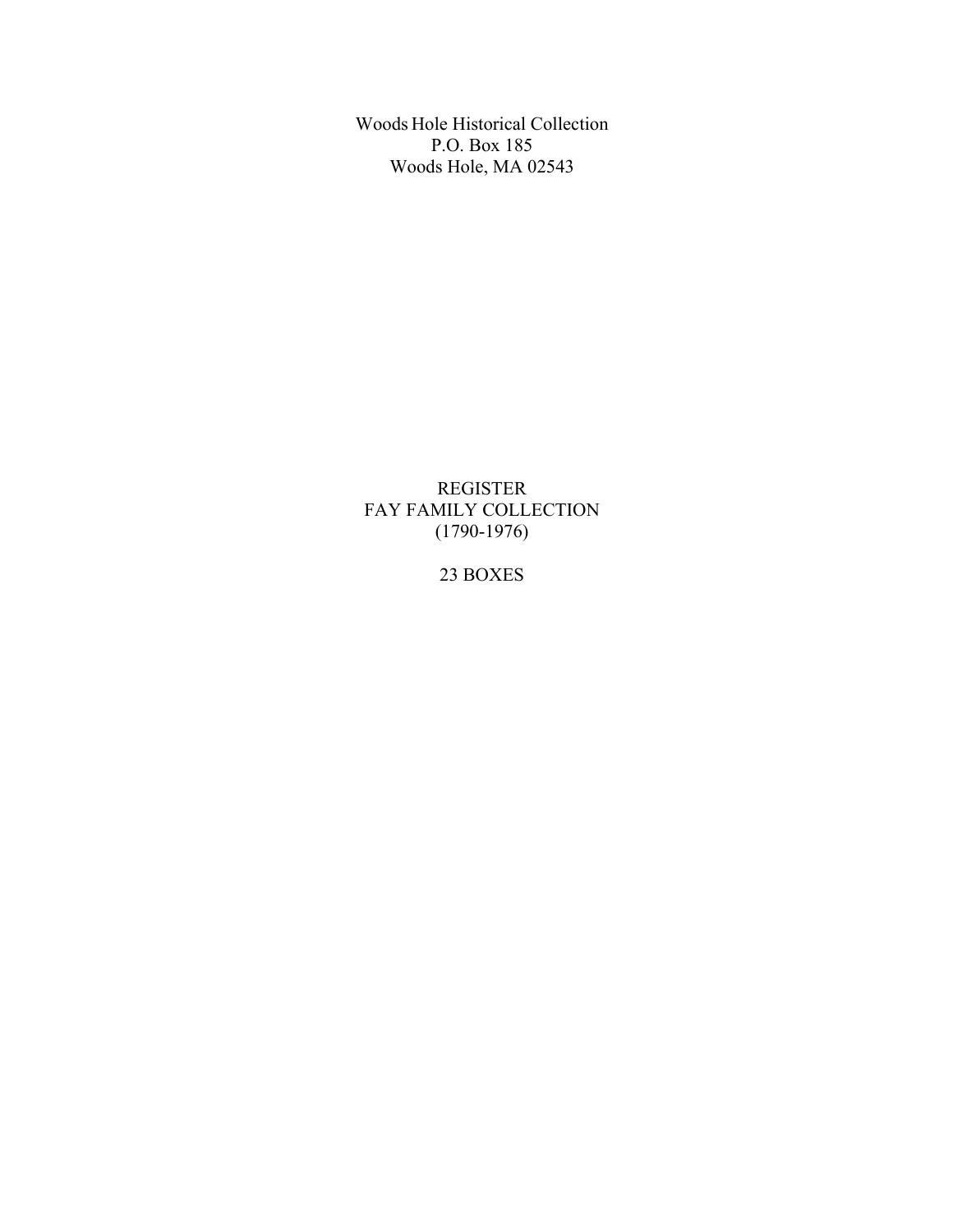### **BIOGRAPHICAL NOTE Joseph Story Fay 1812-1897**

Joseph Story Fay was born in Cambridgeport, Massachusetts, in 1812 and died in Boston in 1897. He first went to Savannah in 1827 to join his brother Howard to be trained in the cotton business. He spent 1828 at home in Boston and went to work in the counting room of Stanton, Fiske & Nichols, Company, a shipping company. There he learned the business of shipping, commerce, merchandise and accounts and spent five years at this firm (1828-1833). He turned down offers to be a supercargo on ships going to China and other ports. In his stead the position was taken by John Murray Forbes who made his renowned fortune in this trade. In 1834 Fay went to New York and went into business with a friend, L.C. Brigham, on South Street, center of the shipping trades, where the firm specialized in tea. In 1836 the great fire of New York burned out South Street businesses, as well as the rest of the lower East side. He was ruined.

In 1837 he rejoined his brother in Savannah, Georgia, and in 1838 he took over the company of Padelford, Fay & Company as his brother wished to retire. In 1840 he married Sarah Smith Bryant (1812-1887) and after this her brother John (of Bryant & Sturgis) sent much business to the Fay company, which became one of the largest of the cotton buyers for the New England cotton mills and agents for Baring Brothers & Co. Padelford, Fay & Company were already the buyers for Rhode Island mills but the Boston area mills became their largest clients.

Fay was very active in Savannah affairs. He was a director of the Central Rail Road, a member of the City Council and a major leader in the establishment of a line of ocean steamers whose route went from Savannah to New York. He was an active fireman and for a time Chief of the Fire Department. Fay was one of the first vestrymen of St. John's Church in Savannah and helped to built the new church. He gave the chimes for St. John's, made by Meneeley of Troy.

His wife stayed with him in Savannah during the winter months and returned to Boston for the summers, where he would then join her. He had been given the consignment of the ships *Tamerlane* and *Sterling*. *Tamerlane* was being fitted out for whaling in New Bedford when Joseph and Sarah came to the Cape to visit friends in Cotuit. Driving through Woods Hole on his way to the steamer, he was entranced by the area and in 1850 he bought the former Manessah Swift house in Woods Hole. Thereafter the couple and their children spent the summers in the house on the main road into Woods Hole opposite Little Harbor. The house had been sold to them by Ward Parker. They called the house (a large center-hall Colonial with extensive rear wings) "The Homestead".

Fay spent less and less time in Savannah, leaving the running of the cotton brokerage to Padelford and younger partners. He reorganized the Bay State Mills in Lowell and made the business into the Washington Mills, where he was the treasurer. With the Civil War beginning in 1861 he never returned to Savannah. The firm of Padelford, Fay & Company was dissolved.

Mr. Fay was a very important man in the history of Woods Hole and a generous benefactor to his church and community. He bought extensive amounts of land and then gave many sections of it back to the community: for a larger grade school, for the Episcopal Church, the St. Joseph Catholic Church in Woods Hole and for a forested park in Falmouth (Goodwill Park). He was one of the founders of the Episcopal Church of the Messiah in Woods Hole and provided the land and all of the funds for the wooden building for the first church built in 1852. Through his support the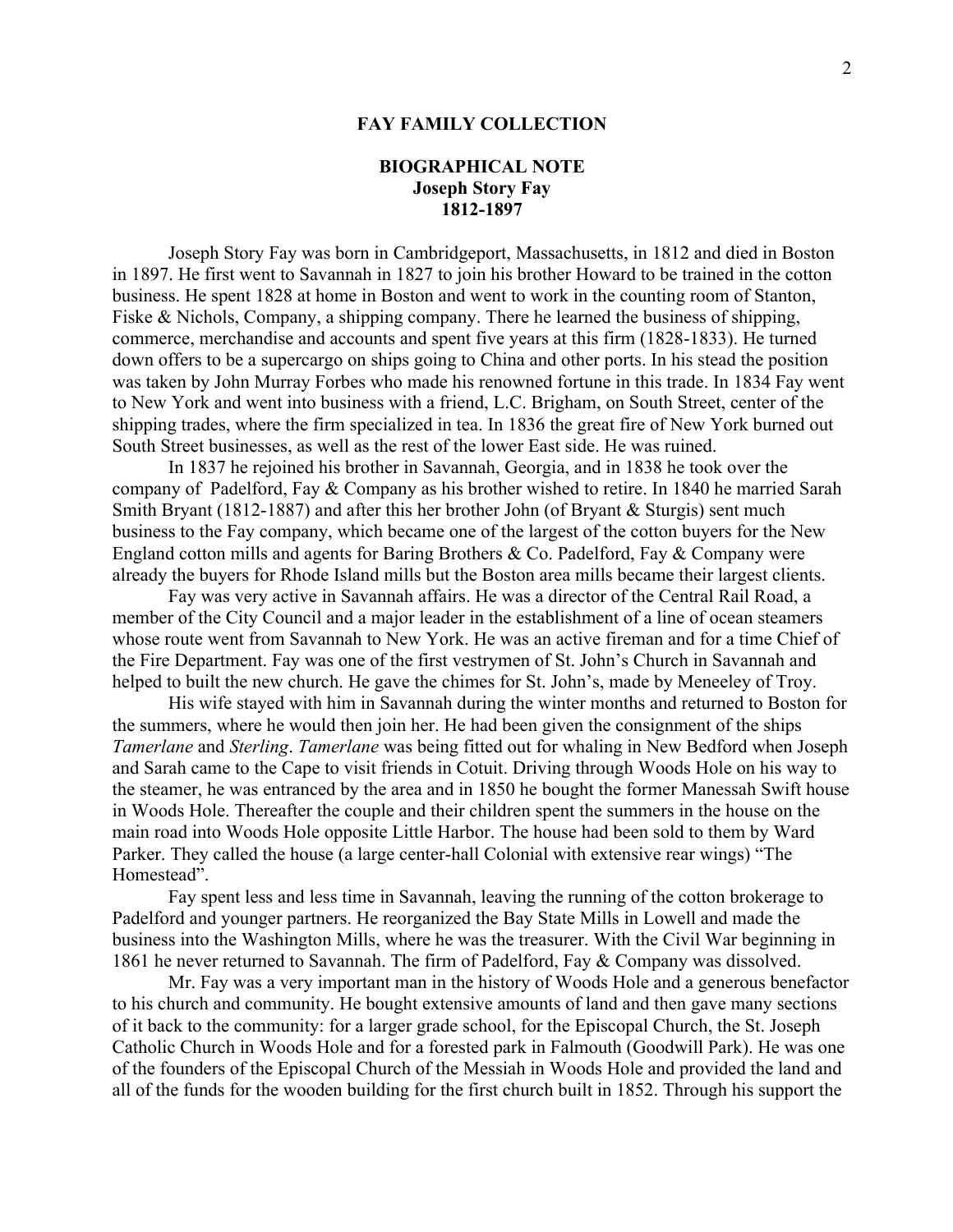construction of the present stone Church of the Messiah was begun (1888). He was one of many prominent Boston businessmen who urged the Old Colony Railroad to extend its line from Monument Beach to Woods Hole and he provided the land on which the Woods Hole section was built (1870-1872).

Mr. Fay was convinced that the Vikings had visited Woods Hole and he influenced the Post Office to change the official name of the village from "Wood's Hole" to "Wood's Holl" from the Norse word for hill ("holl"). This name change remained until after his death in 1897 when it was changed again to Woods Hole.

Joseph Story Fay was an active member of the Massachusetts Horticultural Society. He won many prizes for roses, vegetables and flowers from them. He had a consuming interest in roses which he communicated to his daughter Sarah Bryant Fay. The Fay Rose Garden was developed by Michael Henry Walsh (1848-1922) with the generous and enthusiastic support of Mr. Fay and his daughter. Mr. Walsh, a Welshman of Irish descent, was brought to Woods Hole in 1875 to work on the Fay garden. He spent 40 years hybridizing roses. His extensive experiments with test plants resulted in many original varieties of rambler roses, as well as other varieties of roses and hollyhocks. The roses were famous all over the world and won prizes at international as well as New England flower shows. Fay carried out a program of reforestation in Woods Hole, bringing seedlings and saplings from as far away as England, as well as transplanting trees from nearby East Falmouth.

The era of Joseph Story Fay ended with his death in 1897 but the Fay influence continued in Woods Hole through his children until the 1940s with the death of daughter Sarah Bryant Fay.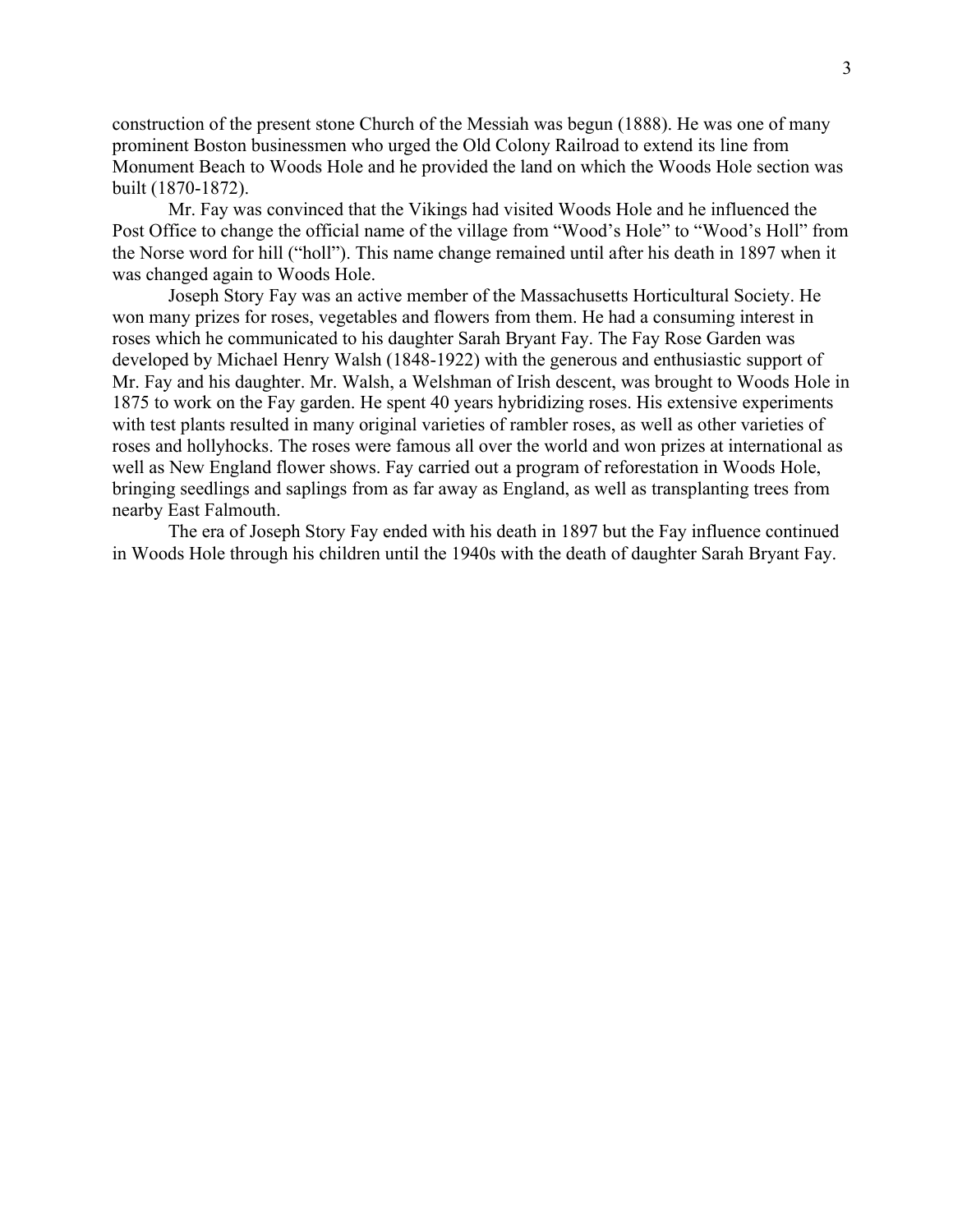#### **SCOPE NOTE**

The papers in this collection cover the years c. 1790-1976, with the bulk of them arising from the activities of Joseph Story Fay during the period when he lived in Woods Hole and from the activities of his heirs, Henry Howard Fay, Sarah Bryant Fay and Joseph Story Fay, Jr. Land records relating to the properties acquired by him (and inherited by his children) account for the earliest and later dates in the time span of the materials. There are no business papers in the collection.

The collection includes many original photographs (mounted large format contact prints) taken for the Fays by noted Boston photographer Baldwin Coolidge (1845-1928) of scenes in Woods Hole and a fine portrait of Joseph Story Fay at age 84 as well as images of the Fay Rose Garden.

There are original deeds, dating to 1790, which refer to land later purchased by Fay. There are small format plans of land holdings in Woods Hole and Falmouth. A separate collection of large format blueprints and original land plans has its own register (see FAY FAMILY PROPERTY PLANS AND SURVEYS). Also included are original drawings for a room in the Joseph Story Fay, Jr. house in Woods Hole done by architects Peabody & Stearns.

Included is a collection of water color and pencil sketches of Woods Hole and several other areas (c. 1854-1880, 1903 and n.d.) done by Maria Denny Fay, Anna Maria Fay, Sarah Bryant Fay, Gaston Fay and Henry Bigelow and several unidentified artists.

There are many items relating to Fay's daughter Sarah Bryant Fay (1856-1936), including loose photos and albums of her photographs, and Fay's son Henry H. Fay (1848-1929) and greatgranddaughter Elizabeth Spooner Fay.

Included are biographical data and recollections relating to Joseph Story Fay and other members of the family as well as clippings and memorabilia. There are copies of Fay's publications on various matters, including "The Track of the Norsemen", 1876.

A genealogy of the family from the 1700s to the present day is included and is kept up to date with Family Tree Maker software.

An important part of the collection concerns the Fay Rose Garden, developed by Michael Henry Walsh (1848-1922) with the generous and enthusiastic support of Mr. Fay and his daughter Sarah Bryant Fay. Mr. Walsh, a Welshman of Irish descent, was brought to Woods Hole to work on the Fay garden. He spent 40 years hybridizing roses. His extensive experiments with test plants resulted in many original varieties of rambler roses, as well as other varieties of roses and hollyhocks. The collection includes letters, account books, ledger books from the Walsh garden, Walsh's yearly catalogs, photographs of the gardens in Woods Hole, photographs of the competition plants at Massachusetts Horticultural Society venues as well as prizes awarded to Joseph Story Fay and Sarah Bryant Fay by the Society for roses, flowers and vegetables.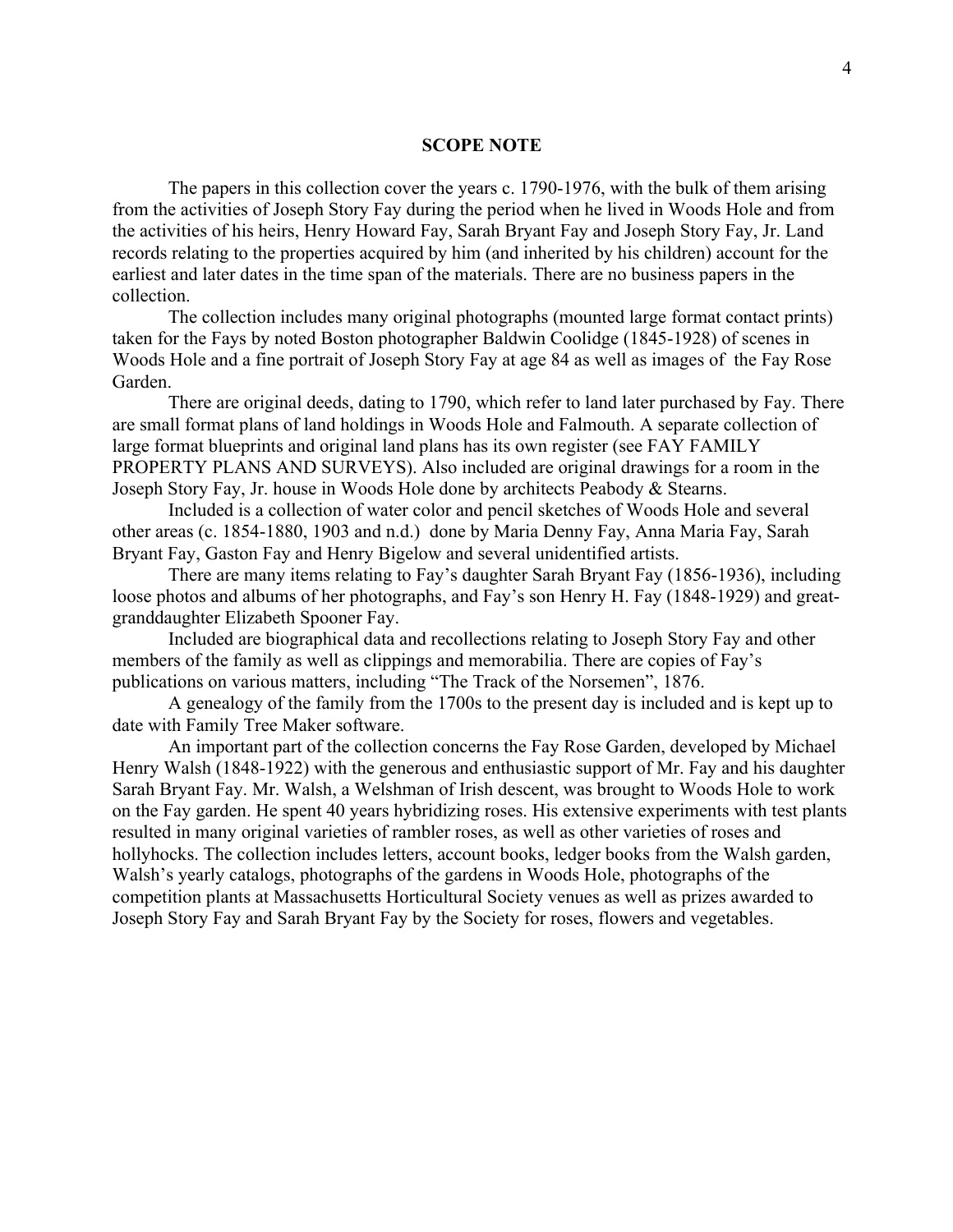### **BOX 1**

### **Autobiographies and Biographies:**

- 1-1. Notes and Memoranda Made by J.S. Fay April, 1886 with appendix by Sarah Bryant Fay. Xerox copy of typewritten manuscript.
- 1-2. Biographical Sketch of Joseph Story Fay, prepared by Elizabeth Eliot Spooner Fay, n.d. Xerox copy of typed manuscript.
- 1-3. Biographical Sketch of Joseph Story Fay, prepared by Elizabeth Eliot Spooner Fay, n.d. Partial sections of Item 2. Xerox copy of typed manuscript.
- 1-4. Biography of Joseph Story Fay, n.d. Xerox copy of typed manuscript, appearing to be part of a more extensive manuscript.
- 1-5. Biographical sketch of Joseph Story Fay. Mounted typewritten text probably for an exhibition.
- 1-6. "Relics and Antiques", Stories of Elizabeth Elliot (Spooner) Fay. Subtitle: "MEMOIRS OF YOUR MOTHER". Elizabeth Elliot Fay. Xerox copy of typewritten manuscript. *Elizabeth Elliot Spooner Fay (1851-1945) was the wife of Henry H. Fay, son of Joseph Story Fay.*
- 1-7a. "MY POSSESSIONS 1930". Elizabeth Elliot Spooner Fay. 69 pages.
- 1-7b. "A FEW OF MY MEMORIES OF WOODS HOLE AND ITS CHANGES. Elizabeth Eliot Spooner Fay. 17 pages. N.D. Xerox copy of typewritten manuscript, 2 copies.
- 1-7c. "TO MY CHILDREN". 2010 preliminary typeset version of "To My Children". Elizabeth Eliot Spooner Fay, 91 pages.

#### **Articles, Clippings and Publications of Joseph Story Fay:**

- 1-8. "The Slave, Demock Charlton". Letter to the editor from Joseph Story Fay of Savannah, Georgia, July 15, 1857. Original newsprint and xerox copy.
- 1-9. Letters from Joseph Story Fay in Boston, Massachusetts to Abram Minis, Savannah, Georgia, October 1859 and April 1861. Xerox copies from the originals in the Georgia Historical Society.
- 1-10. Handwritten note authorizing Jos. S. Fay to make improvements upon the Church property (Church of the Messiah), 1873. Original note.
- 1-11. "The Track of the Norsemen", A Monograph by Joseph Story Fay, 1876. Clippings of critical articles from New Bedford, Massachusetts, and Fay's response. Original booklet and clippings.
- 1-12. "The Track of the Norsemen", A Monograph by Joseph Story Fay, 1876. 8 original copies.
- 1-12a. "The Track of the Norsemen", a Monograph by Joseph Story Fay. Wright & Potter, Boston, 1882. 2 copies.
- 1-13. Three items relating to the Old Colony Railroad (fencing):
	- a. Old Colony Railroad Company, Engineer Department, Letter from E.N. Winslow, 1878.
	- b. Revised Statutes, Chapter III, Sec. 120 (relating to fences protecting railroad way, etc.). Typewritten manuscript.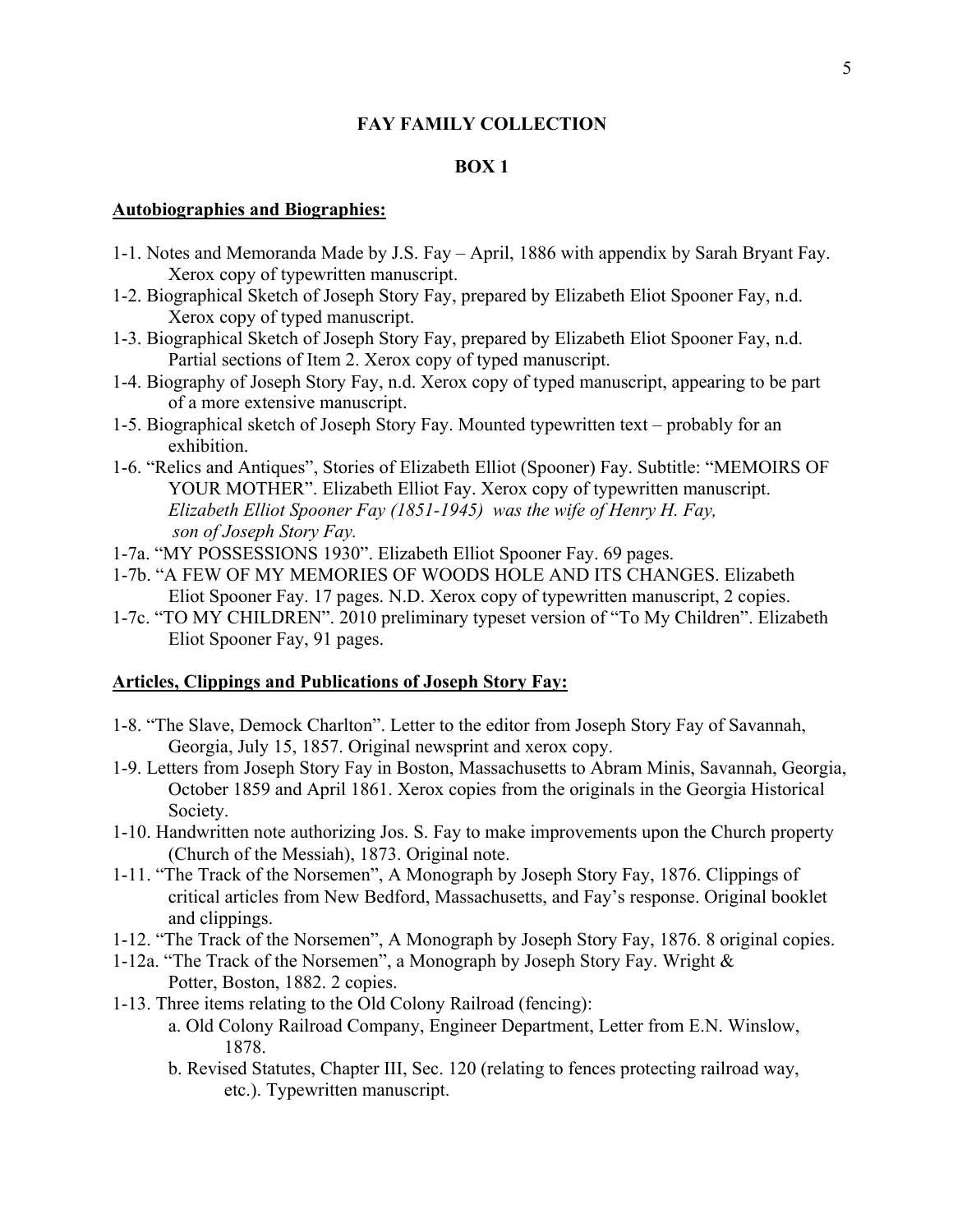- c. Letter, August 3, 1908, to Mr. A. Ross, Superintendent, N.Y., N.H. & Hartford RR. Corp., Taunton, Massachusetts, on behalf of Miss Sarah Bryant Fay. Typewritten letter. Unrelated envelope addressed to H.H. Fay.
- 1-14. Two pamphlets of Joseph Story Fay:
	- a. "Value of a Protective Tarriff to The Farmer." By Joseph Story Fay. Extract from the Thirtieth Annual Report of the Secretary of the Board of Agriculture. Boston 1883. Original booklet.
	- b. "A Question of the Day. Immigration." A Monograph by Joseph Story Fay. Woods Holl, Massachusetts, 1890. 2 original booklets.
- 1-15. Clippings. Articles concerning Joseph Story Fay's articles and newspaper correspondence on tree planting, 1890.
- 1-16. Pamphlets:

a Proceedings of the American Forestry Congress, 1886. Article on page 83, "Some Practical Hints on Tree Raising" by Joseph Story Fay, Wood's Holl, Mass. b. "The Silver Bill. Recent and Proposed Legislation Upon the Coinage of Silver". Read before the Boston Political Class, March 18, 1891. No author. Two original pamphlets.

- 1-17. Photo. Xerox copies of a portrait of Joseph Story Fay (in three-piece tweed suit and hat), August 29, 1896. Photo by Baldwin Coolidge. Digital file number 2686. Original stored in fire-proof files.
- 1-18. Obituaries and memorial articles.

a. "Many Friends Attended". *Boston Daily Globe*, June 17, 1897. *Obituary states that Fay's service was in Cambridge's Christ Church (his childhood church) on June 16, 1897, with assisting clergymen from St. Paul's, Boston (Fay had been a vestryman there), the Rev. C.J. Ketchum; and from Woods Hole, the Rev. Mr. Marriet.* Xerox copy. b,c. "The Late Joseph Story Fay". Page 996 in The Churchman, June 26, 1897. Two original copies torn from the publication. *Includes photo of Fay obviously taken at the same time as item 18 above (portrait by Baldwin Coolidge) but Fay is hatless*. c Obituary, undated. From a Boston newspaper.

d. Poem. "(For the Transcript) In Memory J.S.F." by Ella Howard Bryan. N.D. Original clipping, n.d.. *The* Transcript *was a Boston newspaper.*

- e. Short article and lyrics. "Anniversary Ode". "Home Again", words written by Joseph Story Fay. Original clipping, n.d. *Savannah newspaper?*
- 1-19. Pamphlet. Memorial Service to the late Joseph Story Fay who Entered Into Life Eternal June fourteenth, Eighteen-Ninety-Seven, at Boston. Church of the Messiah, Woods Holl, Mass. Eleventh Sunday after Trinity August Twenty-Ninth, Eighteen-Ninety-Seven. Two copies.
- 1-20. Handwritten manuscripts relating to the death of Joseph Story Fay. a. Resolution of Church of the Messiah Committee relating to the death of Joseph Story Fay, June 22, 1897. Original and copy. b. Letter to Miss Fay from the Church of the Messiah Parish Clerk Edward E. Swift, relating to the death of Joseph Story Fay.
- 1-20c. Memorial of the late Joseph Story Fay, Adopted at a Meeting of the Board of Directors of The Lake Superior Iron Company, September 2<sup>nd</sup>, 1897. Accession No. 2013-13.
- 1-21. Pamphlets.
	- a. Rhodora, Journal of the New England Botanical Club, July 1905. Contains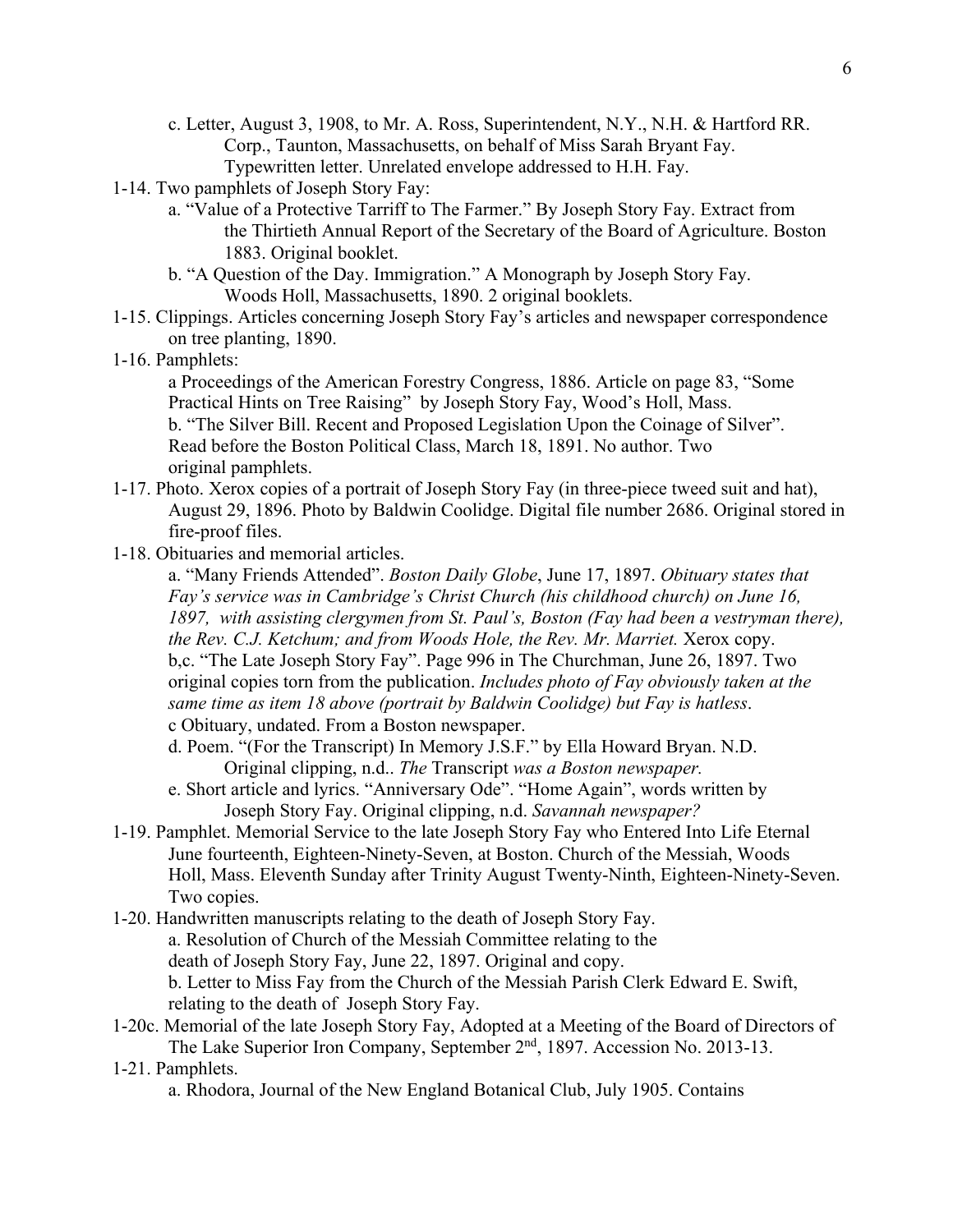article "Reforestation at Woods Hole, Mass." By M.A. Chrysler. Two copies. b. Reprint of "Reforestation at Woods Hole, Massachusetts – A Study in Succession" by Mintin Asbury Chrysler, n.d. Two copies.

- 1-22. Articles and items relating to the Chimes of St. John's Episcopal Church in Savannah Georgia, c. 1911-1968.*Joseph Story Fay was senior warden and gave the chimes shortly after the dedication of the church, 1854.*
	- a. Newsclipping. "St. John's Chimes Will Be Retuned", c. 1911, unknown Savannah newspaper. Original and xerox copy.

b. Newsclipping. "Plaque To Honor Memory Man Who Donated Chimes", n.d., Unknown Savannah newspaper. Original and xerox copy.

c. Newsclipping. "St. John's Chimes Escaped Sherman's Visit in Splendid Tone",

by Harry L. Roberts, Vesper Chimer, St. John's Episcopal Church. *Savannah Press*, March 9, 1929. Original and 2 xerox copies.

d. Newsclipping. "The Bells of St. John's by Thomas Gamble. *Savannah Morning News*, November 6, 1932.

e. Newsclipping. Reproduction of a photo of the Plaque honoring Joseph Story Fay and Sarah Bryant Fay (who had the chimes recast in 1911).

- f. Photo. The Plaque honoring Joseph Story Fay and Sarah Bryant Fay (who had the chimes recast in 1911).
- g. Material sent by S. Prescott Fay to Dorothy Fay Mixter, 1955, about the Chimes at St. John's in Savannah. Accession Number 2013-13.
	- Handwritten letter from S. Prescott Fay to Dorothy Fay Mixter, January 11, 1955.
	- Newsclipping. The Boston *Daily Globe*, n.d. "Roaming South With Willard DeLue – XXVI." "Chimes of Bostonian Ring Out in Savannah."
	- Newsclipping. The Boston *Daily Globe*, February 16, 1955. "Roaming South With Willard DeLue – XXVII." "Did Lincoln Rescue Savannah Chimes?" *This clipping is the sequel to the first one - full of inaccuracies!*
- h. Typewritten letters. Correspondence from S. Prescott Fay and rectors of St. John's Church in Savannah.
	- Letter from S. Prescott Fay to Rector, St. John's Church, March 21, 1968.
	- Letter from S. Prescott Fay to The Rev. Ernest Risley, St. John's Church, April 11, 1968.
	- Letter from S. Prescott Fay to Mr. Robert V. Martin, Jr., St. John's Church.
- 1-23. Newsclipping. "Too Large to Put on the Canvas of a Sermon", "Our First Summer Resident", Falmouth *Enterprise*, May 17, 1963, Section F. Original newspaper clipping (2 copies) and xerox copies..
- 1-24. Pamphlet. Reprint of "Reforestation at Woods Hole, Massachusetts A Study in Succession" by Mintin Asbury Chrysler and a reprint of a 1963 Falmouth Enterprise article on Joseph Story Fay, 1976. Published by the Woods Hole Historical Collection.
- 1-25. Newsclipping. "Table Gossip", *Boston Daily Globe*, September 18, 1892. *Second column notes visit of Joseph Story Fay and John Murray Forbes to Grover Cleveland in Gray Gables on the Forbes sloop* Wild Duck*.* Xerox copy.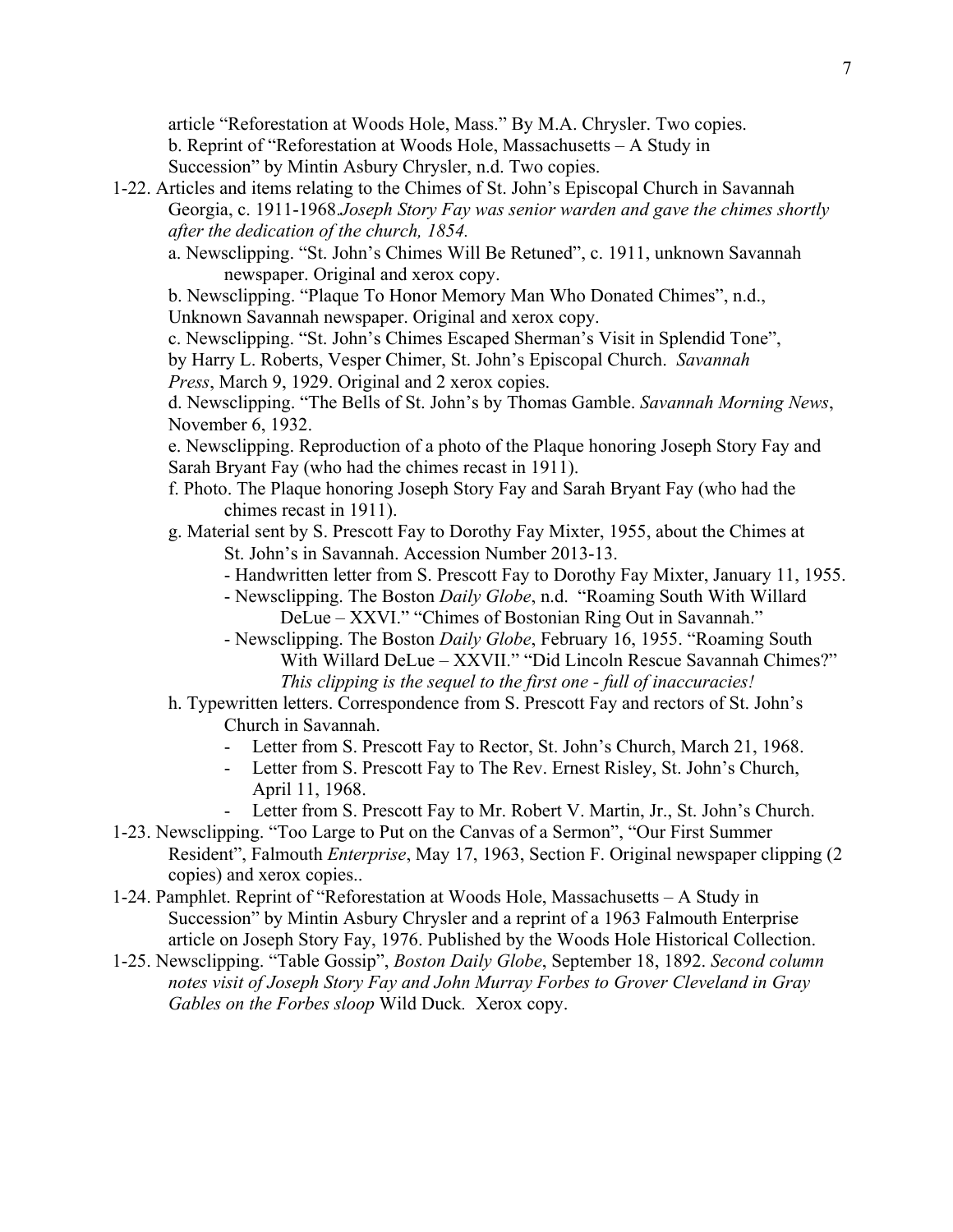### **BOX 1A**

### **Additional copies of J.S. Fay publications – pamphlets: "Track of the Norseman," "Value of a Protective Tarriff," "Question of the Day: Immigration"**

### **FAY FAMILY COLLECTION**

### **BOX 2**

### **Material relating to the Family, Children and Descendents of Joseph Story Fay, Miscellany Collected by the Family, Miscellaneous nformation related to Joseph Story Fay:**

- 2-1. Newsclippings.
	- a. "In Camp Before The Intrenchment, Yorktown, Va., April 11, 1862. An Aerial Voyage Extrordinary". A *balloon voyage over the battle area.*
	- b. "Appeal for Aid for Sick and Wounded Soldiers" from Frederick Law Olmsted,
	- General Secretary (of the Sanitary Commission), April 16, 1862.
	- c. The Nomad. Article about Judge Fay. September 15, 1920.
- 2-2. Typewritten manuscript (copy). Recollections of the old church (Church of the Messiah, Woods Hole) by Sarah B. Fay. N.D.
- 2-3. Material related to the Church Street extension, 1881-1884.

a. Pamphlet. Proceedings at "The Laying Out" of the Proposed Extension of the Church Street Road at Wood's Holl, by the Selectmen of Falmouth, December 2, 1881. b. Printed letter with map and testimonials: "To My Fellow-Townsmen:", Wood's Holl, Feb'y 25, 1882. Signed H.H. Fay. Original and copy. c. Printed letter to Hon. F.A. Nye, Falmouth. Signed J.M. Glidden, Boston, March 29, 1884. Attached as part of the printed letter are "Copy of Correspondence" from H.H. Fay to G.W.W, Dove And J.M. Glidden, dated February 1, 1883, February 6, 1883, February 14, 1883. 2 original copies and xerox. *Glidden and Dove were property owners along the proposed road*

- 2-4. Pamphlet. Reply of Lewis S. Dabney to Mr. Marston with map showing the location of the Proposed Extension of Church Street, at Woods Holl, as "Laid Out" by the Selectmen of Falmouth, December 2, 1881. Original pamphlet in poor condition.
- 2-5. Map. Hand-drawn map of proposed extension of Church Street, February 25, 1882. Color copies of map.
- 2-6. Material related to the death of Maria Denny Fay, 1890. *Sister of Joseph Story Fay.* a. Newsclipping. "In Memory of Maria Denny Fay, Died Feb. 15, 1890. 2 original copies.

b. Typewritten manuscript. "One of Maria Fay's nieces writes of her, in loving reminiscence:" Original typewritten manuscript and xerox copy.

- 2-7. Letters related to the proposed fog signal at Nobska Point, Woods Hole.
	- a. Typed letter to James R. Jewett from H. H. Fay, December 14, 1909.
	- b. Typed letter to James R. Jewett from H. H. Fay, December 22, 1909.
- 2-8. Letters to Horace S. Crowell and Blueprints related to the lease of Fay property for the New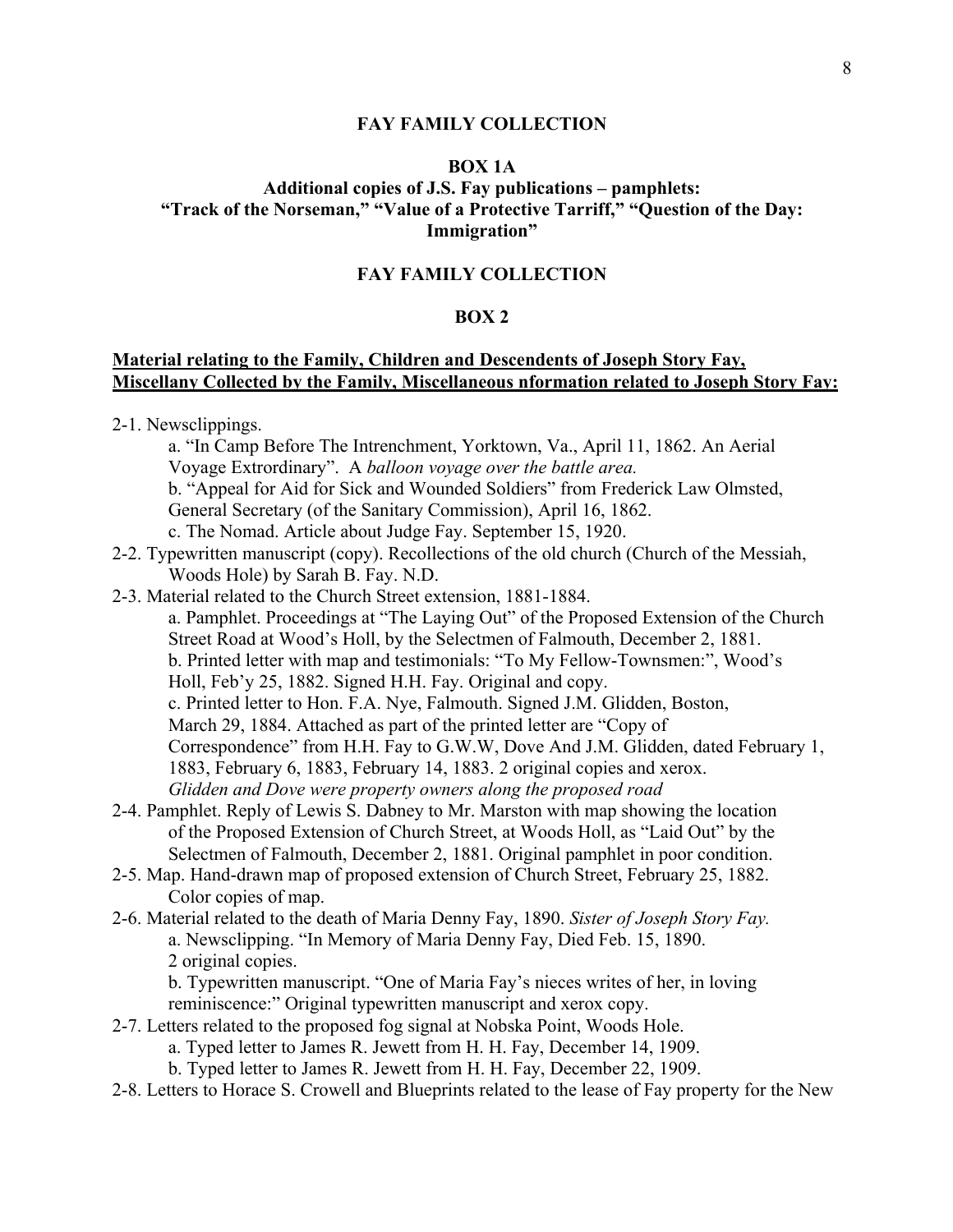York, New Haven & Hartford Railroad Company.

a. Letter from F.A. Farnham, Attorney, New York, New Haven and Hartford Railroad Company, January 22, 1914.

b. Blueprint showing land along Little Harbor with railway route.

c. Letter from Boothby & Stanley, Attorneys, May 27, 1914.

d. Letter from J.W. Pearson, Division Engineer, New York, New Haven and Hartford Railroad Company, June 15, 1914.

e. Letter from Boothby & Stanley, March 31, 1915.

f. Letter to H.H. Fay from J.W. Pearson, Division Engineer, New York, New Haven and Hartford Railroad Company, November 5, 1918.

g. Letter from Horace S. Crowell to J.W. Pearson, Division Engineer, New York, New Haven and Hartford Railroad Company, November 7, 1918.

h. Letter from J.W. Pearson, Division Engineer, New York, New Haven and Hartford Railroad Company, October 30, 1918. Blueprint attached showing land along Little Harbor with railway route, marked with red pencil.

2-9. Newsclippings. Material related to the Fay properties in Cambridge, Boston and Woods Hole. a. Three clippings with articles on the Fay House in Cambridge, owned by Radcliffe College. N.D.

b. Three clippings on Louisburg Square and Sarah Bryant Fay's house on nearby Mt. Vernon Street. N.D.

c. Newsclipping. "Blaze on Estate of Boston Woman, Shed on Fay Property at Woods Hole Burns." October 29, no year.

- 2-10. Newsclipping. Article about Dr. Hugh Donaldson's chaise, later owned by Joseph S. Fay. N.D.
- 2-11. Card. Invitation to Benefit Concert for the American Fund for French Wounded, Monday, August 21, (1918) at the residence of Mrs. Henry H. Fay, Nobska, Woods Hole.
- 2-12. Newsclipping. Letters between Rev. H.H. Smythe, Falmouth Village Improvement Society, and H.H. Fay about new streets to be laid out in Falmouth, 1923.
- 2-13. Poem. Handwritten manuscript on stationary of Wm. Goodell Frost (President Emeritus), Berea, Kentucky. "Woods Hole, Inscribed to Miss Sarah B. Fay by Wm. Goodell Frost, Aug. 1927."
- 2-14. Newsclipping. "Daring Thieves Loot Rooms at Nobska as Women Sleep", September 5, 1929. Falmouth *Enterprise*?
- 2-15. Newsclipping. "New England Heroes of the Land and Sea. Samuel P.P. Fay, Captain in the Army Organized to Resist Invasion by the French." Biographical sketch of Samuel Prescott Phillips Fay (1778-1856). N.D.
- 2-16. Account Sheet. Annual subscriptions Choir Boys, 1895 (Church of the Messiah). *Includes names of Mr. H.H. Fay; Mr. J.S. Fay, Jr.; Mr. Jos. S. Fay; Miss S.B. Fay; etc.*
- 2-17. Newsclipping. "Fay Cream Pie is an Old, Old Family Recipe". February 6, 1933. Poor copy of original. *Some family history in article.*
- 2-18. Ink-written manuscript. Bradley House rents listing, 1934.
- 2-19. Material about Joanna (Johanna) Lillie Fay Shankle.
	- a. Program. "The Opposite End Of The World", A Masque of the Junior Red Cross. By Alice Wangenheim. Presented by The Children of Woods Hole at Juniper Point, July 31, 1918. Xerox copy. *Joanna Fay played Mother Goose.*
		- b. Typewritten letter to Joanna Lillie Fay Shankle from her mother (Grace Ely Fay),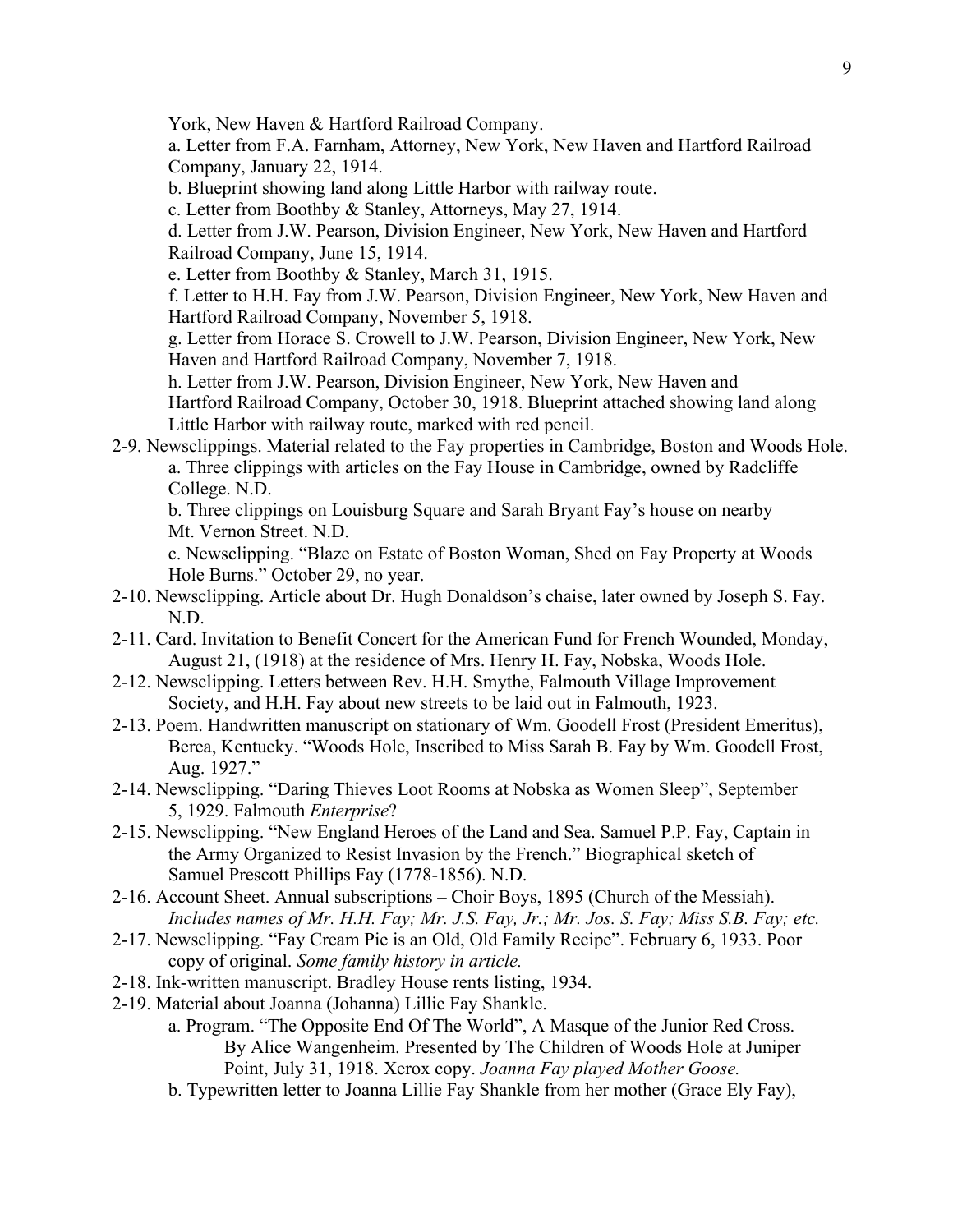September 22, 1938, about the 1938 Hurricane.

c. Typewritten letter to Joanna Lillie Fay Shankle from her mother (Grace Ely Fay), September 26, 1938, about the 1938 Hurricane.

d. Handwritten letter to Joanna Lillie Fay Shankle re Hurricane from Jerry (no last name), September 27, 1938.

- 2-20. Printed internet material from The Fay Family Page Genealogies. "Joanna Lillie Fay, Her Achievements in Aviation", 1930s. Material contributed by her sons.
- 2-21. Newsclipping. Copy of "Once Upon a Time" The Enterprise Was Saying FORTY YEARS AGO, May 14, 1898", Falmouth *Enterprise*, May 13, 1938. Poor copy. *Paragraph on Flower show in Horticultural Hall (Boston) where pansies won a prize for Mr. Walsh and the J.S. Fay estate.*
- 2-50. Newsclipping. "Miss Fay Makes Many Bequests." Falmouth *Enterprise*, n.d. *Sarah Bryant Fay died in 1938.*
- 2-51. Newsclipping. "Mrs. H.H. Fay Dies In Her 95th Year." Falmouth *Enterprise*, December 1945. Xerox copy (original in Gulesian-Fish Collection, Box 3).
- 2-52. Newsclipping. "Mrs. H.H. Fay's Will Is Files.", Falmouth Enterprise, n.d. (1945 or 1946). Xerox copy (original in Gulesian-Fish Collection, Box 3).
- 2-22. Newsclipping. "Slightly Salty" by George L. Moses. Cape Cod *Standard-Times* March 15, 1960. Column includes material on the *Wanderer* and Joseph Story Fay. *See Item1A-28 for his 1990 article on the same subject.*
- 2-23. Newsclipping. Family Portrait Mrs. George B. Dabney, Mrs. William Jason Mixter and Mrs. Thomas Motley are the three daughters of Henry Howard Fay...." Falmouth *Enterprise*, July 23, 1963. Photo with caption, original and xerox copy. Includes small newsclipping, n.d., about the H.H. Fay daughters.
- 2-24. Notes and correspondence. Miscellaneous correspondence of Dorothy Fay Mixter, notes on photographs of Woods Hole and roses, including the Walsh Memorial Rose Garden, 1960s and N.D.
- 2-25. Newsclipping. Obituary, Mrs. Joseph S. Fay (3rd) (Mrs. Margaret Welch Fay), January 15, 1965. Unknown newspaper. Poor xerox copy.
- 2-26. Newsclipping. Obituary, Henry H. Fay, Jr., Falmouth *Enterprise*, February 22,1966. Obituary with reproduction of sketch of Mr. Fay by Wesley Dennis. Original and xerox copy.
- 2-27. Newsclipping. Obituary, William J. Mixter, Jr., Falmouth *Enterprise*, 1984. Poor xerox copy.
- 2-28. Newsclipping. "The Wanderer, No. 1 & 2." Article by George Moses in Falmouth Enterprise, June 20, 1990. *Story of two ships named* Wanderer *and J.S. Fay's involvement.* Original newsclipping.
- 2-29. Printed internet material. Frank Hill Smith (or Hillsmith), artist and architect. *Frank Hill Smith was the husband of Clara Fay, a cousin of Joseph Story Fay.*
- 2-29a. Correspondence re Anna Maria Fay and xerox copy of Preface to *An American Girl's Travels* by Anna Maria Fay. See material in 2-29.
- 2-30. Letter and other material. Letter and historical information re the Minis family of Savannah, Georgia, 1994. *Minis worked with J.S. Fay in Savannah at Padelford & Fay.* Xerox copies.
- 2-47. Newsclipping. Obituary, Henry Fay Mixter, Boston *Globe*, October 30, 2011. Xerox copy.
- 2-48. Material from Radcliffe College and Schlesinger Library (Accession Number 2013-13)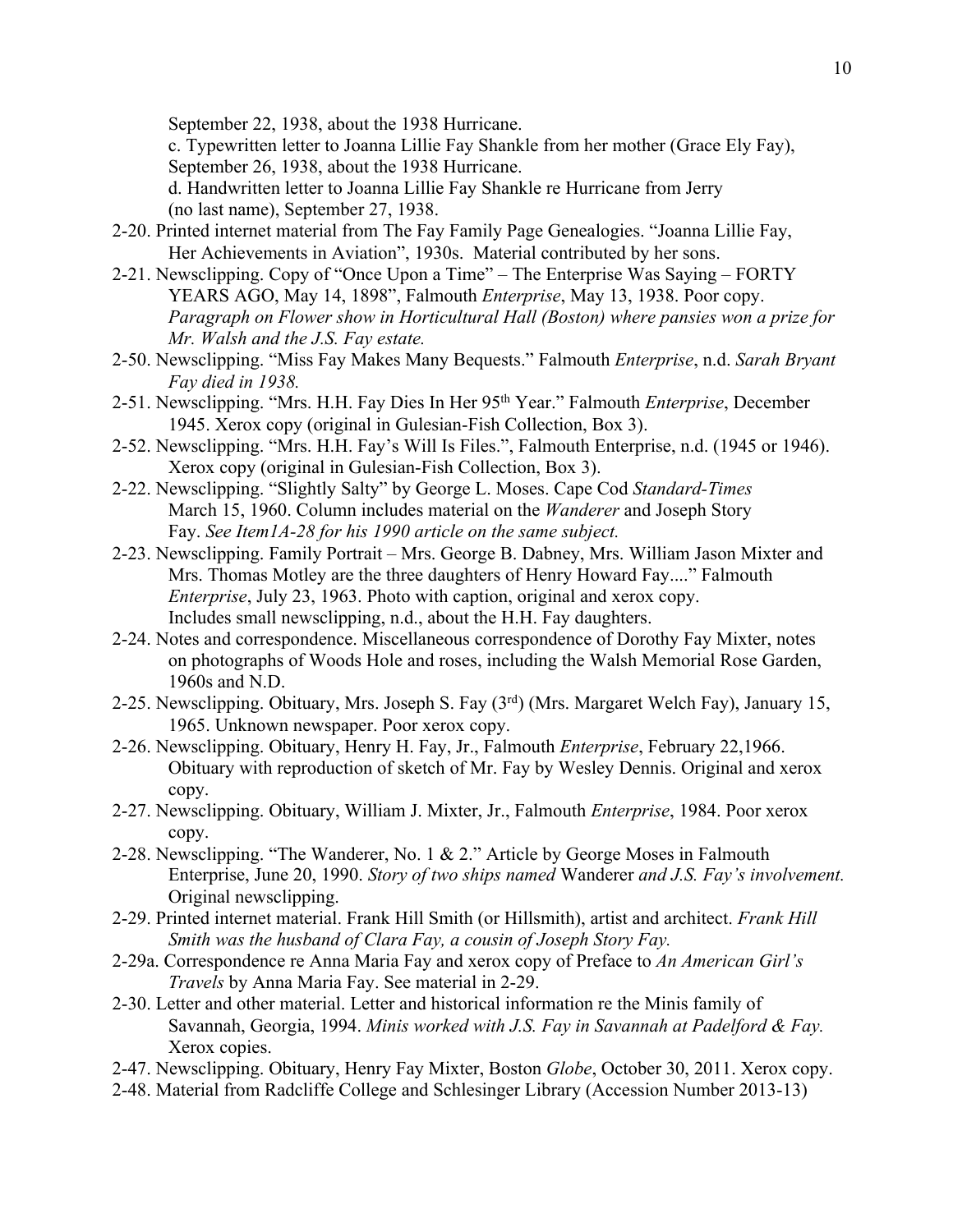- a. Material about the Fay Prize, Radcliffe College
	- Handwritten note from Fay Dabney to...? July 30, 1987, probably referring to the following newsclipping.
	- Newsclipping. "Radcliffe Fay Prize Awarded For Humanitarian Effort" n.d. (1987?)
	- Typewritten note. From Jane S. Knowles, Archivist, Radcliffe College to Mrs. H.T. Ballantine, February 17, 1988.
	- Typewritten ms. English translation of Fay Prize, Radcliffe College; Latin text follows.
- b. Typewritten letter or ms. Information from Mrs. H.T. Ballantine (Elizabeth) about material taken by Curator of Manuscripts, Schlesinger Library (Radcliffe Institute of Advanced Study, Harvard University), 1993.
- 2-49. Information on Ship *Tamerlane* (invested in by Joseph Story Fay c.1840-1850), built in Wiscasset (Maine) in 1824, changed to whaler in New Bedford, c.1848-1850; owned by Knowles family of New Bedford after 1852.
	- a. Tearsheet. Page from *Cape Cod Magazine*, September 2013, p. 62, with photo of figurehead of the *Tamerlane.*
	- b. New Bedford Whaling Museum library information (collection summary) on Knowles family and *Tamerlane*.
	- c. Bark *Tamerlane* at wharf, New Bedford (xerox copy)
	- d. Typed ms. Summary of *Tamerlane*'s history from research done by Susan F. Witzell for Fay biography. Sources: Maine Maritime Musem and New Bedford Whaling Museum libraries.
- 2-50. Typed letter. Letter from Sarah Bryant Fay to Anne Whitney, April 5, 1898, transcribed by Meg Costello, Falmouth Historical Society, for project being done at Wellesley College. *Original was probably hand-written.*
- 2-51. Material on Berea College Forest and Sarah Bryant Fay's role as benefactor.
	- a. email correspondence between Karen Quinn, Susan F. Witzell, Clint Patterson (Berea forester) about Fay connections, wood used from the Berea woods for Mayflower II restoration, October 2015.
	- b. Article from Kentucky.com about Mayflower II and wood from Berea forest, December 12, 2014.
	- c. Berea.edu website history of the forests (Department of Forestry)
- 2-52. Handwritten letters. Letters from Sarah B. Fay (mother, wife of Joseph Story Fay), 1851. Xerox copies.

### **Deeds.**

- 2-31. Early deeds, relating to land subsequently purchased by Joseph Story Fay. Originals.
	- a. Josiah Cotton to John Lawrence, 1790. *Long Pond area, Falmouth, Massachusetts.*
	- b. Abner Davis to Solomon Davis, 1797. *Salt and Fresh Meadow at Oyster Pond, Falmouth, Massachusetts.*
	- c. Abner Davis to Solomon Davis, 1799. *35 acres of upland in Falmouth, Massachusetts, adjacent to land of Francis Davis, Edward Hatch and Zephaniah Robinson, later Oyster Pond and Fells Road area.*
	- d. Hannah Parker to Jabez Davis, 1804. *21 acres of land near Woods Hole,*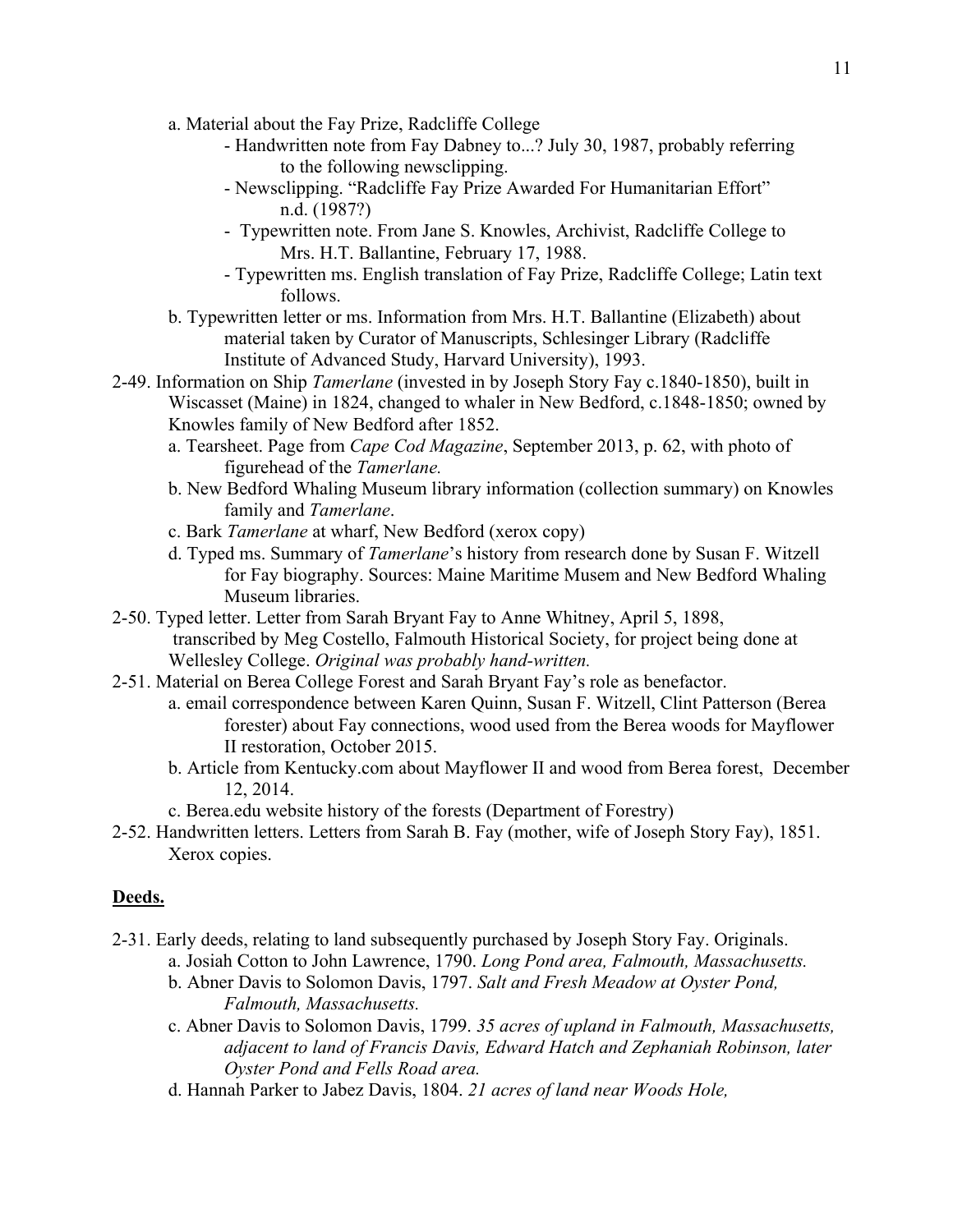*Massachusetts, between Nobska, Oyster Pond and Vineyard Sound (Cedar Swamp acreage).*

- e. Hannah Parker to John Davis, 1804. *21 acres of land near Woods Hole, Massachusetts, between Nobska, Oyster Pond and Vineyard Sound (Cedar Swamp acreage).*
- f. Zephaniah Robinson to Prince Jenkins, 1826. *16 acres near Oyster Pond, Falmouth, Massachusetts, plus 1 ½ acres also adjacent to Oyster Pond.*
- g. David Eldred to Prince Jenkins, 1826. *Land near Oyster Pond, Falmouth, Massachusetts.*
- h. Robinson Hatch et al to Thomas J. Tasker, 1832. *About 40 acres of the Great Cow Pasture, Woods Hole, Massachusetts. Now part of Woods Hole Golf Club.*
- 2-32. Plan. Early drawing of Oyster Pond Field. N.D.
- 2-33. Deeds. Typewritten copies of deeds and lists of Ward Parker and J.S. Fay land transfers 1829-1857.
- 2-34. Deeds. Original deeds, 1836 -1946, various acreage in Woods Hole, Massachusetts.
- 2-35. Deeds. School House Lot, Woods Hole, Massachusetts. a. Original deed to School House Lot on Mill (Eel) Pond to Town of Falmouth from Joseph Story Fay, 1851.
	- b. Copy of deed to School House Lot, 1851. 4 Xerox copies (Book 51, page 392).
	- c. Copy of deed to School House Lot, 1875. 2 Xerox copies (Book 121, page 310).
	- d. Copy of deed to School House Lot, 1885. 3 Xerox copies (Book 161, page 214).
- 2-36. Deeds. Original deeds to Goodwill Park land, Falmouth, Massachusetts, 1894 and 1909. *Originally Gifford Place and Cotton Lot (see Item 24a above).*
- 2-37. Deed. Indenture between Joseph Story Fay, Jr., Henry H. Fay and Sarah B. Fay and the Woods Holl Golf Club, 1898. *(see Item 24h above).*
- 2-38. Deed. Taking of land from Estate of Joseph S. Fay for Playground, Woods Hole, 1910. *Playground behind St. Joseph Church, Millfield Street, Woods Hole, Massachusetts.*
- 2-39. Deed. Copy of Deed for Woods Hole Golf Club property, from Henry H. Fay and Sarah B. Fay, 1917. Xerox copy.
- 2-40. Booklet-Prospectus. "The Fay Estates, Seashore, Lake and Forest, Woods Hole, Quissett, Falmouth". Offering by Horace S. Crowell for lots in Gansett, The Larches (419 Woods Hole Road), The Devil's Lane Lot, Vineyard Sound Lot, Oyster Pond Lot, The Fay Farm (Moors), Bay Shore (Woods Hole on Buzzards Bay), 1920. 2 original copies (pale blue) and 1 original (plain paper, stained).
- 2-40A. Newspaper advertisement. "See Falmouth From The Air" and "For Sale: The Fay Estates" (Bay Shore Lots), Falmouth *Enterprise*, August 21, 1920. Xerox copies.
- 2-41. Material on the Fay Farm and The Moors.
	- a. Plot. Plan of Land in Falmouth, March 1916 (registered in Land Registration Office, July 2, 1917, Number 6531A). Land between Oyster Pond and Salt Pond. Copy from Registry of Deeds (also in Box 7A, H.H. Fay Land Court plots, labeled "Fay Farm."). Xerox copy.

b. Drawing. Fay Farm made from a drawing by John Wray, October 22, 1921. Shows Farm buildings (but not houses). *John Wray ran the farm as a dairy operation with 30 to 40 cows.* Xerox copy from H.H. Fay Land Court plots, Box 7A.

c. Newspaper clipping. "To the Patrons of the Fay Farm," notice by John Wray about his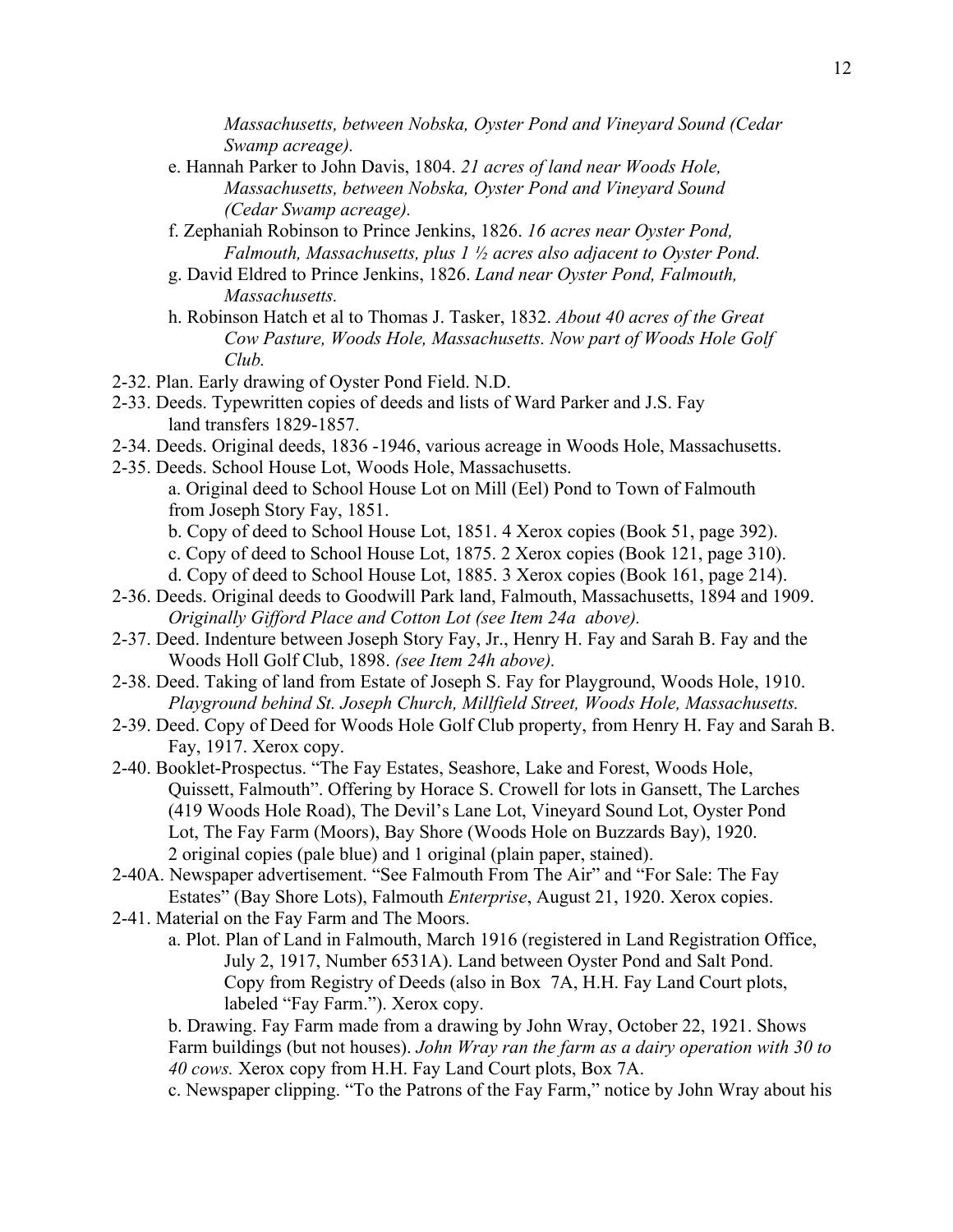moving dairy cows to Coonemessett Farm, December 20,1924, Falmouth *Enterprise* (microfilm image, xerox copy).

d. Draft registration card. Draft card for John Wray, 1942. *Wray was born in Ireland in 1879.*

e. Newsclipping. Column about the development of The Moors, 1925. Original and copy.

- 2-42. Photographs. Copies of photos (poor quality xeroxes) with notes in pencil of the Fay farm house in what later became The Moors (Elm Road, Falmouth). Original photos in Fay Family Collection (Digital files on CD 52). N.D.
- 2-43. Newsclippings.

a. Clippings. Three clippings about land conveyed to U.S. Fish Commission in 1882 and not used for the purpose specified. N.D.

b. Clipping. "Fay's Good Will Park", Boston, June 19, 1903.

c. Clipping. "Chance and a Good Memory Answer Town Meeting Query", November 21, 1937 (or 1932) (?). *George Griffin documents deeds for section of Goodwill Park.*

- 2-44. Newsclipping. " 'Conversation' Recalls Fay Family Role In Woods Hole", Falmouth *Enterprise*, October 24, 1975. Original and xerox copy.
- 2-45. Maps and ms. List of historic Fay properties in Woods Hole (done as a guide for younger family members).
- 2-46. Information on property owned by Joseph Story Fay in Magnolia Springs in Florida.
- 2-47. Probate record. Executor's Inventory of Joseph Story Fay estate as recorded in Barnstable County, April 2, 1901. Xerox copy. Donated by Jeremy Korr.

#### **FAY FAMILY COLLECTION**

#### **BOX 2A**

#### **Miscellaneous papers, books, drawings and ephemera:**

- 2A-1. Book. Leatherette Visitor's Book for "The Homestead", 1902-1930. Donated by Elizabeth Gardner, 08-7.
- 2A-2. Typewritten and printed manuscript. Specifications For Addition to House For Joseph S. Fay, Esq., Woods Holl, Mass. Peabody and Stearns, Architects." N.D. Accession No. 97- 51. *The house referred to was built for Joseph S. Fay, Jr. in 1882 and is located at 543 Woods Hole Road, Woods Hole, MA.*
- 2A-3. Architectural drawing. "Mantel In Playroom, House for Joseph S. Fay, Jr. Esq., Woods Holl, Mass. Peabody and Stearns, Architects". N.D. Watercolor and ink on linen drafting cloth. Accession Number 96-17.
- 2A-4. Notes and Letters.

a. Handwritten ink notes on the history of "Challenger" ("The Homestead") and other properties owned by the Fay family. N.D.

b. Typed List. Copy of Records in Torrey Bible. Xerox copy.

*The Torrey family were ancestors of Elizabeth Elliot Spooner Fay (Mrs. H.H. Fay).* c. Handwritten notes on dates and features of "Nobsque", home of Mr. and Mrs. H.H. Fay.

d. Page from "To My Children" by a child of H.H. Fay. N.D. Xerox copy. *Sentence underlined in pencil reads: "Father had bought Nobska Point in 1878 and*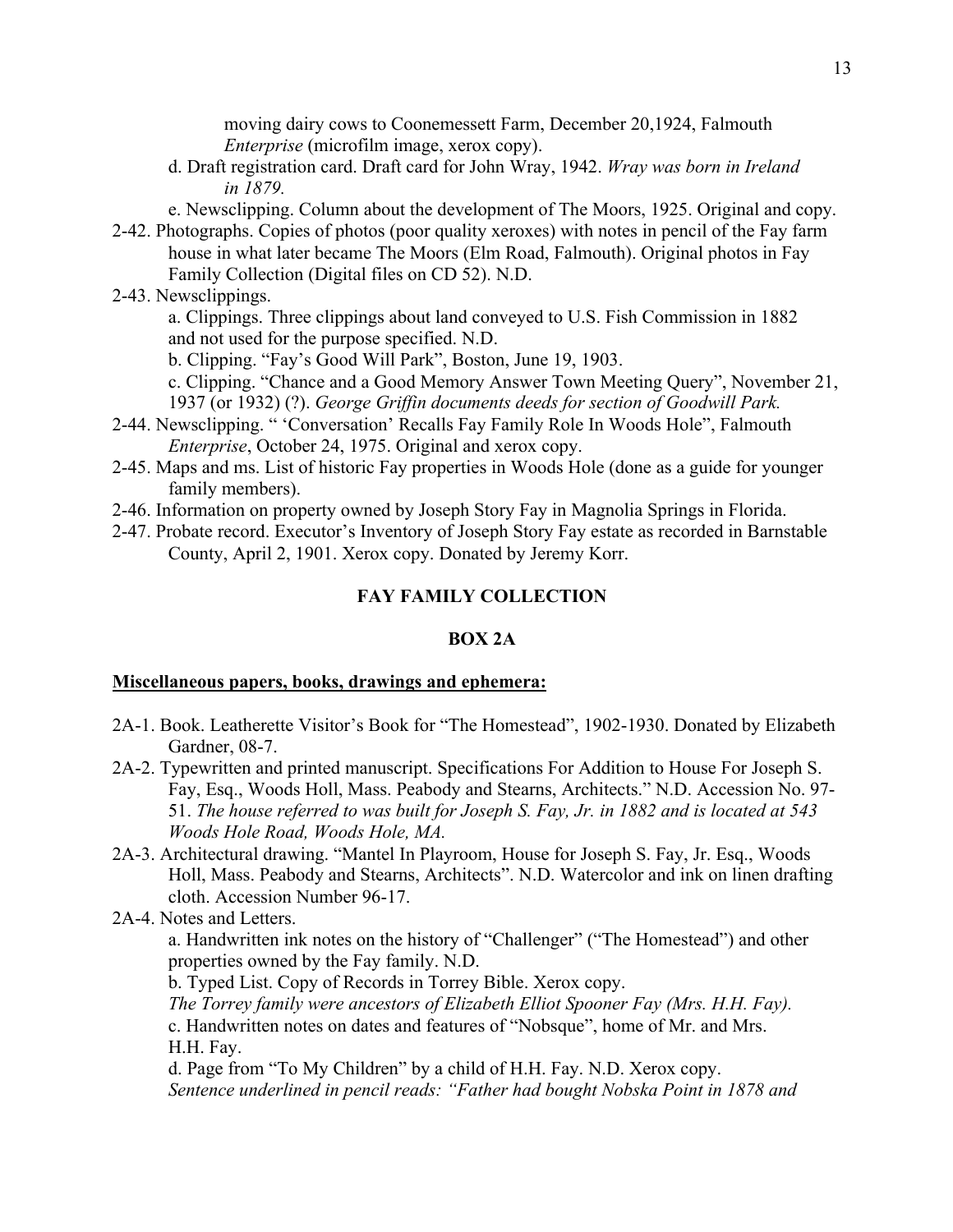*had built a house there, very ugly but Peabody and Stearns' best."*

e. Typewritten letter. Letter to Mrs. W. J. Mixter from Horace W. Stunkard, on stationary of The American Museum of Natural History, sent from P.O. Box 722, Woods Hole, August 29, 1960. *Main section of letter is a quote from Spencer Baird on the various vessels and buildings loaned to him during his initial investigation in Woods Hole.*  f. Typewritten letter. Letter to Mrs. W. J. Mixter from Horace W. Stunkard, on stationary of The American Museum of Natural History, sent from P.O. Box 722, Woods Hole, September 8, 1960. *This concerns Stunkard's viewing of Norman Allen's collection of stereo views of Baird's visit to Woods Hole and the vessel Blue Light. Both letters seem to have been written as answers to questions about Gifford paintings displayed at Woods Hole Library.*

2A-5. Envelopes and writing paper.

a. Envelope and writing paper with blue ink: "Larkspur Cottage, Woods Hole, Massachusetts."

b. Pale blue correspondence envelope with blue ink: "The Homestead, Woods Hole, Massachusetts."

- 2A-6. Envelopes. Miscellaneous envelopes from correspondence and deeds sent to H.H. Fay and his sister S.B. Fay. N.D.
- 2A-7. Typewritten and handwritten correspondence. Correspondence to and from Dorothy Fay Mixter re maintenance of "The Homestead" (laundering, cleaning, painting and papering), 1938, 1939.
- 2A-8. Material on Fay houses in Boston, Cambridge and Woods Hole. Historical background and photographs (digital prints).
- 2A-9. Book. *Images of America, Savannah 1733 to 2000, Photographs from the Collection of The Georgia Historical Society.* Paperback. Donated by Browne Littell, 2004. *The house built for Joseph S. Fay is featured on page 96.*
- 2A-10.Correspondence about the Fay Family Collection.
- 2A-11. Information on Francis Charles Foster, friend of Fay's, who was married to Marion Padelford, daughter of Edward Padelford of Padelford & Fay, Savannah.
- 2A-12. Certificate. Barnstable County Agricultural Society, to Joseph S. Fay, for best pair of family horses exhibited by him at the exhibition, 1881. Accession Number 2014-05 (transferred from WHOI Archives). Stored with Fay Flat Plans, Box 1, in G.A.
- 2A-13. Information on beech trees
	- a. Newsclipping. On-line article from the New York *Times*, October 24, 2011, on Newport's beech trees, planted around the same time as the Fay trees.
	- b. Program. Program to celebrate the life of one of the Fay beech trees in WHOI's Challenger Drive, April 22, 2015.

The box contains **obsolete** collection registers, obsolete biographical sketches and scope notes.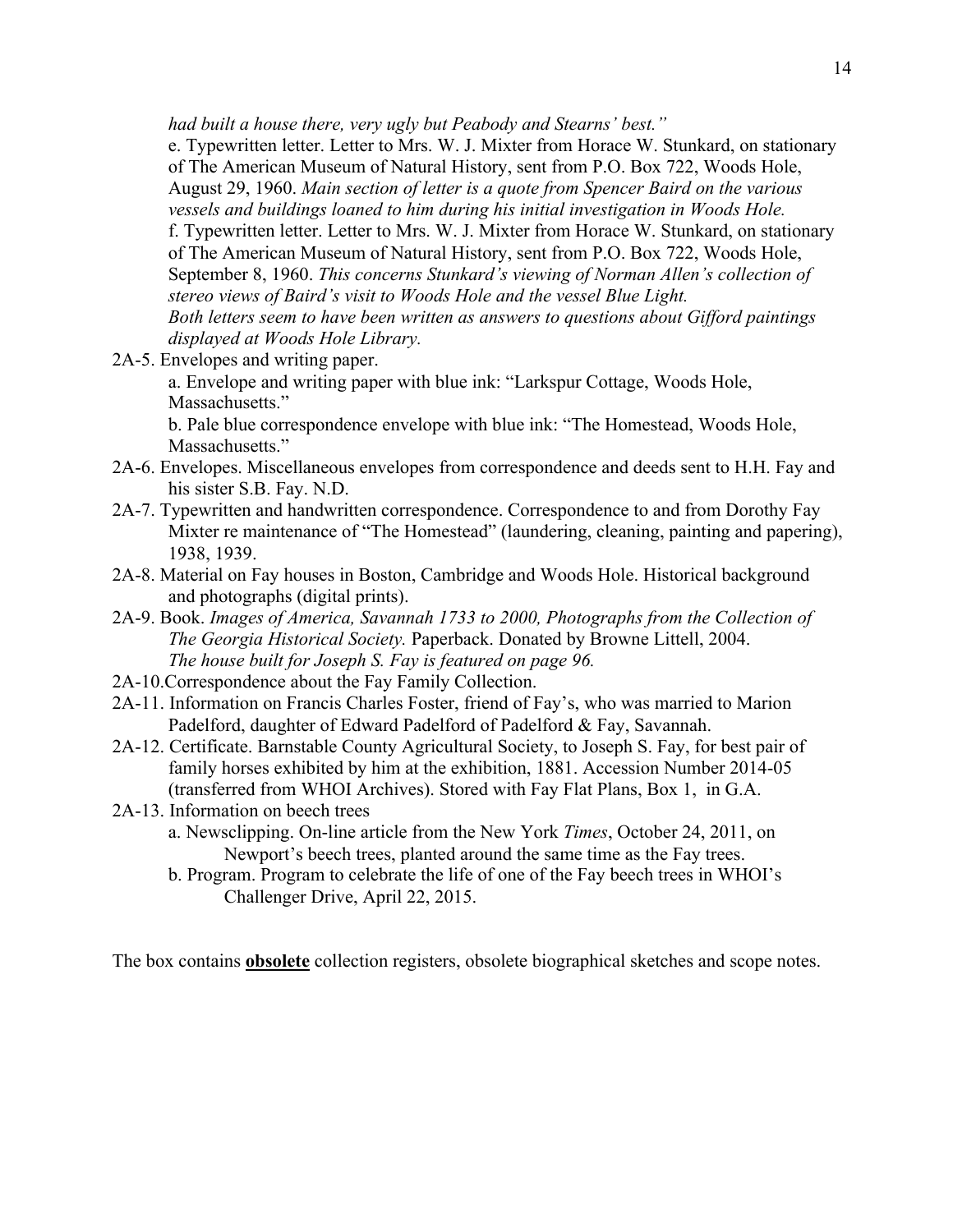#### **BOX 3**

#### **Rose Garden: Newsclippings, Articles, Correspondence:**

- 3-1. Newsclippings. Newsclippings about the Fay Rose Garden, Michael Walsh and roses, ca. 1892-1929 and N.D. Originals and xerox copies.
- 3-2. Newsclippings. Newsclippings about the Fay Rose Garden, Michael Walsh and roses, ca. 1904, 1907 and N.D. Originals and xerox copies.
- 3-3. Booklet. "Injury to Rose Gardens. Address by Hon. Robert M. Morse in suit of Sarah B. Fay and of Michael H. Walsh against New York, New Haven & Hartford Railroad Company, 1902." 2 original copies and xeroxed excerpt.
- 3-4. Typewritten letter. Letter to M.H. Walsh from The Florists Exchange, November 27, 1911.
- 3-5. Clipping. Obituary, Mrs. M.H. Walsh, *Horticulture,* July 12, 1913. Original and copy.
- 3-6. Clipping. Massachusetts Horticultural Society, 1915. The Rose Garden of Miss Sarah B. Fay at Woods Hole, Mass. Xerox copy.
- 3-7. Newsclipping. "Makes Roses Grow As If By Miracle". *New Bedford Sunday Standard*, July 25, 1915. Original (in tattered separate pieces) and poor xerox copy.
- 3-8. Booklet. *The Woods Hole Index*, July 1, 1926. Includes "Woods Hole Roses", pp. 8-11. Original and copies.
- 3-9. Booklet. The American Rose Annual, 1943. Xerox copy of section on "The Walsh Ramblers". Xerox copy.
- 3-10. Newsclipping. "Michael Walsh Made WOODS HOLE ROSES Famous Around The World." Falmouth Enterprise Mail Away Edition, May 20, 1960. Original clipping. *Clipping originally part of the Florence Howes Gordon Collection.*
- 3-11. Newsclipping. "Michael Walsh Made WOODS HOLE ROSES Famous Around The World." Falmouth Enterprise Mail Away Edition, May 20, 1960. Original clipping.
- 3-12. Newsclippings and Typewritten manuscript on Michael Walsh.
	- a. Newsclipping. "A Tribute" (to Michael Walsh). Falmouth Enterprise, July 8, 1922. Original clipping.
	- b. Typewritten manuscript. Michael H. Walsh (biographical sketch) by H.F. McDonald, February 2, 1983.

c. Newsclipping. "Michael Walsh Made WOODS HOLE ROSES Famous Around The

World." Falmouth Enterprise Mail Away Edition, May 20, 1960. Original clipping. 3-13. Typewritten manuscript, handwritten letters and notes.

a. Correspondence from Dorothy Fay Mixter to Joan Hulburt about writing a Walsh biography, July 18, 1965.

b. Typewritten manuscript (green ink) "Michael Henry Walsh" by Joan Brown Hulburt. N.D. *One page biographical sketch.*

- 3-14. Typewritten manuscript. "Michael Henry Walsh Originator of The Rambler Rose". Joan Brown Hulburt. 7 pages. Two xerox copies.
- 3-15. Typewritten manuscript. Michael H. Walsh by H. F. McDonald (granddaughter of Michael H. Walsh), February 2, 1983. Original and copies with notes.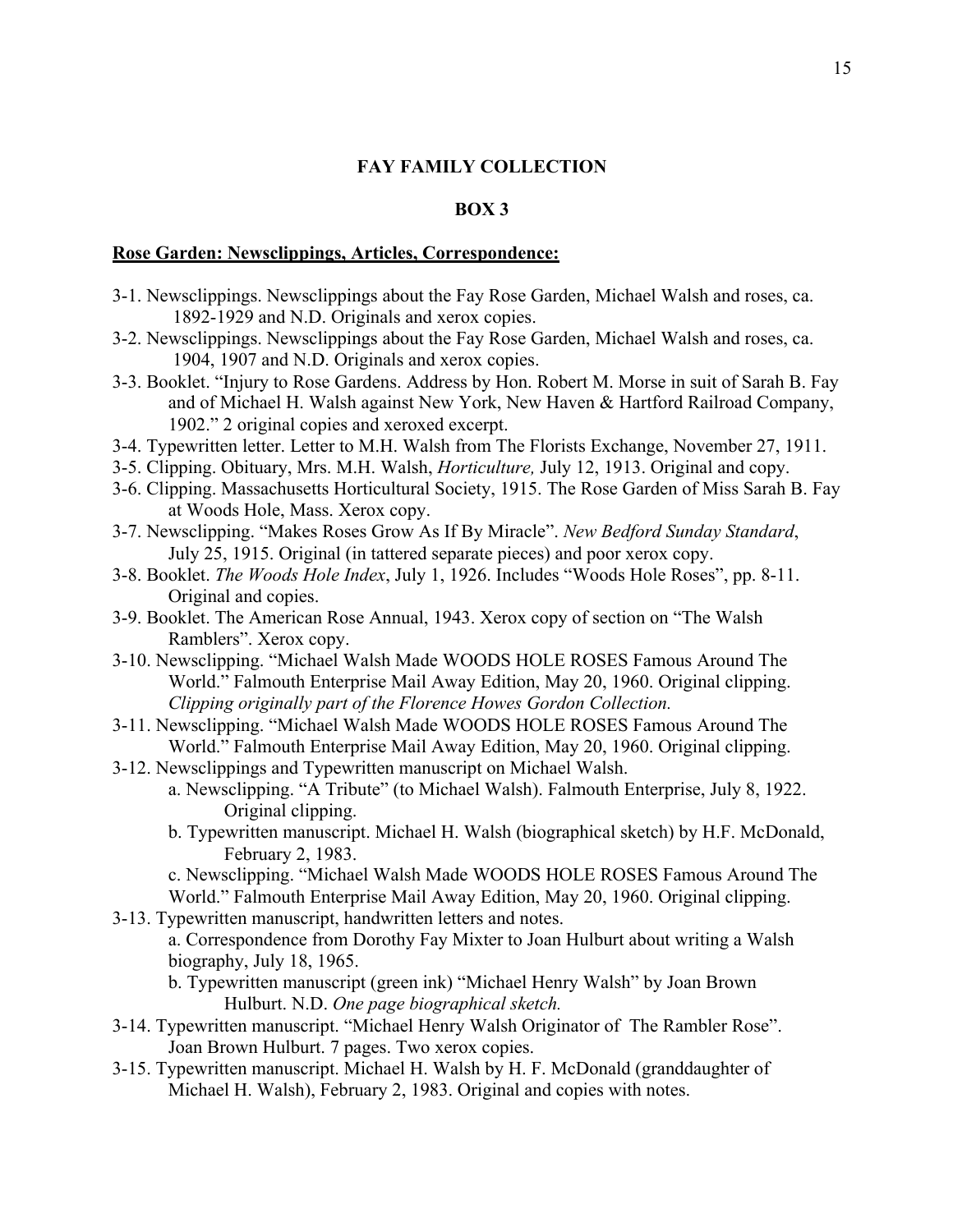- 3-16. Miscellaneous copies of articles on Michael Walsh and the Fay roses. Original and xerox copies.
- 3-17. Newsclippings. Originals and xerox copies of many articles on rose garden. Mostly undated.
- 3-18. Magazine-Journal, Correspondence.
	- a. The American Rose Annual, 2003. Original and copy. Pp. 40-44, "Walsh's Still-Popular Rambler Rose" by Gretchen Ward Warren.
	- b. Correspondence (email) from Gretchen Ward Warren.
- 3-19. Manuscript. Manuscript copy of article on Walsh ramblers by Debbie Griffin Scanlon, published in *Falmouth Enterprise*, 2006.

### **Miscellaneous correspondence, notes, blueprints, deed.**

- 3-20. Blueprint. Plan for roof of rose house and propagating house, Fay Rose Garden, 1899.
- 3-21. Handwritten notes. Notes by Sarah B. Fay, accounting for greenhouse, 1918-1922.
- 3-22. Handwritten letters. Letters from Michael H. Walsh to Sarah B. Fay, 1921 and 1922. Originals and copies.
- 3-23. Handwritten letters. Letters from Lizzie Walsh to Sarah B. Fay, 1922. Originals and xerox copies.
- 3-24. Handwritten letter. Letter from Loise Drayton, New Bedford, to Proprietor of the Rose Garden Inn, 1926.
- 3-25. Newsclippings, booklet, correspondence re 'Dorothy Perkins' rose and 'Lady Gay'. 1930.
- 3-26. Typewritten accounting sheets and handwritten notes. Account sheets-bills for the Rose Garden from the Estate of M.H. Walsh to Sarah B. Fay, 1934-1935.
- 3-27. Handwritten notes. Notes of names of roses in handwriting of Sarah B. Fay on stationary of Magnolia Springs Hotel. N.D. Original and xerox copy.
- 3-28. Typewritten letters, handwritten notes, deed re Walsh Memorial Rose Garden, 1942-1996.
- 3-29. Information on Dan Russo, propagator of Walsh rambler roses.
- 3-30. Typewritten ms. "Michael Walsh and the Rambler Rose" by Jennifer S. Gaines, Falmouth Historical Society newsletter, 1996.
- 3-31. Typewritten ms.
	- a. Text of talk given November 5, 2012, by Vernon "Sandy" Brown in Conversation series: "Michael Walsh Ramblers."
	- b. Poster for Conversation November 5, 2012.
	- c. Rose propagation workshop notes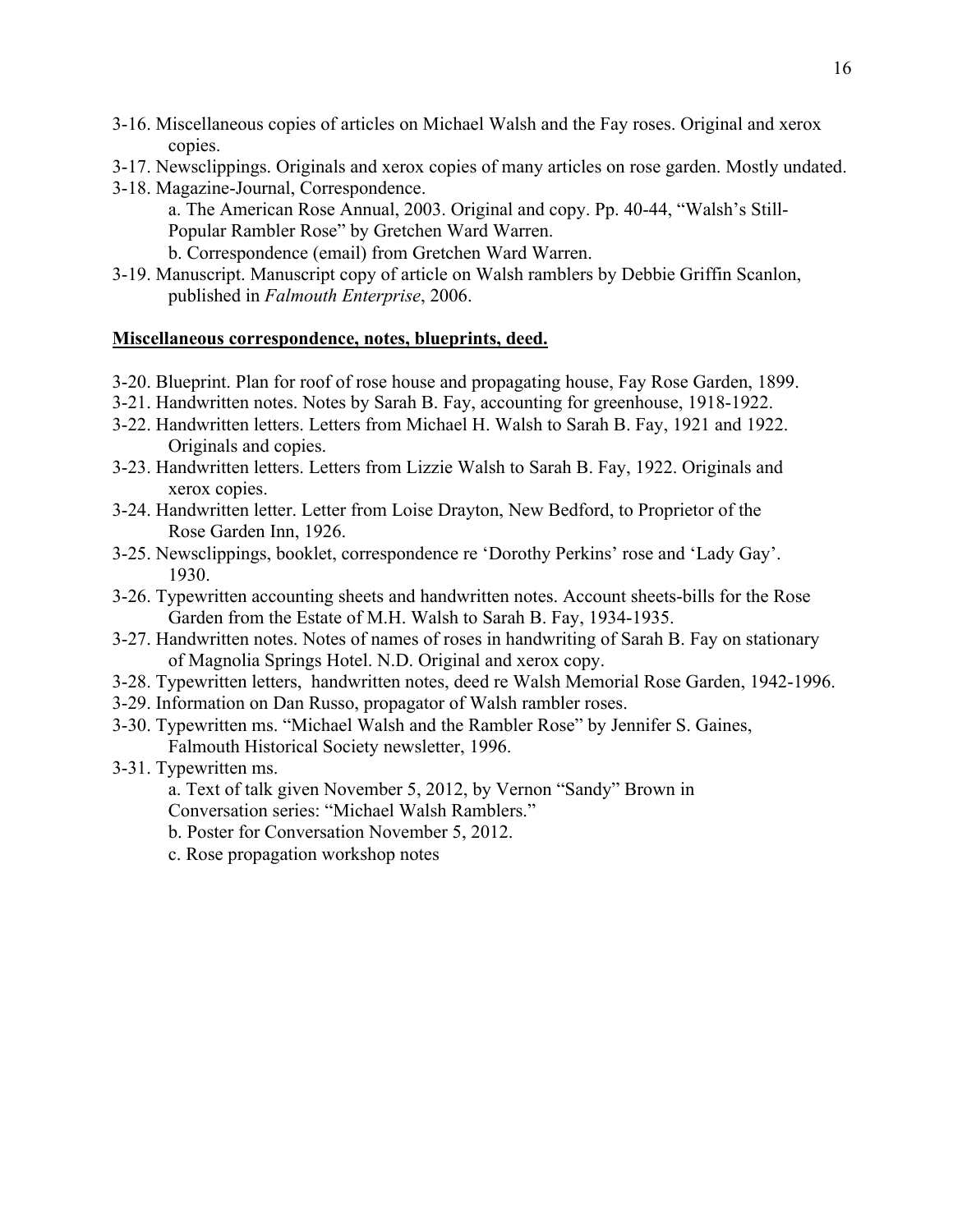# **BOX 3A**

# **Rose Garden**

# **M.H. Walsh Rose Specialist Booklets and Walsh Handbooks**

| 3A-1. Fragments of rose booklets, color illustration and cover.                                    |
|----------------------------------------------------------------------------------------------------|
| a. 'Evangeline'. N.D.                                                                              |
| b. Cover of The Garden, Special International Show Number, Volume LXXVI.                           |
| No. 2114, Saturday, May 25, 1912.                                                                  |
| c. Xerox copies of the above with their digital file numbers (2129, 2135: CD 3).                   |
| 3A-2. Booklets. M.H. Walsh, Rose Specialist, Wood's Hole, Mass, 1903.                              |
| 'Lady Gay' rose on cover. Two copies.                                                              |
| Also xerox copy with digital file number 2134 (CD 3).                                              |
| 3A-3. Fragments of booklets. Fragments of M.H. Walsh, Rose Specialist, Wood's Hole,<br>Mass, 1905. |
| 3A-4. Booklets. M.H. Walsh, Rose Specialist, Wood's Hole, Mass, 1907.                              |
| 'Hiawatha' on cover. Two copies.                                                                   |
| 3A-5. Booklet. M.H. Walsh, Rose Specialist, Wood's Hole, Mass, 1909.                               |
| 'Bonnie Belle' and 'Snowdrift' on cover; 'Paradise' on back cover.                                 |
| Also xerox copy of cover with digital file number 2133 (CD 3).                                     |
| 3A-6. Booklet. M.H. Walsh, Rose Specialist, Wood's Hole, Mass, 1911. Two copies.                   |
| 'Lucille' on cover; 'Excelsa' on back cover.                                                       |
| Also xerox copy with digital file number 2132 (CD 3).                                              |
| 3A-7. Booklet. M.H. Walsh, Rose Specialist, Wood's Hole, Mass, 1911. Three copies.                 |
| 'Lucille' on cover; 'Excelsa' on back cover.                                                       |
| 3A-8. Booklet. M.H. Walsh, Rose Specialist, Wood's Hole, Mass, 1915. Four copies.                  |
| 'America' on cover; 'Excelsa' on back cover.                                                       |
| 3A-9. Booklet. Walsh's Handbook of Roses, M.H. Walsh, Rose Specialist,                             |
| Woods Hole, Massachusetts. 1917. One copy.                                                         |
| 3A-10. Booklet. Walsh's Handbook. New Hybrid Seedling Wichuraiana, Polyantha                       |
| and Other Roses, M.H. Walsh, Rose Specialist, Woods Hole, Mass.                                    |
| Published by Estate of M.H. Walsh, 1924, 1929.                                                     |
| Also xerox copy with digital file numbers 2130, 2131 (CD 3).                                       |
| 3A-11. Booklet. Walsh's Handbook, Estate of M. H. Walsh, Rose Specialists, Woods Hole,             |
| Massachusetts. N.D (After 1922, death of Walsh). Accession Number 95-6. Very                       |
| poor condition.                                                                                    |
| 3A-12. Prints of Walsh cover scans done for postcards to be sold in Museum Gift Shop.              |
|                                                                                                    |
|                                                                                                    |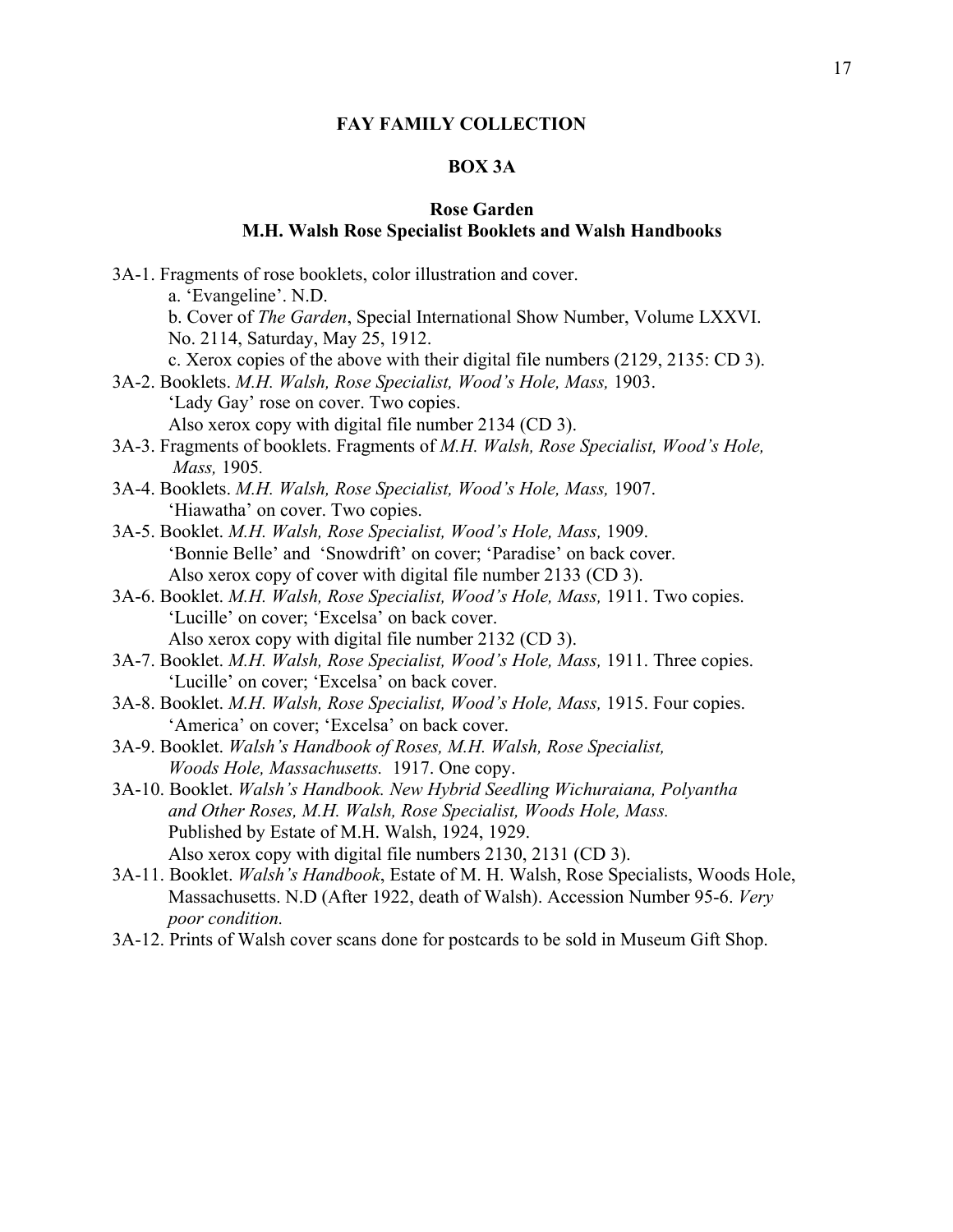#### **BOX 4**

### **Rose Garden Photographs**

This collection of photos includes mounted formal portraits of roses and other plants raised by Walsh for horticultural competitions, photos of horticultural competition venues and photos of the Fay Garden in Woods Hole, Massachusetts, as well as photos of Michael H. Walsh. All items have been digitized. This includes file numbers 617 – 665. Archives Computer includes a folder "WALSH" in My Photographs directory. This folder includes the Walsh portraits and some photos of the Walsh Memorial Rose Garden (part of the Woods Hole Historical Museum's campus).

### **FAY FAMILY COLLECTION**

### **BOX 4A**

### **Rose Garden Miscellaneous**

4A-1. Prize Cards from Flower Shows: Newport (R.I) Horticultural Society, Massachusetts Horticultural Society and American Rose Society International Flower Show, 1903 and 1906. 4A-2. Adams Express Company Receiving Forms Book, for items shipped by M.H. Walsh, Woods Hole, Mass. 1915-1916.

4A-3. Account Book, Estate of M.H. Walsh.

4A-4. Medal. Massachusetts Horticultural Society. Inscribed: To Sarah Bryant Fay for Lifetime Devotion to the Rose, 1915.

4A-6. Medals. Massachusetts Horticultural Society. Accession Number 05-2.

- a. Inscribed: To Jos. S. Fay for Grand Display of Hollyhocks, 1890.
- b. Inscribed: To Joseph S. Fay For Superior Cultivation of Cauliflower, 1891.

c. Inscribed: To Joseph S. Fay for collection of 18 varieties of Lettuce, 1893.

- d. Inscribed: To Joseph S. Fay for Display of Cut Flowering Shrubs & Trees, 1893.
- 4A-7. Certificate. Michael H. Walsh Annual Member of the Massachusetts Horticultural Society, May 2, 1896. Accession Number 2014-05 (transferred from WHOI Archives). Stored with Fay Flat Plans, Box 1, in G.A.
- 4A-8. Certificate. Diploma from American Institute to H.M. (sic) Walsh for new rose J.S. Fay, June 15, 1899. Accession Number 2014-05 (transferred from WHOI Archives). Stored with Fay Flat Plans, Box 1, in G.A.
- 4A-9. Postcards and cancellations addressed to Michael Walsh and family. Accession No. 2018-2. a. Postcards addressed to Michael Walsh, 1880-1907. Includes one written by Joseph Story Fay from Magnolia Springs, Florida, March 16, 1880.
	- b. Postcards addressed to Walsh Family members, 1910-1935.
	- c. Envelopes (without contents) addressed to Michael Walsh and Family, 1895-1931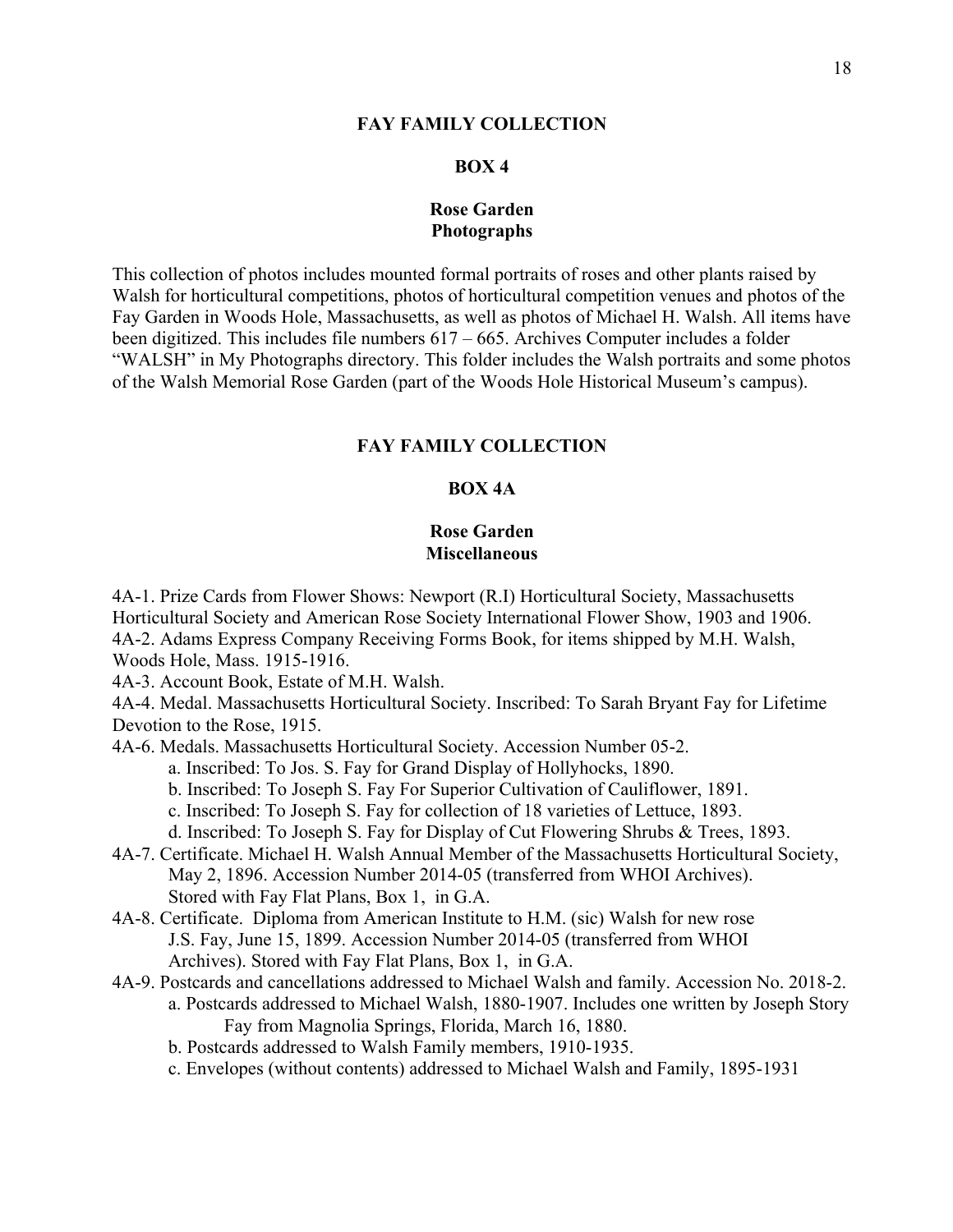### **BOX 5, Part 1 and Part 2**

### **Photographs**

This collection includes scenes of Woods Hole village, the family home ("The Homestead") and photos taken of all sides of Little Harbor, Woods Hole. The period covered is c. 1870-1910. There are also a few images of people, including a meeting of the Massachusetts Horticultural Society at "The Homestead", color photos of portraits of Mr. and Mrs. H.H. Fay and several wedding celebrations and social occasions (1880s, 1890s). Digital file numbers 209-400 (CDs 19-21). Mounted prints by Baldwin Coolidge owned by the Fay family were scanned separately and are included in Coolidge scanned file numbers 2568-2719 (CD 2 and CD 3).

Folders as listed following are arranged in original order (scans were not done in order). Scanned image numbers noted first.

Photos are black and white prints unless otherwise noted. Many of the photos are copy prints, not original photos.

### **BOX 5, PART 1**

### PHOTOGRAPHS OF FAY HOUSES AND PLACES CLOSE TO HOMESTEAD:

Folder 5-1: Woods Hole Village Scenes

- 386: Woods Hole from Crow Hill, showing Middle Street, Buzzards Bay Avenue, lower Quissett Avenue. Copy photo, 5 x 7 inches.
- 385: Steamship Nantucket going through the Hole. Copy photo, 5 x 7 inches.
- 387: U.S. Fish Commission Buildings. Postcard, 1905. Copy photo, 5 x 7 inches.
- 390: R.R. Station and Steamboat Landing (taken from ferry looking at dock). Copy photo,  $5\frac{3}{4} \times 8\frac{1}{2}$  inches.
- 389: Mrs. Snow's Dry Goods Store, lower Water Street. Copy photo,  $5\frac{3}{4} \times 8\frac{1}{2}$  inches.
- 388: Sam Cahoon's dock area. Copy photo, sepia tint or faded to brown, 9 ¾ x 6 ¼ inches.

### Folder 5-2: The Fay "Homestead" (569 Woods Hole Road, also known as "Challenger House")

- 227: Fay "Homestead" from southwest, bare trees. Copy photo, 4 x 4 inches, and negative. Second copy print, slightly cropped at right (not scanned) and negative.
- 230: Woods Hole Road view of Eldridge house, Fay "Homestead", and other houses up the road, bare trees. Copy photo, 4 x 4 inches, and negative.
- 223: Fay "Homestead" from southwest, leafed-out trees. Copy photo,  $5 \times 4 \frac{1}{4}$  inches.
- 234: Fay "Homestead" from southwest in snow. Small print on 5 1/8 x 4 1/8 stock. Poor resolution (card?).
- 224: Fay "Homestead" with granite post fence on Little Harbor side. Copy photo, 3 1/2/ x 2 7/8 inches.
- 226: Fay "Homestead" from northeast, driveway gates and fences. Copy photo, 4 x 4 inches.
- 232. Fay "Homestead" from northeast, large shadows, bleached out house image. Copy photo,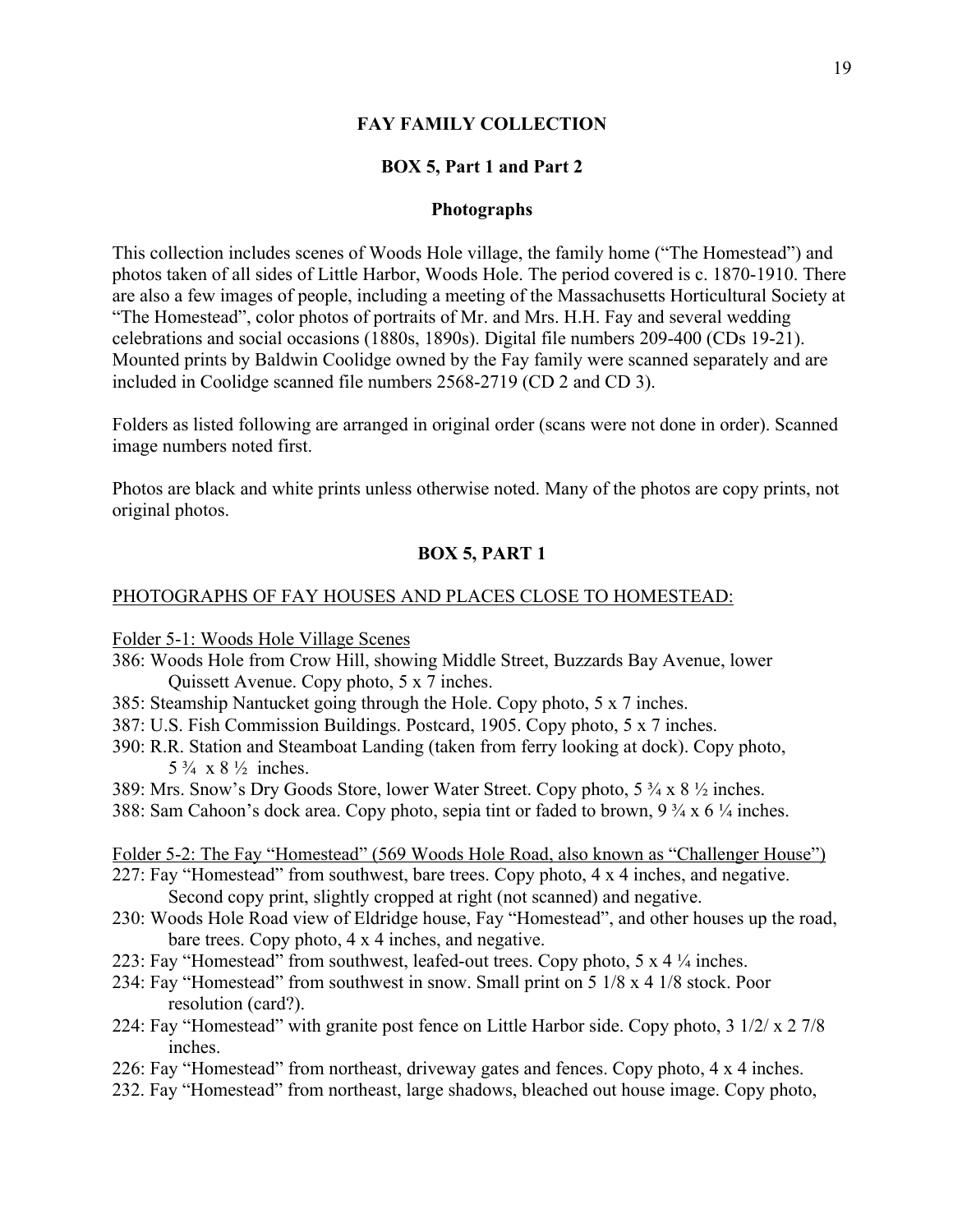5 x 4 inches, and negative.

- 233: Fay "Homestead" from northeast in snow. Small print on 5 1/8 x 4 1/8 stock. Poor resolution (card?).
- 225: Fay "Homestead" in snow with dog in front of driveway. 4  $1/16 \times 2 \frac{1}{2}$  inches.
- 229: Fay "Homestead" in snow with dog to right of driveway. 4  $1/16 \times 2 \frac{1}{2}$  inches.
- 235: Fay "Homestead" taken from below the retaining wall for Woods Hole Road with large trees in front, 1908. 6 7/8 x 4 7/8 inches.
- 231: Joseph Story Fay in wheelchair with members of the household (Miss Mabel Curtis Hood and Miss Alice Rich) in front of the "Homestead",August 11, 1896. Photo by Baldwin Coolidge. Copy photo  $(b/w)$ , 5 x 4 inches, and negative.
- Joseph Story Fay in wheelchair with members of the household (Miss Mabel Curtis Hood And Miss Alice Rich) in front of the "Homestead", August 11, 1896. Photo by Baldwin Coolidge. Copy photo, sepia, 8 x 10 inches, with many scratches and "artifacts" in print (not scanned).

Folder 5-3: Owen Eldridge house (573 Woods Hole Road).

228: Owen Eldridge house from east side, with roses, 1927 (photo probably taken by Sarah Bryant Fay). Color photo, 4 x 4 inches. Inscribed on back: "Best wishes for a Blessed Christmastide and a very Happy New Year to come – with Aunt Sally's love, to Elizabeth - 1927."

Folder 5-4: Larkspur Cottage

- 365: Larkspur Cottage in snow, large beech on right. 4 1/8 x 2 7/16 inches.
- 366: Larkspur Cottage in snow, beeches left, dark bushes on right. 6 1/16 x 2 ½ inches.
- 367: Larkspur Cottage with ivy on walls, lawn and garden. 5 ¾ x 3 5/16 inches.
- 368: Larkspur Cottage, close up, with potted hydrangea and vines climbing on house and porch, September 1908. Copy photo, 4 x 4 inches.
- ----: Larkspur Cottage surrounded by trees and bushes, small shed on right. Small image,  $1\frac{3}{4}x$ 1  $\frac{1}{2}$  printed on 3  $\frac{1}{2}$  x 4  $\frac{1}{2}$  inch paper/card.
- 364: Larkspur Cottage in snow from Homestead area. Panoramic camera print 7 3/16 x 2 7/16 inches.
- 369: Larkspur Cottage, almost hidden by trees, taken from rows of rose beds to the west of the house.  $6\frac{1}{2} \times 4\frac{5}{8}$  inches.
- 371: Larkspur Cottage from the south with beds of roses in foreground. 3 7/8 x 4 5/8 mounted on gray card stock 9 1/8 x 4 1/8 inches.
- 370: Larkspur Cottage, porch and stairs with 'Carissima' rose on fence, larkspurs and foxgloves. Photo by George E. Lawrence (Marine, Landscape and Commercial Photographer), Boston. May be printed on Aristo paper (like Baldwin Coolidge); paper is purple-brown, 9 7/8 x 7 5/8 inches.

Folder 5-5: Fay Estate grounds and outbuildings

- 381: Distant view of greenhouses in snow. 4 ¼ x 2 ½ inches.
- 382: Distant view of greenhouses with branches in foreground. 4 1/16 x2 9/16 inches.
- 383: Cow Bell Lane (?) with wall on right. 3 7/8 x 3 7/8 inches. Copy photo?
- 384: "The Old Barnyard in 1904 present site of Wall Garden 1907 Converted in 1904."  $3\frac{1}{4} \times 2\frac{5}{8}$  inches mounted on card stock.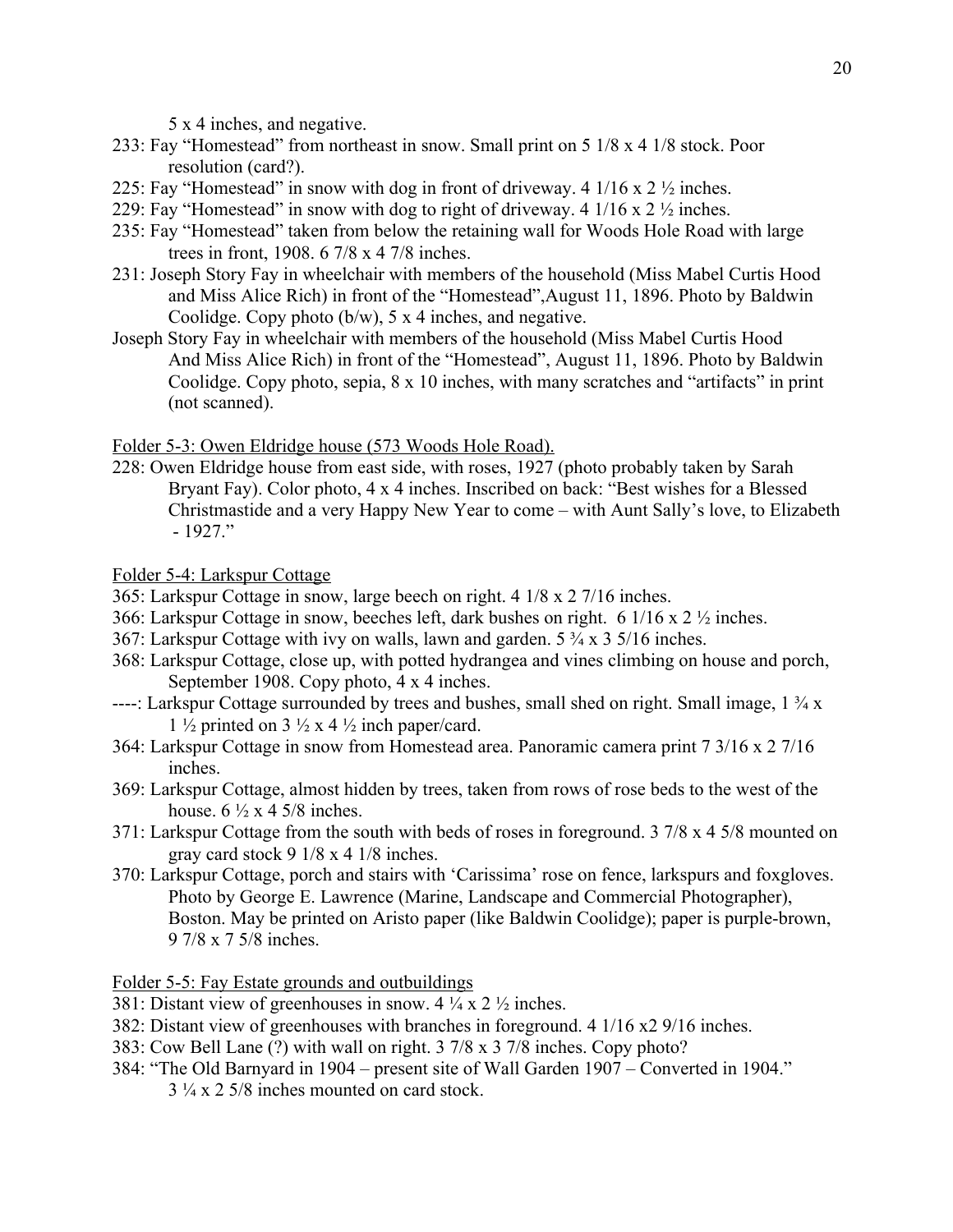Folder 5-6: Little Harbor - Homestead area (north side)

- 336,345, three other prints from same negative: Woods Hole Road before 1902 with Jabez Davis house on left, Sanford-Gardner house, Eldridge house and Bradley house before move, bridge to Government Road (Little Harbor Road) on right. Photo by Sarah Bryant Fay. 4 5/8 x 2 ½ inches 4 3/8 x 2 5/8 inches.
- 344: Sanford house before demolition (3/4 Cape-style with ell). Photo by Sarah Bryant Fay. 4 7/16 x 2 5/8 inches.
- 334: Remnants of chimney from demolition of Sanford house or Davis house, 1902. Photo by Sarah Bryant Fay. These two houses were demolished for widening of the Road in 1902. 4 ½ x 2 5/8 inches.
- 347: Woods Hole Road in snow with Bradley House on left, panoramic view, after 1902. Copy photo (?)
	- 7 1/8 x 2 5/16 inches. Photo by Sarah Bryant Fay.
- 348: Woods Hole Road with bridge (to Government Road/Little Harbor Road) fences and streetlight on right, Bradley House on left. Panoramic photo, 7 x 2 5/8 inches. Photo by Sarah Bryant Fay.
- 337: Woods Hole Road with bridge (to Government Road/Little Harbor Road) fences and streetlight on right, Bradley House on left. Copy photo with border, labeled,  $7 \frac{1}{2} \times 3$ inches. Copy, slightly cropped, of 348. Photo by Sarah Bryant Fay.
- 331: Woods Hole Road at intersection with bridge over railroad tracks to Government/Little Harbor Road, fence for bridge on right, Bradley House on left. 7 x 2 3/8 inches. Photo by Sarah Bryant Fay.
- 349: Looking up Woods Hole Road with Owen Eldridge house on left, trees along road in center. Panoramic photo, 7 inches x 2 5/16 inches. Photo by Sarah Bryant Fay.
- 342: Looking down Woods Hole Road with close view of Eldridge house, Bradley house, Sanford house in their original positions, with two-story Jabez Davis house in distance at corner before road was widened (before 1902). Pale-colored horse and wagon on side of road. Photo by Sarah Bryant Fay. 4 7/8 x 2 5/8 inches. Two copies.
- 338: Looking down Woods Hole Road with Eldridge house, Bradley House (turned) and Thomas Davis house beyond after 1902. Photo by Sarah Bryant Fay. 4 5/8 x 2 3/4 inches.
- 332: Intersection of Woods Hole Road and Main Street (Water Street) after road was widened in 1902, Thomas Davis house on right. Photo by Sarah Bryant Fay. 4 3/8 x 2 5/8 inches.
- 339, 340: Looking down Woods Hole Road before 1902 with Homestead on right, Eldridge house, Bradley house. Bare trees. Photo by Sarah Bryant Fay. 4 3/8 x 2 5/8 inches.
- 343: Variation on view in 339, 340, taken from slightly further up road, more fence on right. Photo by Sarah Bryant Fay. 4 3/8 x 2 11/16 inches.
- 335: Fish-Davis house in snow looking up Woods Hole Road. Photo by Sarah Bryant Fay.  $4\frac{1}{2} \times 2\frac{3}{4}$  inches.
- 346: Fish-Davis house from the Homestead piazza, 1925. Photo by Sarah Bryant Fay (?). 4 1/8 x 4 inches.
- 325: Woods Hole Road in snow, looking east. 4 ¼ x 2 ½ inches. With sepia-toned copy. Photo by Sarah Bryant Fay (?).
- 326: Looking up Woods Hole Road in snow with a little of Little Harbor on right. Photo by Sarah Bryant Fay. Panoramic photo 7 1/8 x 2 3/8 inches.
- 328: Looking down Woods Hole Road with Fish-Davis house on right, Homestead and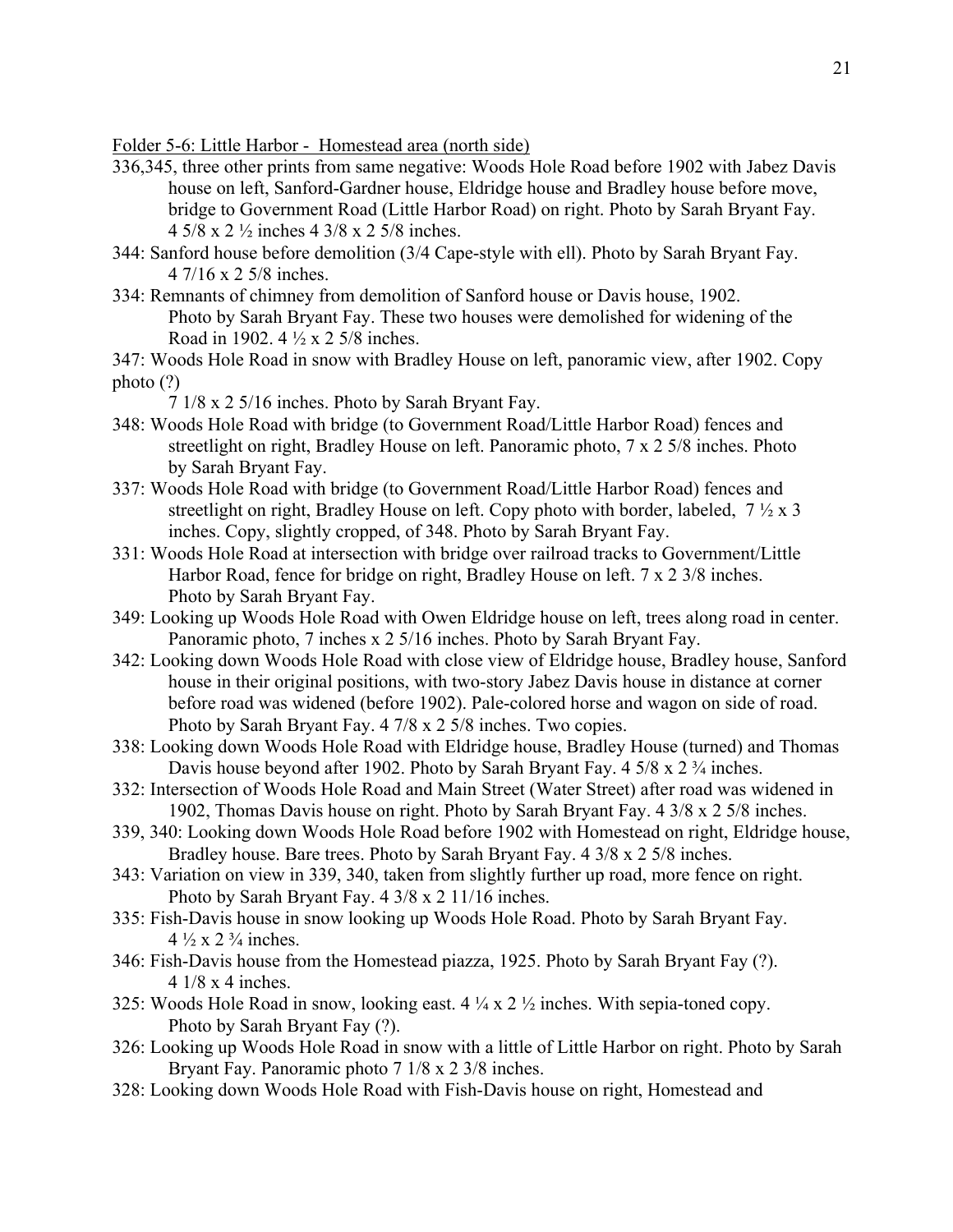beyond, fence on left. Photo by Sarah Bryant Fay. Panoramic photo 7 1/8 x 2 5/8 inches

- 327: Looking down Woods Hole Road in snow with Fish-Davis house on right, Homestead and beyond. Photo by Sarah Bryant Fay. Panoramic photo 7 1/8 x 2 5/8 inches.
- 330: Looking down and west on Woods Hole Road in snow. Photo by Sarah Bryant Fay. Panoramic photo 7 1/8 x 2 3/8 inches.
- 329: Looking east across Woods Hole Road in snow with Sarah Bryant Fay's studio building on right. Photo by Sarah Bryant Fay. Panoramic photo 7 1/16 x 2 5/16 inches.
- 350: Sanford house (?), east on Woods Hole Road from Fay Homestead. 6 ½ x 7 inch sepia print mounted on 8 x 10 inch card. Written on front: "Auld Lang Syne", "Christmas 1890, A.L.E." *If this is the Sanford house, it was demolished.*

Folder 5-7: Little Harbor - Homestead side (north side), (photos by Sarah Bryant Fay)

- 317: North side of Little Harbor with Homestead behind trees. 4 x 4 inches.
- 320: North side of Little Harbor with Eldridge house and Homestead behind trees, rocky shoreline in foreground. 4 x 4 inches. Two copies.
- 315: North side of Little Harbor with Sarah Bryant Fay's studio on left, harbor wall and Homestead beyond. 4 x 4 inches. Two copies.
- 316: Catboat (Spritsail?) tied to Little Harbor north wall. 4 x 4 inches. Labeled on back: "My
- Wharf &c our house and the railroad in between."
- 289: Ray (later Ballantine) house with Messer house behind, Sarah Bryant Fay's studio on right from harbor. 4 x 4 inches.
- 286: Sarah Bryant Fay's studio and skiff in foreground at corner of Little Harbor. 4 x 4 inches.
- 319: Ray (later Ballantine) house, studio and north side of Little Harbor in snow. Panoramic photo 7 x 2 1/8 inches. Same as 287, dimmer exposure.
- 321: Fay dock in snow with Eldridge house in background left. Panoramic photo 7 1/8 x 2 3/8 inches.
- 318: North edge of Little Harbor in snow with railroad embankment in center. Panoramic photo 7 1/8 x 2 3/8 inches.
- 322: North end of Little Harbor in snow with railroad embankment left. 3 ½ x 2 3/8 inches.
- 323: Railroad tracks on north side of Little Harbor in snow. Copy photo 5 x 2 1/8 inches.
- 324: View of north side of Little Harbor from east side before 1902 (Jabez Davis house is still in position behind Sarah Bryant Fay studio). Copy photo 8 x 10 inches. Xerox copy with house identifications.

Folder 5-8: Little Harbor - dock, boathouse and area (Photos by Sarah Bryant Fay)

- ---: Sarah Bryant Fay studio and part of Ballantine house, taken from stone dock looking into corner of Little Harbor. 3 9/16 x 3 13/16 inches;  $3\frac{3}{4}$  x  $3\frac{3}{4}$  inches (two copies).
- 285: Sarah Bryant Fay studio and full view of Ballantine house. 2 copies and printed post card.  $3\frac{15}{16}$  x  $3\frac{15}{16}$  inches, one labeled on border "The N – oo m (n?) e estate"; card labeled "Little Harbor. Woods Hole, Mass."
- 290: Stone harbor wall and Sarah Bryant Fay studio with man walking by. 4 x 4 inches.
- ---: Skiff in Little Harbor corner in front of Sarah Bryant Fay studio. 2 copies: 3 5/8 x 3 5/8 inches;3 15/16 x 3 15/16 inches.

291: Spritsail boat tied to stake near north wall of Little harbor, vicinity of studio. 3 5/8 x 3 5/8 inches.

253: Catboat and skiffs near stone dock. 3 5/8 x 3 5/8 inches.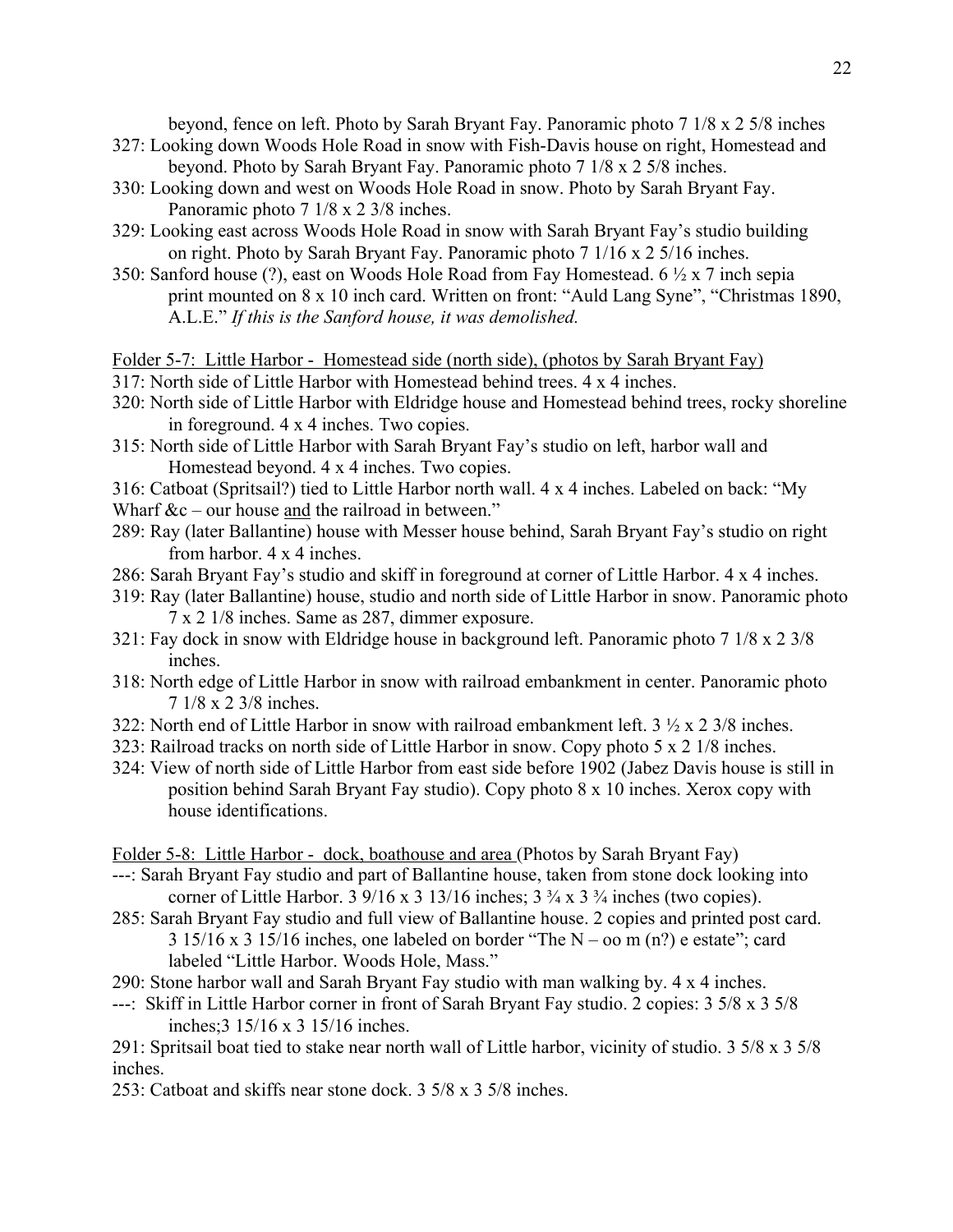- ---: Catboat under sail with man using oar to move boat (calm); three kids or persons sitting at bow. 4 x 4 inches.
- 237: View of Little Harbor from north shore looking west at U.S. Lighthouse Service dock. 3 5/8 x 3 5/8 inches.
- 268: View of Little Harbor with stone dock looking southeast. 3 5/8 x 3 5/8 inches.
- 260: Stone dock and catboat regatta, Little Harbor. 3 9/16 x 3 5/8 inches.
- 262: Stone dock and catboat regatta, Little Harbor. 3 5/8 x 3 ½ inches.
- Print envelope from Solatia M. Taylor Co., red typeface on brown paper, initialed "SBF."
- Print envelope from W.H. Boardman, addressed to Miss Sarah B. Fay, dated 1920.

### Folder 5-9: Little Harbor – General views

- 277: *Blue Light*, U.S. Fisheries vessel in Little Harbor, 1870s. Copy photo, 5 x 3 15/16 inches. Labeled "From Coast Guard Looking east across Little Harbor." *(Coast Guard did not move there until 1939).* Copy of stereo image ? See File Number 3700 in stereo collection.
- 275: Catboats and lobster trap float in Little Harbor. 5 x 4 inches.
- 276: Blurry photo of Woods Hole Road, trees and view into Little Harbor with stone dock, enclosed in birthday card. Print 4 x 4 inches.
- 261: Catboat at end of stone dock with other catboats in Little Harbor, calm water. 3 7/8 x 3 7/8 inches. 2 other prints, various exposures. *Gorgeous photo!*
- 262: Catboat at angle at foot of stone dock, pole on right, more catboats in distance. 3 7/8 x 3 7/8 inches. 2 copies.
- 243: Catboat at end of stone dock, pole on left, catboats in distance. 3 7/8 x 3 9/16 inches.
- 260: Catboat at end of stone dock, pole on right, tree on left. 3 5/8 x 3 ½ inches.
- 269: Catboat in Little Harbor, sail furled on boom, houses on Woods Hole Road in background. 3 13/16 x 3 ¾ inches.
- 258: Catboat on left side of stone dock with man on deck, skiffs in surrounding area. 2 copies: a. "My fleet!" 3 7/8 x 3 7/8 inches, b: 3 15/16 x 3 15/16 inches.
- 266: View of left side of stone dock: catboat at end with sail up, skiff, 3 mooring sticks at left. 4 x 3 15/16 inches.
- 274: Left side of stone dock with skiffs tied, catboat with no sail. 4 x 4 inches. 3 copies.
- 273: Group of catboats at Harrison's dock, east side of Little Harbor. 4 x 4 inches.
- 281: Group of catboats at Harrison's dock, east side of Little Harbor. 4 x 3 7/8 inches.
- 279: Group of catboats at Harrison's dock, east side of Little Harbor, grouped at left side of photo. 4 x 3 7/8 inches.
- 278: Group of catboats at Harrison's dock, east side of Little Harbor. 4 x 4 inches.
- 249: Group of catboats at Harrison's dock (house on left), east side of Little Harbor. 4 x 4 inches.
- 272: Group of catboats at Harrison's dock, east side of Little Harbor, with Bacon house on right. 4 x 4 inches.
- 271: Catboats at the entrance to Little Harbor going into Vineyard Sound, stone dock and U.S. Lighthouse Service on right. 3 15/16 x 3 7/8 inches.
- 267: Catboats at the entrance to Little Harbor, with dark-sailed schooner and U.S. Lighthouse Service ship on right. 3 7/8 x 4 inches.
- 264: Fleet of catboats at the entrance to Little Harbor, U.S. Lighthouse Service boat on right. 3 15/16 x 3 15/16 inches.
- 280: Dark-sailed catboat left, catboats in Little Harbor, skiffs and U,S. Lighthouse Service buildings and light ship on right. 3 5/16 x 3 7/8 inches.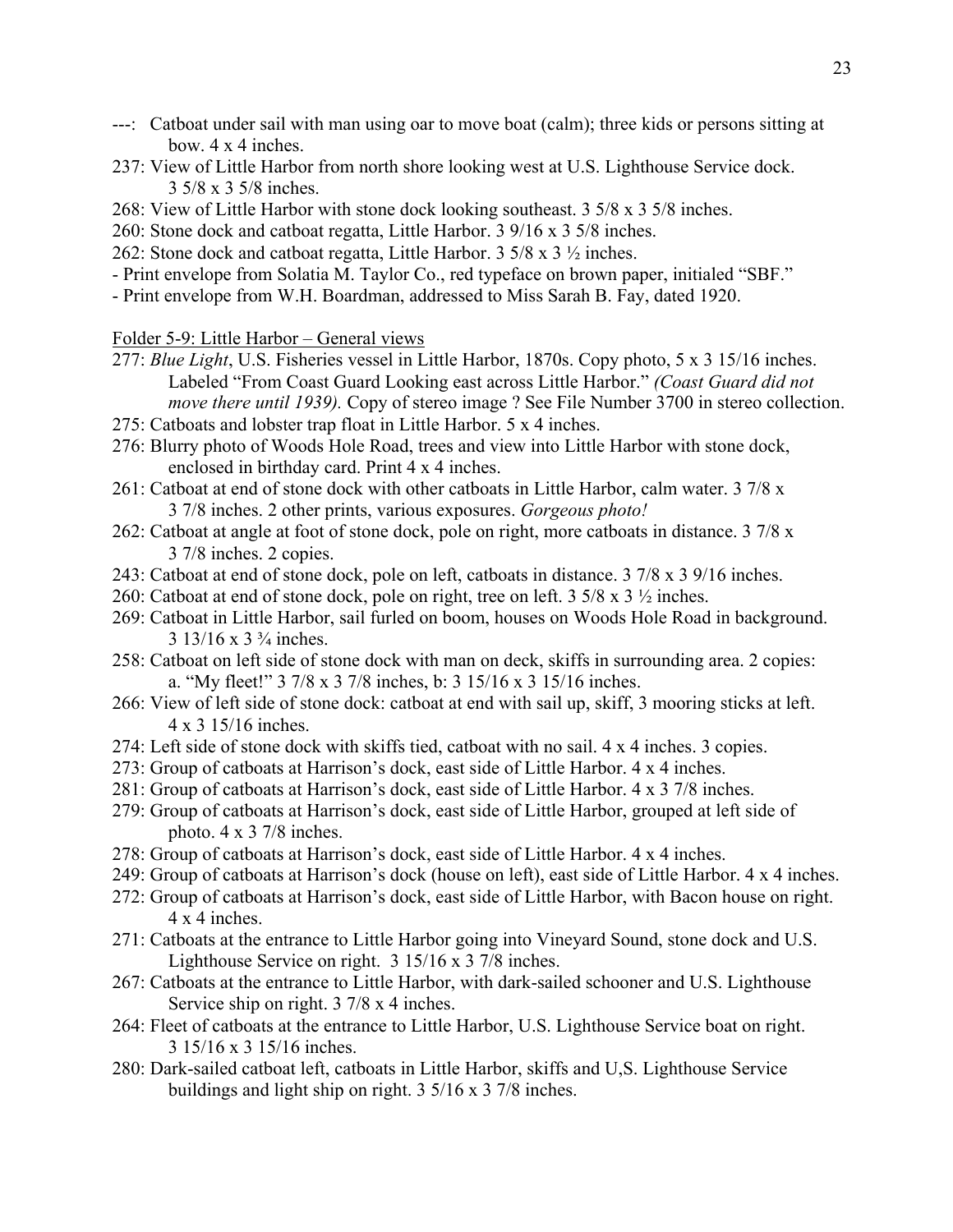- 251: Catboats in Little harbor, pole on left, framed by foreground bushes and trees. 3 15/16 x 3 15/16 inches.
- 263: View from Homestead piazza with railing, street railing, Little Harbor in background with schooner, U.S. Lighthouse Service on right. 4 x 4 inches.
- 254: Bare tree with Little Harbor in background, stone dock behind tree. 4 x 4 inches.
- 259: View of stone dock and U.S. Lighthouse Service with two trees in foreground. 2 copies, 4 x 4 inches.
- 236: View from Homestead with road and fence in foreground, trees on either side with catboats' sails being dropped or half-raised. 4 3/16 x 4 1/8 inches.
- 265: View of U.S. Lighthouse Service and stone dock from Homestead with trees. 3 ¾ x 4 inches.
- 241: Little Harbor with schooner at end of stone dock, trees in foreground.  $3\frac{7}{8} \times 3\frac{1}{2}$  inches.
- ----: Little Harbor with stone dock and U.S. Lighthouse Service Station, trees. Labeled on front: "My Wharf – from piazza." 2 copies: 3 7/8 x 3 7/8 inches.
- 270: Underexposed view of east shore of Little Harbor with boats, trees in foreground. 4 x 3 13/16 inches.
- ----: View of catboats in Little Harbor with trees and fence in foreground. 3 15/16 x 3 15/16 inches.
- 250: Looking towards east side of Little Harbor with railroad tracks and poles. 3 13/16 x 3 13/16 inches.
- 268: Stone dock with tree overhanging left. 3 ¾ x 3 7/8 inches.
- 256: Stone dock with commercial fishing boats tied up, looking towards east side of Little Harbor. Postcard with photo, 5 3/8 x 3 15/16 inches. Photo by Fred S. Howard. 3 copies.
- 255: Brown-toned print of Little Harbor with ice, U.S. Lighthouse Service Station on right.  $4\frac{1}{2}$  x 3 inches, dark border. 2 more b/w copies.
- 252: Brown-toned print of schooner tied at end of stone dock covered in snow, snow on U.S. Lighthouse Service Station buildings on right and on shore. 4 ½ x 3 inches. 1 b/w copy also.
- 248: Panoramic photo of Woods Hole Road with fence, in snow, with Little Harbor in background. 7 1/8 x 2 5/16 inches.
- 247: Panoramic photo of Woods Hole Road with fence, in snow, with Little Harbor in background, dark tree trunk on right. 6 15/16 x 2 7/16 inches.
- 246: Panoramic photo of Woods Hole Road with fence, in snow, with Little Harbor in background. 7 x 2 3/8 inches.
- 245: Little Harbor in snow with railroad tracks left, taken from corner of stone dock looking east. Panoramic photo, 7 1/8 x 2 3/8 inches.
- 284: Little Harbor with sailboats with sails up, Great Round Light Ship at dock, fence and road in foreground.  $6\frac{3}{4} \times 4$  13/16 inches.
- 282: View of the Sargent farmhouse (now Rowe) off Church Street with view over Woods Hole Passage. Cabinet card in sepia, 8 x 5 inches. Also copy photo, 8 x 10 inches. Labeled on front: "From top of Glidden Tower –". *On back incorrect caption by Dorothy Fay Mixter identifies the farm house in photo as the Foster farmhouse. The Foster farm house was further back along Church Street. This was the Sargent house, originally an inn, and the oldest house in Woods Hole (1600s).* Copy photo has the same incorrect information.
- 283: Little Harbor through trees with fence, Airplane House in center. 9 3/16 x 6 13/16 inches,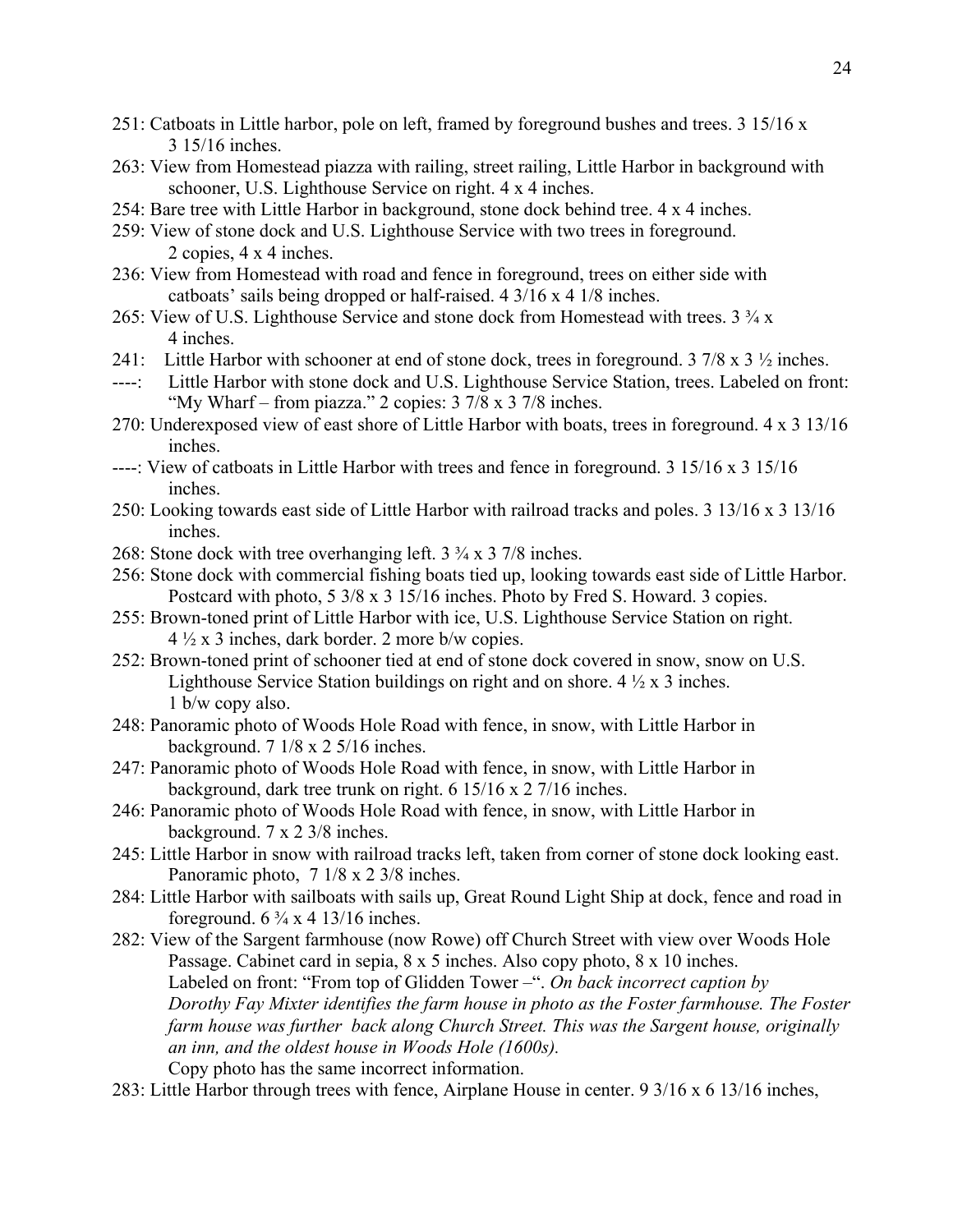mounted.

Folder 5-10: Little Harbor – Coast Guard side (west side)

- 288: West side of Little Harbor from shoreline with U.S. Lighthouse Service Station and ship on left.  $3\frac{5}{8} \times 3\frac{9}{16}$  inches. 3 copies.
- 287: View of west side of Little Harbor with grass on left and man in skiff, trees, Light Ship and Service Station on right. 3 5/8 x 3 5/8 inches. 3 copies.
- 301: Float with various debris, east side of Little Harbor with Dexter House tower in background. 3 7/8 x 3 7/8 inches.
- 304: Distant view of Little Harbor with many small boats sailing, schooner and Light Ship at U.S. Lighthouse Service dock.  $3 \frac{15}{16} \times 3 \frac{15}{16}$  inches.
- 300: Little Harbor with many catboats at sail, skiff in center, U.S. Lighthouse Service Lightship and buildings on right.  $3 \frac{15}{16} \times 3 \frac{15}{16}$  inches.
- 297: Stone dock surrounded by skiffs, U.S. Lighthouse Service building and Dexter House on right, top of hill.
- 305: Hat brim on left, foggy view of stone dock with catboats and U.S. Lighthouse Service buildings on right. 4 x 4 inches.
- ----: Woods Hole Road in foreground, fence, view of Little Harbor with later U.S. Lighthouse Service buildings in right background. 3 5/16 x 2 3/8 inches.
- 296: Copy photo of 1870s original photo of Little Harbor by T.W. Smillie (see digital file 1209), incorrectly labeled as to date and building i.d.'s. 3 7/8 x 5 inches.
- 309: Copy photo of 1870s-1880s original photo of Little Harbor (see digital file 1211) with original U.S. Lighthouse Service Station buildings and houses on Juniper Point. 5 x 4 inches. Negative included.
- 308: Copy photo of 1870s-1880s original photo of Little Harbor (see digital file 1206), with schooner under sail behind Juniper Point. 5 x 3 15/16 inches.
- 306: Copy photo of 1870s-1880s original photo of Little Harbor (see digital file 1207) with Coolidge house on left, fish shacks on dock. 6 15/16 x 4 7/8 inches.
- 351: Copy photo of 1870s-1880s original photo of Little Harbor (see digital file 1208) with Eliel Fish house, Dexter house and U.S. Lighthouse Service Station.

Folder 5-11: Little Harbor – Nobska side (east side)

- 314: View of east side of Little Harbor through trees (overarching form). 4 copies. 3 9/16 x 3 5/8 inches; 3 7/8 x 3 7/8 inches (3 copies).
- 310: View of east side of Little Harbor in snow with dock in foreground. 4 1/8 x 2 1/8 inches.
- 312: Copy photo of 1870s/1880s image, east side of Little Harbor. Hamlin farmhouses on left, Church of the Messiah rectory, Walter O. Luscombe house, original wooden Church of the Messiah, sloops in harbor, trees in foreground.  $4 \frac{1}{2} \times 2 \frac{1}{2}$  inch image printed on 5 x 3 7/8 inch paper. See File No. 1192/1193.
- 313: Copy photo of early view of east side of Little Harbor with Hamlin farmhouses. Original by T.W. Smillie (before 1870-72). 5 x 4 inches. Negative included.
- ----: Copy photo of original of view of east side of Little Harbor, see File No. 1201. Joseph Story Fay, Jr. house and water tower on left, Luscombe Jr. house, Hamlin farm houses, Walter O. Luscombe house and original wooden Church of the Messiah. Various sloops in Harbor, framed by trees on each side. 5 x 4 inches.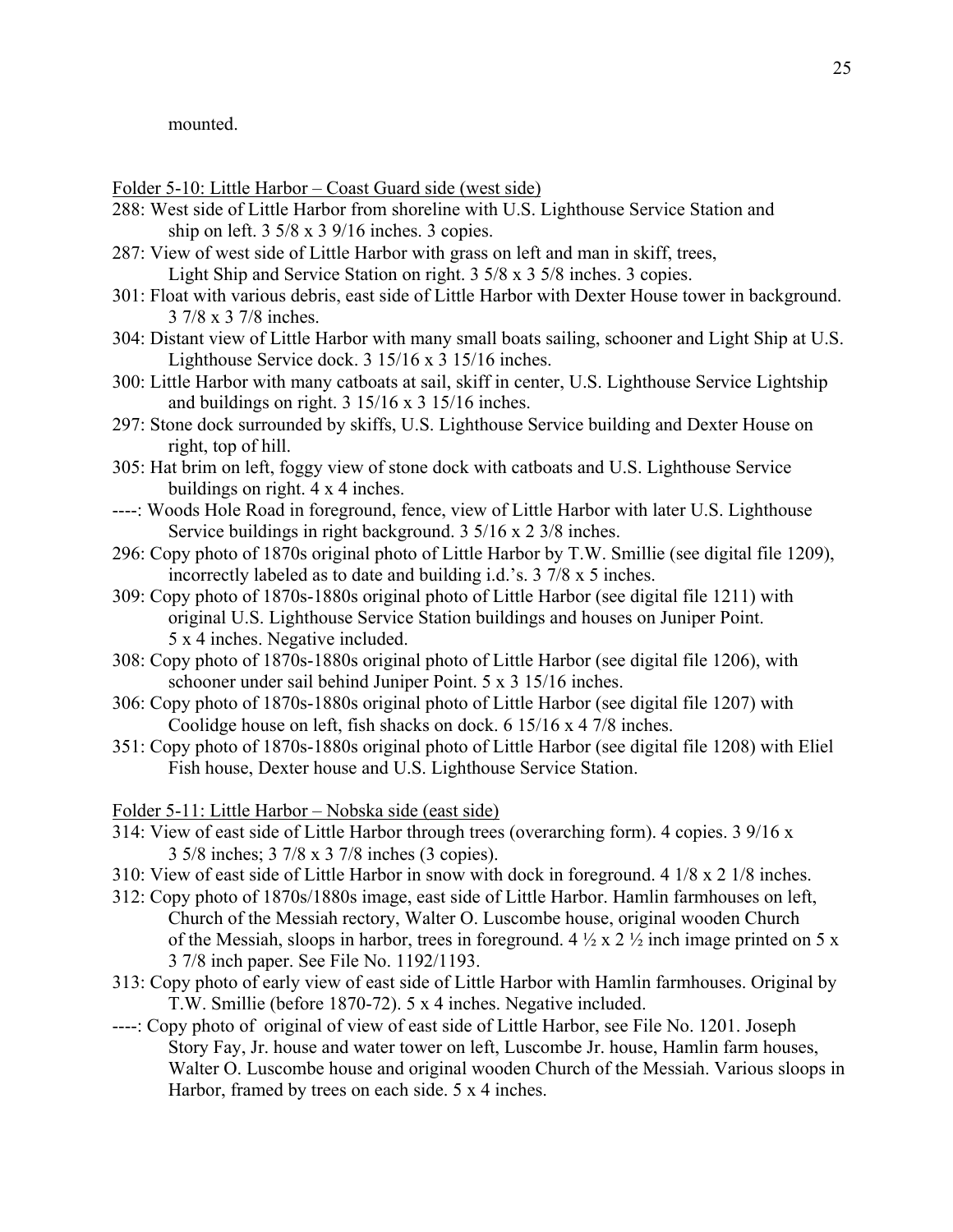- 311: Copy photos of 1870s (before 1888) view of east side of Little Harbor. Wooden original Church of the Messiah on left, Foster farmhouse/caretaker's house and Francis C. Foster house "Fair View" on right, stones on Parker's/Butler's Point in foreground. 7 x 4 7/8 inches; 9 3/8 x 5 5/16 inches. *Probably taken before stone Church of the Messiah was built. Foster house was built in the 1870s.*
- ----: Copy photo of early view of east side of Little Harbor, c. 1870-1872. Railroad cut is not completed. Crane-derrick can be seen to the right of the eastern-most Hamlin farmhouse, probably working on railroad cut (completed before 1872). Wooden Church of the Messiah on right side. *Copy photo annotated on back incorrectly: "Little Woods Hole Harbor. Derrick on site of W.O. Luscombe house, in process of creation." The Luscombe house was built in 1886 and since the railroad was not complete in this photo, the photo was taken before 1872 when the railroad opened*. Annotation probably by Dorothy Fay Mixter, whose photo annotations are often incorrect.

WHHM owns the glass plate negative for this photo. It was damaged and restored Digitally by Macy Lawrence.

Folder 5-12: "Nobska", Henry H. Fay estate

- 356: Skaters and people on Nobska Pond with ice house in background,1913. 5 3/8 x 3 3/8 inches.
- 359: Copy photo of woman standing on ice with camera at Nobska Pond, ice house and ice cutters in background. Photo by Sarah Bryant Fay, 1881. Used in *The Diary of Ruth Anna Hatch*, to represent Ruth Anna herself (identification not backed up by documentation). 7 x 4 3/16 inches.
- 357: Postcard. View of "Nobska" estate with Nobska Pond and ice house. Labeled "View at Woods Hole, Mass.  $835." 5 \frac{1}{2} \times 3 \frac{1}{2}$  inches.
- 358: View of "Nobska" estate house (probably taken from the lighthouse tower) looking east. Sepia print mounted on board, photo by Elliot T. Sturgis, 307 Beacon Street. Sepia print  $7\frac{3}{4}$  x 4  $\frac{1}{2}$  inches mounted on 8  $\frac{1}{2}$  x 5  $\frac{1}{4}$  board.
- ----: Copy photo of File No. 358. 4  $\frac{1}{2}$  x 2 3/16 image on 5 x 3 7/8 inch paper. With negative. 355: "Back beach" (Vineyard Sound side) view of Nobska with lighthouse, water tower, "Nobska" estate house of H.H. Fay. 9 5/8 x 5 5/8 inches.

361: Copy photo of view of "Nobska" estate house with wall garden, 1945 ? 8 x 10 inches.

362: "Nobska" house with lawn, looking southeast (?). Copy photo? 8 x 10 inches.

### Folder 5-13: Dining room at "Nobska

378: Dining room at "Nobska", set for the Dahlgren wedding. Copy photo 5 x 4 inches. Original by Baldwin Coolidge, September 5, 1896. *Original kept with Fay Family Collection photos, oversize.*

Folder 5-14: Nobska Point and beach

- 353: Nobska Point beach. 4 x 4 inches.
- 354: Nobska Point beach, closer view than 353. 4 x 4 inches.
- 352: Back beach, Vineyard Sound side, looking east, with Clowes house, Garfield house and Rose Cottage. Oversized post card, 5 x 7 inches.

### PHOTOGRAPHS or IMAGES OF PEOPLE: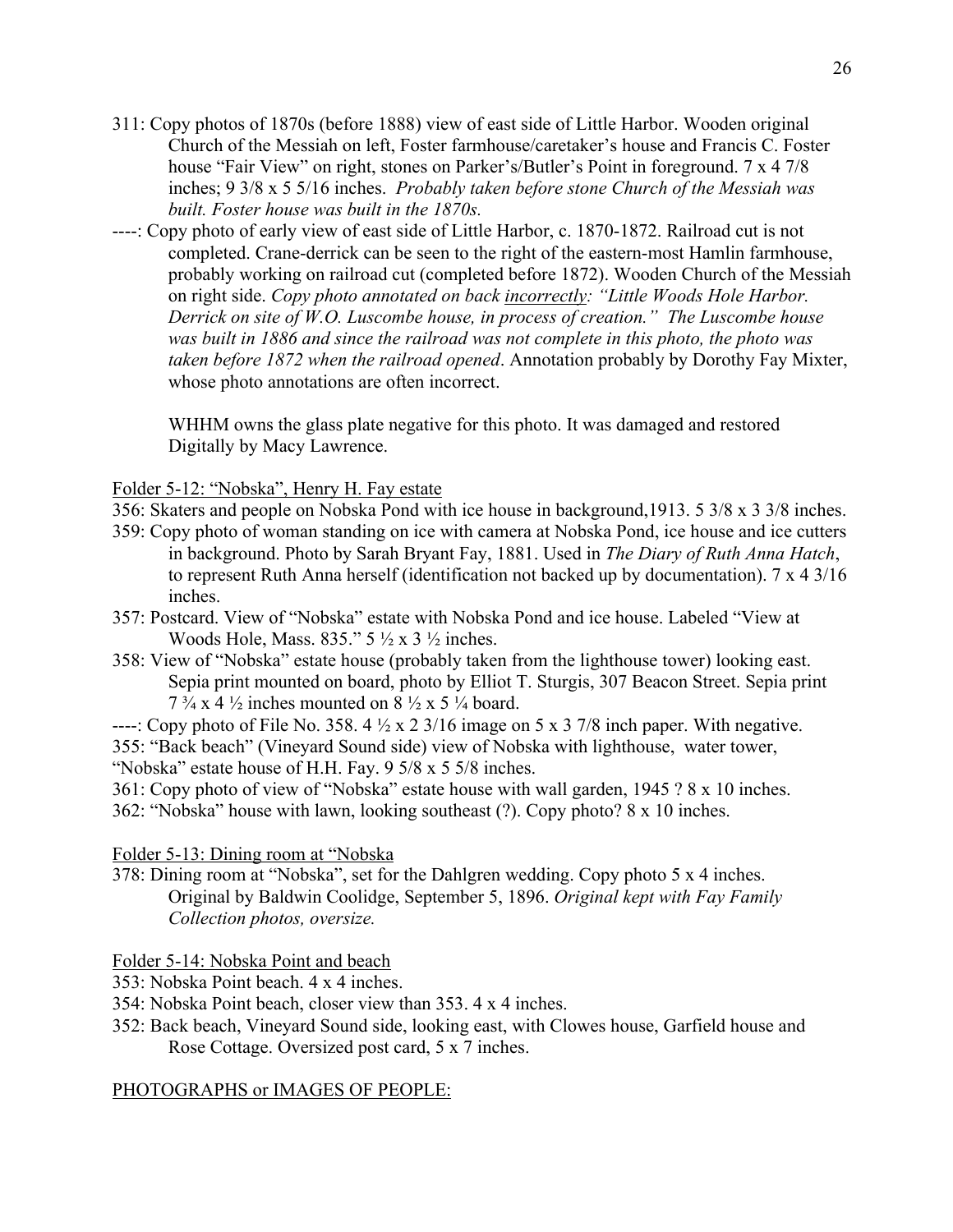Folder 5-15: Joseph Story Fay in photographs

- 223A. Members of the American Forestry Congress at the Fay Homestead, 1885. Fay is slightly to the right of center, sitting in front of the cedar porch post with his hat on his knee. Sepia print,  $7\frac{5}{8}$  x 4  $\frac{1}{2}$  inches mounted on card  $8 \times 10$  inches. Labeled on back (incorrectly, I believe), "Mass Horticultural Soc."
- ----: Joseph Story Fay in his southern doctor's gig with horse Jack in front of the Homestead. Labeled on back of both copies: "J.S. Fay with Jack in the more than hundred yr old doctor's gig (southern) with the standing board behind for the little darky gate opener. S.B.F." " Miss Mary Palfrey & Sylvie on the piazza." 8 ¼ x 6 inch sepia print mounted on card with gold edges, 8 7/8 x 6 3/8 inches. 2 copies. Scanned, filed in "Fay", JSF in Doctor's Gig.tif.
- ----: Joseph Story Fay in his southern doctor's gig with horse Jack in front of the Homestead. Copy photo (b/w), from Norman T. Allen collection of copy photos.  $9\frac{1}{2} \times 7\frac{1}{2}$  inches on mounted on black board 11  $\frac{1}{4}$  x 9  $\frac{1}{4}$  inches.
- ----: Joseph Story Fay in his southern doctor's gig with horse Jack in front of the Homestead. Copy photo (b/w) from Dorothy Fay Mixter collection. 9 7/8 x 7 15/16 inches.

Folder 5-16: Sarah Bryant Fay in photographs (or as photographer)

214: Woman in rose garden, wearing white waist and skirt, with black hat and black belt. 4 7/16 x 2 5/8 inches.

*Probably taken by Sarah Bryant Fay, rather than being a photo of her (the woman is very thin, does not resemble her).*

- 213: Sarah Bryant Fay squatting down near three ducklings, 3 3/8 x 2 5/16 inches. Mounted on card stock 5 1/8 x 3 15/16 inches.
- ----: Two xerox copies of photo of Sarah Bryant Fay in her garden. Provided to Fay Collection prior to donation of original photo (see next folder).

Folder: Fay Family Collection 2013-10. Photographs of Sarah Bryant Fay and rose garden

- ----: Oval photo (sepia) of Sarah Bryant Fay holding her skirt in her garden with hollyhocks and roses, c. 1900. 1 15/16 x 3 5/8 inches. Donated by Elizabeth E. Gardner, 2013. Originally in oval brass frame.
- ----: Fay rose garden: Walled garden with rustic trellis over bench, labeled on reverse "1907." 6 x 8 inches. Second copy of photo in Rose Boxes 5A or 6 (Digital file no. 647).
- ----: Fay rose garden: Walled garden with rustic chairs and table on right, labeled on reverse "1907." 8 x 6 inches. Second copy of photo in Rose Boxes 5A or 6 (Digital file no. 646).

Folder: Fay Family Collection 2013-13. Photographs of Sarah Bryant Fay

- ----: Carte de visite. Sarah Bryant Fay, c. 1865. Looking straight at the camera, leaning on right hand with open book and cloth covered table on left. Photo by Whipple, 96 Washington Street, Boston. Good condition.
- ----: Carte de visite. Sarah Bryant Fay, c. 1865. Looking sideways at camera, right arm on draped table. Photo by Whipple, 96 Washington Street, Boston. Faded and stained.
- ----: Three copy photos of Sarah Bryant Fay holding her skirt in her garden with hollyhocks and roses, c. 1900.

Copy 1: Sepia-toned, 4 x 6 inches, no borders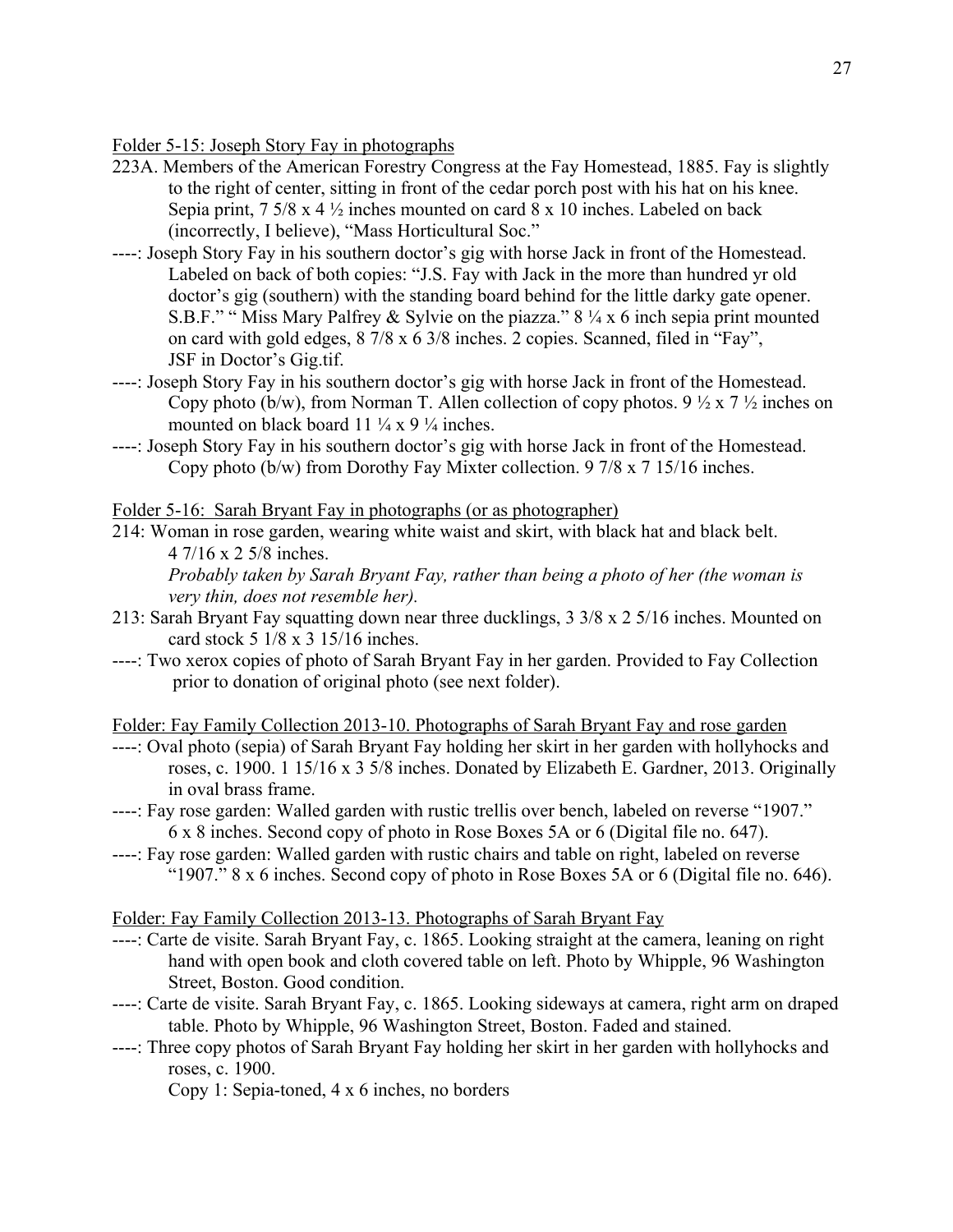Copies 2 and 3: brown-toned,  $3 \frac{1}{2}$  x 5 with borders.

### Folder 5-17: Henry H. Fay in photographs

- 215: Luncheon party at Highfield Hall, 1883. 12 people sitting on porch and on rugs in front of Highfield Hall. Sepia print 7 7/8 x 4 9/16 inches mounted on card stock.
	- Labeled on reverse: "Mrs. Henry Fay with compliments of JW Beebe, Falmouth, 1883." (Different handwriting on upper right: "Mrs. James Beebe (centre - sic) Arthur Beebe &wife, Mrs. Fisk (sic – would be Fiske), Franklin Beebe, P. Beebe, Henry Fay, Myself – Annie Ward, etc – taken after our luncheon - Highfield one Sunday.") *Difficult from label on reverse to know which is H.H. Fay.*
- 216: photo of portrait of Henry H. Fay at Nobska estate house (?) or at Elizabeth Fay's house ? Color print,  $3 \frac{1}{2} \times 3 \frac{1}{2}$  inches.

Folder 5-18: Elizabeth Eliot Spooner Fay images

- (1000): Postcard of Elizabeth Elliot Spooner Fay, "Lady in a Hammock, Elizabeth Elliot Spooner Fay (Mrs. H.H. Fay) during her first summer in Woods Hole, 1876." Painted by Frank Hillsmith (Hill Smith), oil on canvas 23 x 351/2 inches. WHHM, Granny's Attic.
- 217: Photo of framed portrait of Elizabeth Elliot Spooner Fay (?) or at Elizabeth Fay's house ? Color print,  $3 \frac{1}{2} \times 3 \frac{1}{2}$  inches.

Folder 5-19: Tom Hinckley, boatman to Sarah Bryant Fay

- 211: Tom Hinckley holding the sheet line for Sarah Bryant Fay's catboat *Juno*, with Sarah Bryant Fay on right holding onto her veil and hat.  $5\frac{7}{8}$  x  $3\frac{1}{2}$  inches.
- 212: Tom Hinckley. Torn from full print, left side shows Tom with section of Sarah Bryant Fay's arm on right. 3 7/8 x 3 9/16 inches.
- ----: Copy photo of 212, cropped to eliminate Sarah's arm. 5 7/8 x 6 7/8 inches mounted on  $8\frac{3}{4}$  x 10 inch board.

### PHOTOGRAPHS OF OTHER AREAS IN WOODS HOLE

Folder 5-20: Golf "Links" (Woods Hole Golf Club) and "Cow Bell Lane" or future Harbor Hill Road area., photos by Horace S. Crowell, 1919.

- 221: Hillside, wall and trees. May be as labeled: Woods Hole Golf Links, February 19, 1919. Photo by Horace S. Crowell (real estate developer), 60 State Street, Boston. 5 9/16 x 3 ½ inches.
- 222: View along the future Harbor Hill Road with houses at intersection of Buzzards Bay Avenue and Quissett Avenue, February 19, 1919. Photo by Horace S. Crowell (real estate developer), 60 State Street, Boston.5 9/16 x 3 ½ inches.
- 220: Dirt lane going to intersection of Buzzards Bay Avenue and Quissett Avenue, February 19, 1919. Photo by Horace S. Crowell (real estate developer), 60 State Street, Boston. 5 9/16 x  $3\frac{1}{2}$  inches.
- 219: Wall along "Cow Bell Lane" to west of future Harbor Hill Road. First house on north side of Buzzards Bay Avenue in background, February 19, 1919. Photo by Horace S. Crowell (real estate developer), 60 State Street, Boston. 3 ½ x 5 9/16 inches.
- 218: Two page printed photo of "The Fay Estates", Gansett from 8th Green, Woods Hole Golf Links. 18  $\frac{1}{2}$  x 10 5/8 inches. Probably from one of Crowell's prospectuses for sale of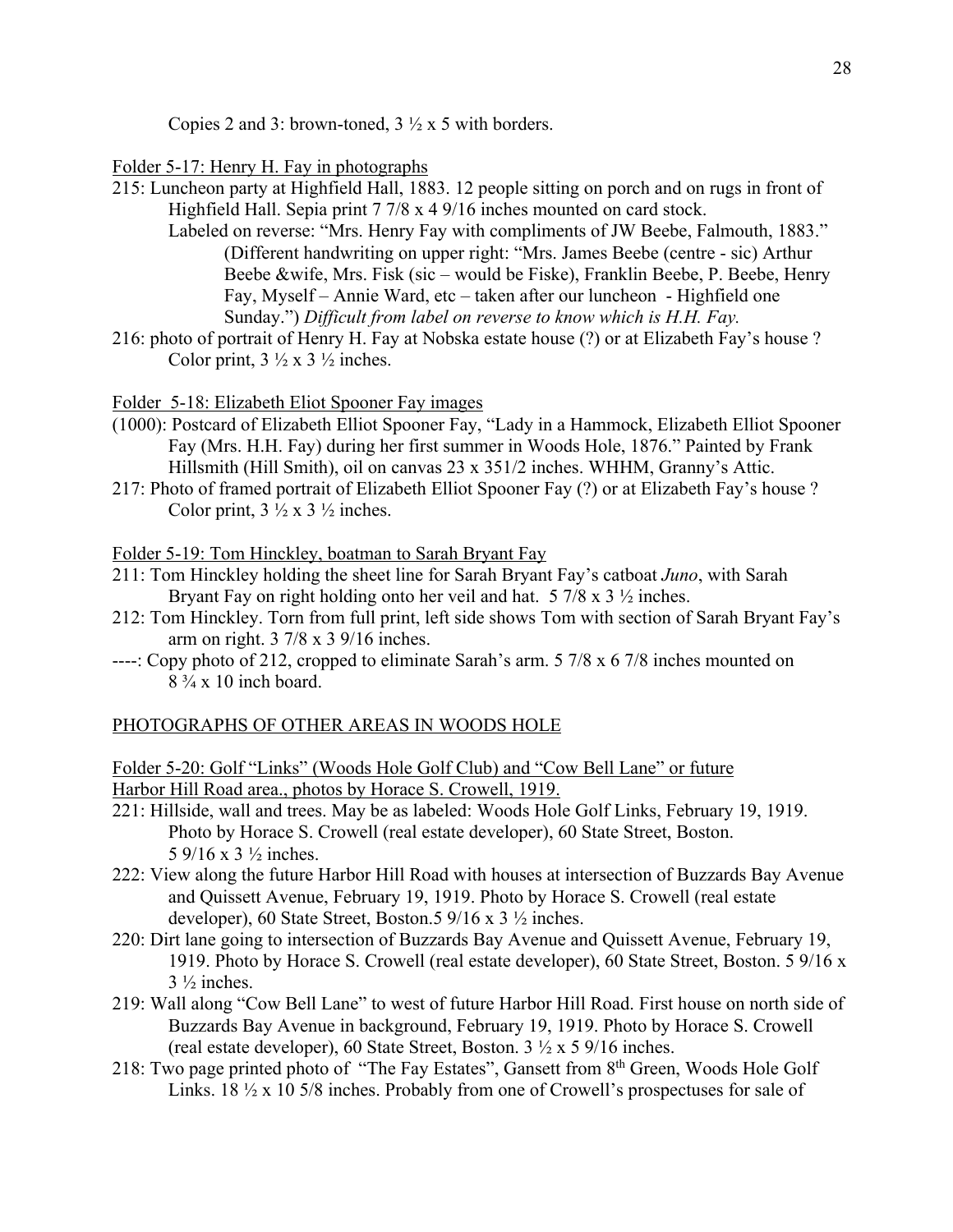Fay property, 1920.

Folder 5-21: Boston, Beacon Hill, photos by Sarah Bryant Fay

- 294: View down Mt. Vernon Street, Beacon Hill, Boston, with Sarah Bryant Fay's residence, 88 Mt. Vernon Street on right. 4 x 4 inches.
- 295: View of Acorn Street-Mt. Vernon, Beacon Hill, Boston, with back of Sarah Bryant Fay's house on right. 4 x 4 inches.
- 292: Snow scene on Boston Common, person walking with umbrella, State House in background. 4 x 4 inches.
- 293: Snow scene on Boston Common, with benches along path, looking towards Beacon Hill? 4 x 4 inches.

Folder 5-22: J.S. Fay Jr. house and grounds after 1938 Hurricane

- 372: Grounds of Joseph Story Fay, Jr. house after 1938 Hurricane, car in driveway with fallen evergreen trees. 5 x 7 inches.
- 373: Broken evergreens with car on left. 5 x 7 inches.
- 374: Greenhouse and garage, damaged tree. 5 x 7 inches.
- 375: Fallen evergreens on left of scene. 5 x 7 inches.
- 376: Bushes, border area with damaged branches. 5 x 7 inches.

Folder 5-23: Miscellaneous scenes (1971

- ----: "Winter and the willow tree": Tree leaning on an anchor, 7 Church Street,1971. Annotated on reverse, "gone summer 1971." Color print 5 x 7.
- ----: Cumulus clouds over landscape, Woods Hole, August 9, 1971. Color print 4 ¼ x 3 5/8 inches.
- ----: Snow and water scene, 1971. 8 x 10 inches.

Folder 5-24: Cabinet card, labeled "Cousin Fay"

- ----: Cabinet card, labeled "Cousin Fay." Sepia print mounted on gilt-edged card stock,
	- $4\frac{3}{16}$  x 6  $\frac{1}{2}$  inches, Hodgdon, Falmouth, Mass.

Folder 5-25: Daguerreotype of Joseph Story Fay.

---- Daguerreotype with embossed leatherette case. Joseph Story Fay as a "young" man, perhaps c.1850s (born 1812). Donated by Fay Dabney, 2014. Accession number 2014-04.

### **BOX 5, PART 2**

Folder 5-25: Slides of Sarah Bryant Fay painting "Apple Blossoms" 29 thirty-five mm color slides, various exposures, of "Apple Blossoms"

Folder 5-26: Stationary cards with various Sarah Bryant Fay photos used on them

- a. "The Homestead in summer." 10 printed cards  $(5 \frac{1}{8} \times 4 \frac{1}{8} \times 1)$  inches) with image of digital file number 223.
- b. "The Homestead in winter." 5 printed cards with image of digital file number 234. (5 1/8 x 4 1/8 inches).

One card is annotated on back (possibly Dorothy Fay Mixter's handwriting): "The

Homestead in Winter. This was taken the winter Rettie (Joe's wife) passed at Woods Hole."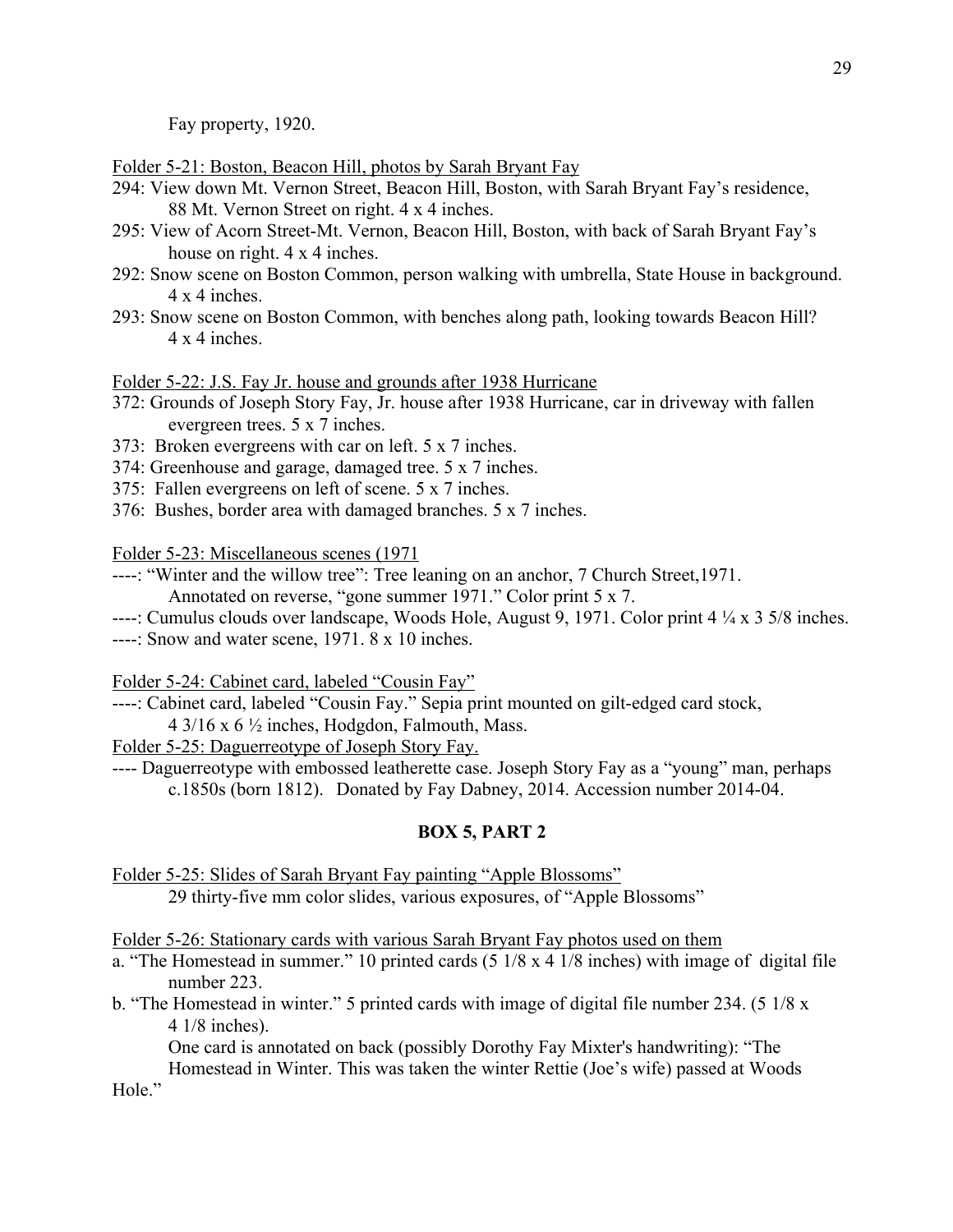*Rettie was Rebecca Rodman Motley; no date of death available.*

- c. "From piazza across the road." View of Little Harbor and U.S. Lighthouse Service Station. Original not in scanned collection. 3 printed cards (5 1/8 x 4 1/8 inches).
- d. Little Harbor wall with Sarah Bryant Fay shed on left; Homestead in background. 3 printed cards 5 1/8 x 4 1/8 inches.
- e. The Homestead looking west (down the road). Original photo and negative used for cards. Similar to digital image number 224. 8 printed cards  $4\frac{1}{2} \times 3\frac{3}{8}$  inches.
- f. Two prints mounted on card stock of The Homestead and vine-covered piazza with power wires across top. Prints  $4\frac{1}{4}$  x 3 inches mounted on 6 3/8 x 4 1/8 inch cards.
- g. Small envelope with pencil annotation: "Film of Homestead for letterhead." (now empty).
- h. Manila envelope from *National Geographic Magazine*, addressed to" Mr. Peter S. White, Box 845, Falmouth, Mass." with handwritten note about the Fay house inscribed on the envelope. Original and xerox copy.

*Peter S. White was an antique dealer, lived in many houses in Woods Hole. He tells another variation of the story about the former Swift farm house ("The Homestead") during the Revolutionary War but has it updated to the War of 1812.*

### **FAY FAMILY COLLECTION BOX 5 PART 2**

Folder 5-27: Copy negatives

Folder 5-28: Mixter albums, various loose photographs from albums donated by Elizabeth Gardner

- a. Two men and three women in old –fashioned clothes (don't think they are of the period), smiling, standing in front of a brick building with arched windows.  $3 \frac{1}{2} \times 2 \frac{1}{2}$  inches.
- b. Digitalis (foxgloves) in garden, 1907. 3 7/16 x 5 9/16 inches.
- c. Woman in dark clothes, hat, standing behind phlox in garden, 1907 (E.E. S. Fay?).
- d. Rose columns and linking ropes, rustic bench, in rose garden, 1908.
- e. Double postcard: Colonial-style houses with fence and garden. Reverse inscribed: "Madeline Mixter's house & garden at Nantucket."

Folder 5-29: CDs with Fay documents and album photos from Mixter albums, scanned by Beth Gardner

Folder 5-30: Fay Farm ("The Moors"), 1916-1917. *Originally filed in A-Z photo files under "Fay Cottages"*

- 956: Photo of hillside with rocks, road in foreground. Labeled on reverse: "Hill in front of Fay Cottages Falmouth 1916. 'Pasture' now built upon." 2 7/16 x 4 1/8 inches.
- 957: Photo of shed with black woman standing in doorway with marsh and Vineyard Sound in background. Labeled on reverse: "At Fay Cottages Falmouth the old laundry was I think made into the real estate office for 'The Moors.' This taken 1916." 4 1/8 x 2 7/16 inches.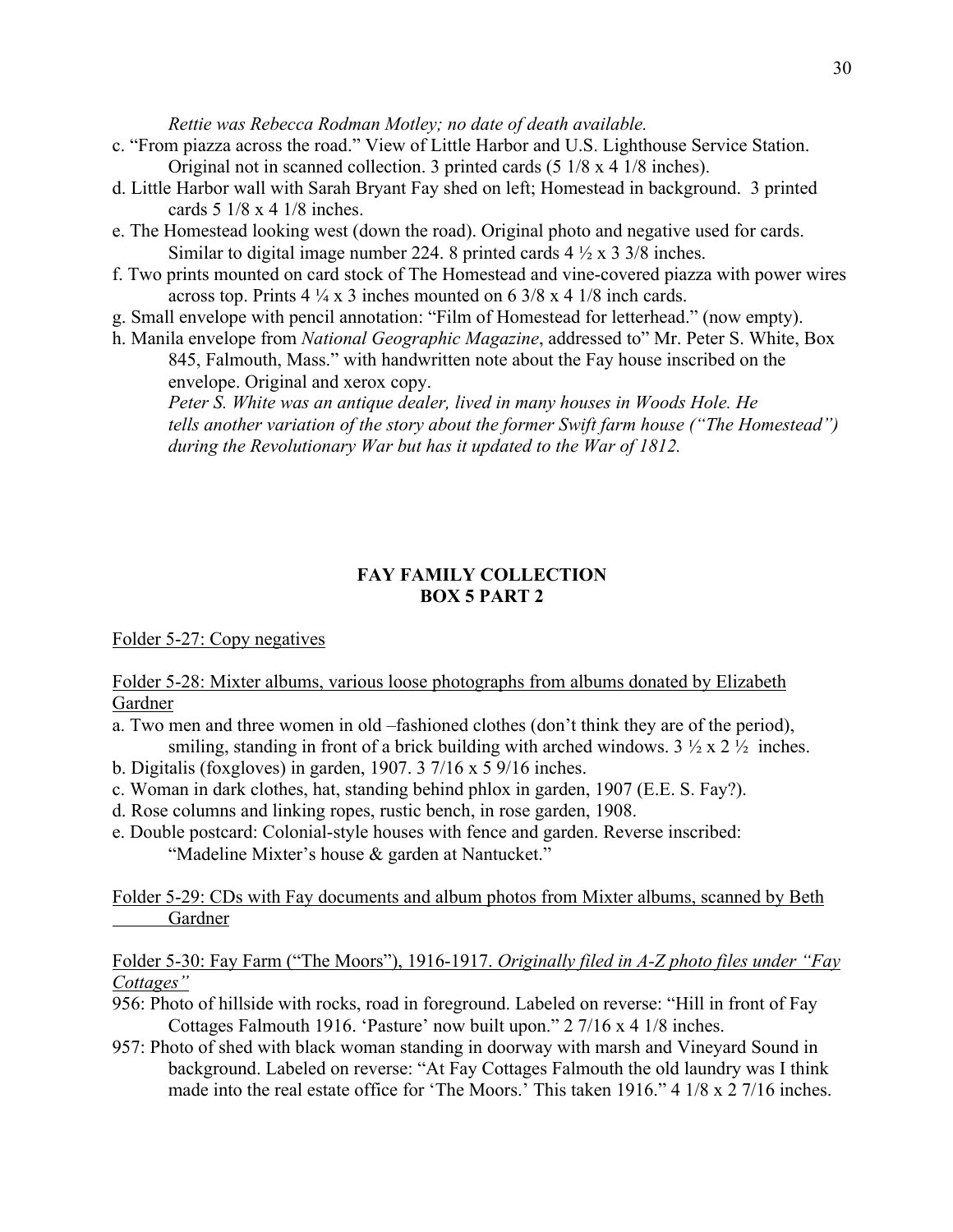- 958: Photo of two houses along road with marsh and Vineyard Sound in background. Labeled on reverse: "Fay Cottages Falmouth Mass. Vacation Camp of Emanuel Church Boston For its Roxbury Mission & 'Old Ladies Meeting' Picture taken 1916." 4 1/8 x 2 7/16 inches.
- 959: Black woman holding string of fish. Labeled on reverse: "At Fay Cottage Falmouth Mass 1917. Lizzie Our Fay Cottage cook would take her time off & go fishing in Oyster Pond."  $2\frac{1}{2}$  x 4 inches.

Folder 31: Sarah Bryant Fay at Berea College, 1900 (copy photo)

Box 5-32: Daguerreotype of Joseph Story Fay.

- ----: Daguerreotype with embossed leatherette case. Joseph Story Fay as a "young" man, perhaps c.1850s (born 1812).Donated by Fay Dabney, 2014. Accession number 2014-04. *After restoration((May-June 2015) by NEDCC, the daguerreotype and parts of the original case are being kept in an artifact box.*
- Folder 5-32A. Correspondence with Northeast Document Conservation Center for restoration and scanning of the Joseph Story Fay daguerreotype, January – June 2015.

### ACCESSION NUMBER 2014-09 JOSEPH STORY FAY IMAGES, H.H. FAY DAUGHTERS AND SPOONER FAMILY PHOTOS

Folder 5-33: Cartes-de-visite of Joseph Story Fay, about 1860 and 1867

- ----: Carte de visite. Joseph Story Fay in caped overcoat standing by table with top hat on it, labeled "about 1860". No photographer printed on reverse.
- ----: Carte de visite. Joseph Story Fay, head and shoulders view, turned left. Photo by John S. Notman & Co., Boston. Labeled on reverse in pencil "1867."
- ----: Joseph Story Fay, head and shoulders view, slightly left. Labeled on reverse in pencil "Copy by The M---Workshop, Waban, Mass." (copy photo of carte-de-visite). Labeled in pencil on print "1867".

Folder 5-34: Cartes-de-visite of H.H. Fay and S.B. Fay as children, S.B. Fay as a young woman, H.H. Fay as a young man, Sarah Smith Bryant Fay, photo of Maria Denny Fay and photo of "Nobska" estate house of H.H. Fay

- ----: Carte-de-visite. Henry Fay. Photo by Whipple, 96 Washington Street, Boston. Labeled "Henry", with "Fay" written in separately.
- ----: Carte-de-visite. Sarah Bryant Fay, c. 1865. Looking sideways at camera, right arm on draped table. Photo by Whipple, 96 Washington Street, Boston. Duplicate of carte-de-visite in Folder 2013-13.
- ----: Cabinet card: Henry H. Fay. Photo by Allen & Rowell, Photographers, 25 Winter Street, Boston. Donated by Fay Dabney, 2015.
- ----: Hand-tinted photo-image. Sarah Smith Bryant Fay (Mrs. Joseph Story Fay). Labeled "Taken by Whipple about 1860."
- ----: Copy photo. Maria Denny Fay. Copy photo in sepia,  $7\frac{1}{4}$  x 4  $\frac{1}{2}$  inches. Back labeled in pencil: "Copy by The M--- Workshop, Waban, Mass." (copy photo of carte-de-visite). Labeled in ink on reverse Maria Denny Fay – enlarged from an old faded carte de visite, Date unknown - & recently discovered. – S.B. Fay 1928." Photo taken late1840s or 1850s.
- ----: Tintype. Woman, probably Sarah Bryant Fay, in paper frame, probably 1880s (from bustled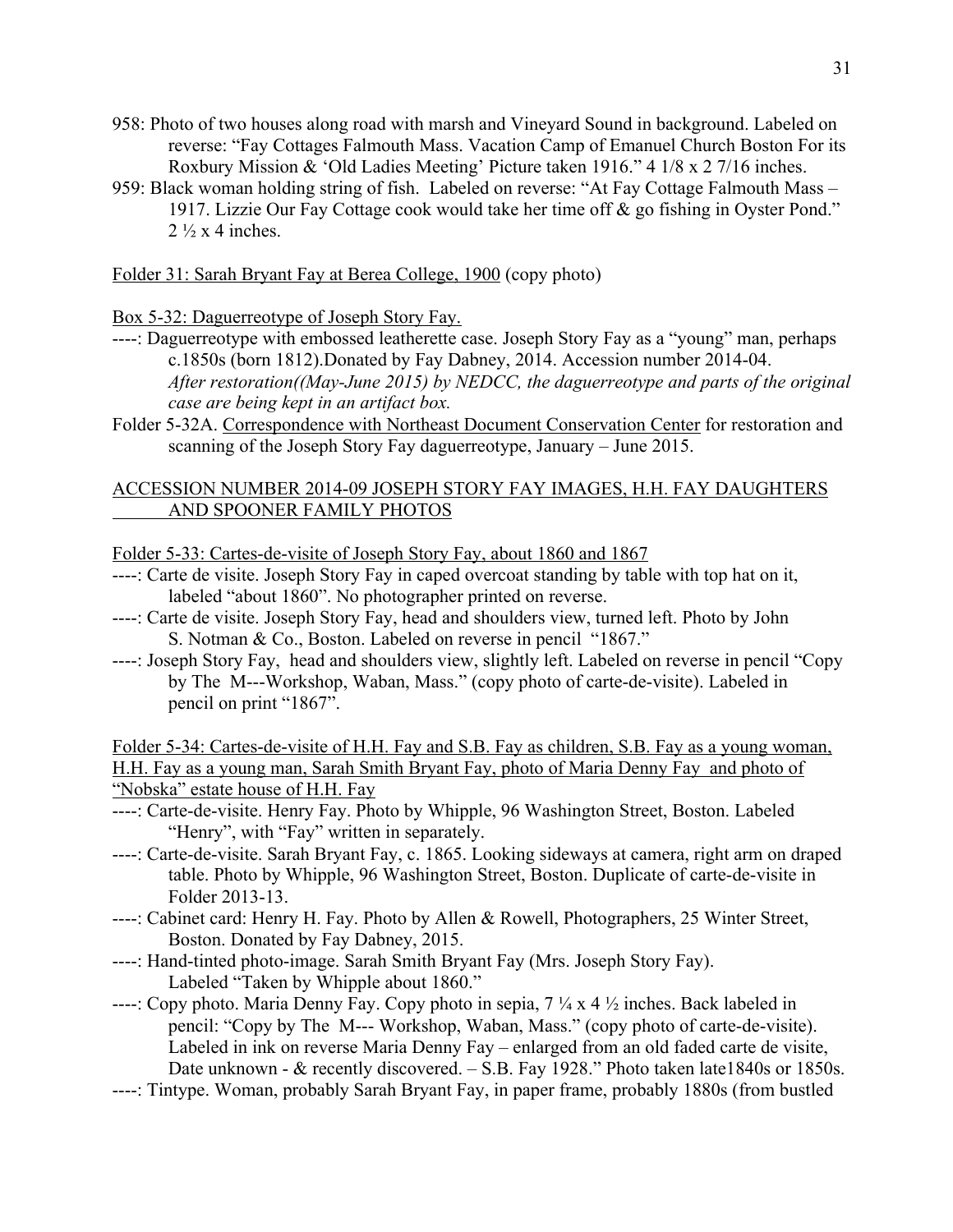skirt). *Red on buff paper mat says "Maria Denny Fay" but it does not look like the above person. It looks like Sarah Bryant Fay when when compared to the childhood photo of her (second photo above). Different nose, eyes.*

----: Photo. B/W photo of Nobska estate house with garden and corner of tennis court.

#### Folder 5-35. Daniel Nicholson Spooner, wife and children (and friends)

- ----: Carte-de-visite. Couple standing, c. 1850s-1860s. Labeled on reverse: "Sea Capt(ain) & wife, friends of D.N. Spooner." W.Hetzer's Photographic Gallery, 287 George Street, Sydney, N.SW.
- ----: Carte de visite. Mrs. D.N. Spooner. J.W. Black, 173 Washington Street, Boston. 1860s.
- ----: Carte de visite. Daniel Nicholson Spooner (seated) and his wife Elizabeth Elliot Torrey Spooner (standing). Photographed by Black & Batchelder, 173 Washington Street, Boston.
- ----: Sepia photo mounted on card stock. Daniel Nicholson Spooner standing leaning on classical column with curtain on right. Black, 163 Washington St., Boston.
- ----: Small sepia photo mounted on card stock. Daniel Nicholson Spooner and family. Labeled on reverse: "Father, his wife, 1860. Sam, standing. E.E. on stool. Ellen on lap."
- ----: Copy photo and negative. Daniel Nicholson Spooner, fairly young.
- ---- Copy photo and negative. Daniel Nicholson Spooner and son Samuel Nicholson Spooner.
- ---- Copy photo and negative. Samuel Nicholson Spooner, standing with fancy chair, labeled "11 years old brother of Mrs. Henry H. Fay."
- ----: Copy photo. Daniel N. Spooner with full long beard, older than previous photo.
- ----: Copy photo and negative. Drawing of Daniel Nicholson Spooner (?).

Folder 5-36: Nicholson and other Spooner family images

- ----: Carte-de-visite with oval image. Ellen (Nellie) Spooner. Labeled "Aunt Ellen Spooner, died in Singapore." *Ellen Spooner was Daniel N. Spooner's sister.*
- ----: Copy photo and negative. Hannah Otis Spooner (Mrs. William Spooner). Painting c. 1820s-1830s.
- ----: Carte-de-visite or small photo. Samuel Nicholson. J.W. Black 173 Washington Street, Boston.
- ----: Sarah Nicholson (wife of Samuel Nicholson). Carte-de-visite. Photographed by Black, 173 Washington Street, Boston.
- ----: Carte-de-visite. Alice Nicholson. P. Schillman (?), 914 Arch St., Phila.
- ----: Tintype. "Uncle" Samuel Nicholson (and unidentified young man).
- Folder 5-37: Manila envelopes which held above photos originally with genealogical information and miscellaneous genealogical information notes.

Folder 5-38: Three older ladies in garden. Unidentified. 8 x 10 b/w image on larger paper (copy photo). From newsclipping Box 2, Fay Collection, 2-23, identified from photo (left to right) as Mrs. Thomas Motley (Margaret Fay), Mrs. William Jason Mixter (Dorothy Fay), Mr. George B. Dabney (Mary Fay), the three daughters of Henry Howard Fay and Elizabeth Elliot Spooner Fay.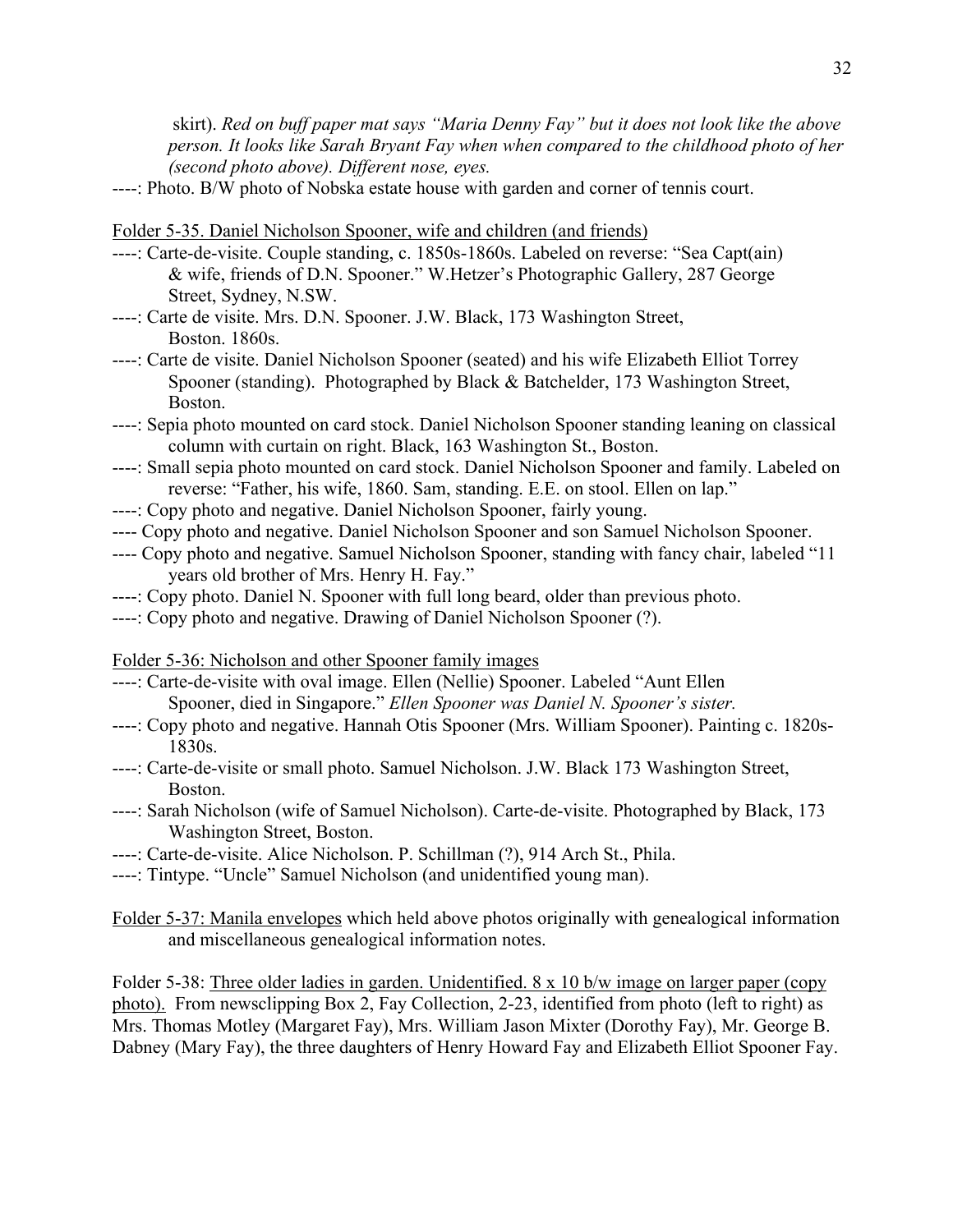#### ACCESSION NUMBER 2015-1. HOMESTEAD AND AREA ROSE GARDENS

- Folder 5-39. Photos of rose gardens around The Homestead, Eldridge house and Walled Garden. Photographs by Sarah Bryant Fay, c. 1910-1915. Includes photo of toddler Joanna Lillie Fay, c. 1910.
- Folder 5-40. Mounted sepia copy photo of watercolor of Little Harbor by Maria Denny Fay, c. 1859. Original watercolor: Fay Family Collection catalog number 6-14, Digital image 693. Donated by Connie Kelly, 2016. *Old and fragile mounting.*

### **FAY FAMILY COLLECTION**

### **BOX 5A**

#### **Oversize Photographs**

This collection includes some large format mounted albumen prints including some very early images from the 1870s of Little Harbor and view of Woods Hole village. Digital file numbers 391- 397 (CD 21). SEE ALSO BALDWIN COOLIDGE: OVERSIZED PHOTOS FROM FAMILY COLLECTIONS.

- 391: View of Little Harbor looking west towards the Elizabeth Islands, walls and docks on east side, sheds of U.S. Lighthouse Service Station, Child house, Swift-Fish house, Dexter house and Coolidge house on Parker's Point. Photo by T.W. Smillie. Albumen print 12 1/8 inches x 8 5/8 inches mounted on board 14 ¼ x 11 inches, stamped "T.W. Smillie" on board mounting. Fair condition: faded, foxed; mounting board damaged. Photo can be dated (between 1875 and 1880) by the existence of the Mansard-roofed Coolidge house, which was sold to Daniel Butler in 1875 and burned in 1880. In addition the Webster house is not in the photo; it burned in 1875.
- 393: View of Little Harbor looking west from Foster Farm, c. 1875.. Left-most house is the Hinckley house; above that is the Eliel Fish house, built in 1875. To the right lower down is the Phinney house. The docks in front belong to the U.S. Lighthouse Service Station. Next house is the Swift-Fish house, the Dexter house above it on the hill and to the right is the Childs house. On the hill to the right is Webster house; it burned in 1875. 9 ½ x 6 5/8 inch sepia print mounted on board 14 x 11 inches. Good condition.
- 394: View of the Coolidge/Butler house (left) with boathouse-library below, Hinckley house (by shore) and Eliel Fish house on right from outer section of Butler's Point, photographed between 1875-1880. 9 5/16 x 7 9/16 inches sepia print mounted on board 14 x 11 inches. Very good condition.
- 395: View of Woods Hole village from "Mowing Hill" or cow pasture (located on present golf course) with finely built stone wall in foreground. Two houses on High Street on right. 9 5/16 x 7 3/16 inches mounted on board 14 x 11 inches. Print in good condition (mounting stained and damaged).
- 396: Woods Hole Social Library and Fish store on upper section of Government (Little Harbor) Road. 8 x 6 inches b/w print mounted on gray board 12 x 10 inches. Print in poor condition (stained, foxed). Photo by Commercial Photo Co., Boston (stamped on reverse).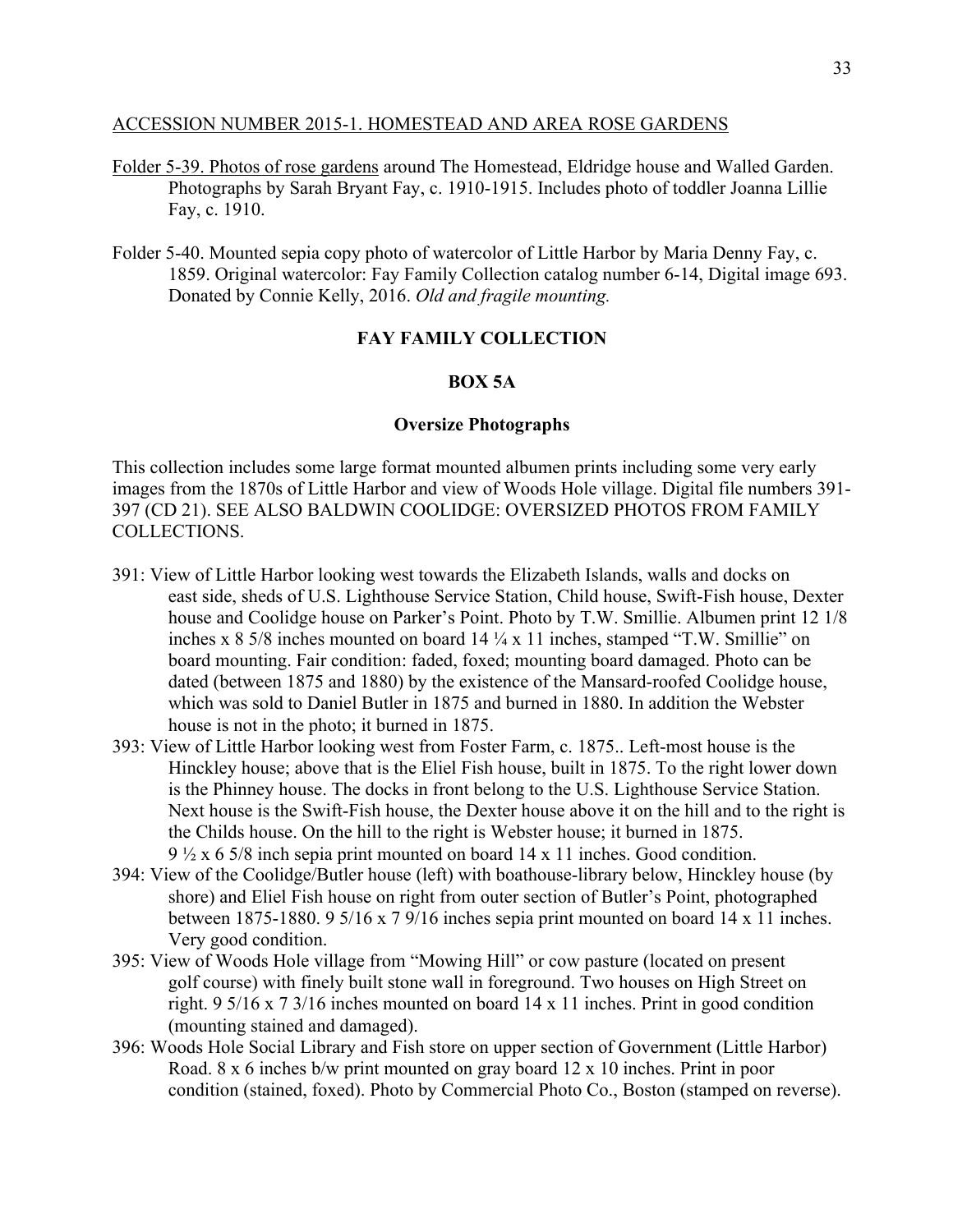397: Fay Homestead and Woods Hole Road in snow. Framed photo 14 x 11 ½ inches.

392: Aerial photo of Little Harbor, U.S. Coast Guard Station, steamship parking lots on Juniper

Point. 10 ½ x 13 3/8 inches mounted on board.

### **FAY FAMILY COLLECTION**

### **BOX 6**

#### **Sketches and Art Work**

This collection includes watercolors and pencil sketches owned or done, with several exceptions, by members of the Fay family, largely depicting scenes in Woods Hole close to "The Homestead" or places of importance to the family. Most of the watercolors were done by Maria Denny Fay, sister of Joseph Story Fay and the pencil sketches were done by Sarah Bryant Fay, his daughter. Most items have been scanned. Digital file numbers 676-703 (CD 27).

- 6-1. Watercolor. Boat scene, three boats in Little Harbor. Anonymous. Digital file 678. Unframed, 6 3/8 x 4 3/8 inches.
- 6-2. Pencil sketch. Map of Princeton (Massachusetts?), 1837. Anonymous. Digital file 679. Unframed, 9 13/16 x 7 ½ inches.
- 6-3. Watercolor. Portuguese Man-o-War, 1903. Henry Bigelow. Digital file 696. Unframed,  $11 \times 15$  ¼ inches.
- 6-4. Watercolor. South Carolina, 1884. T. Burkhardt. Digital file 680. Unframed,  $9\frac{1}{2} \times 6\frac{3}{16}$  inches.
- 6-5. Watercolor. Jessamine, after a sketch from nature....., 1856. Anna Maria Fay. Digital file 692. Unframed, 7 3/8 x 9 3/8 inches.
- 6-6. Pencil sketch. Wallace The Romance of a Poor Young Man, 1860. Gaston Fay. Digital file 698. Unframed,  $10 \frac{1}{2} \times 8 \frac{1}{8}$  inches.
- 6-7. Watercolor. East Cambridge From the Milldam from 119 Beacon Street, 1859. Maria Denny Fay. Digital file 701. 5  $\frac{1}{2}$  x 8  $\frac{3}{4}$  inches, framed 10 x 13 inches.
- 6-8. Watercolor. The Jungfrau Interlaken 1865. Maria Denny Fay. Digital file 697. Unframed, 8 7/8 x 6 3/8 inches.
- 6-9. Watercolor. Little Harbor, 1869. Maria Denny Fay. Digital file 699. Unframed,  $13 \frac{3}{4} \times 6 \frac{1}{4}$  inches.
- 6-10. Watercolor. Sketch by Miss Fay, 1859 (View of East Side of Little Harbor). Maria Denny Fay. Digital file 677. Unframed, 9 x 6 inches.
- 6-11. Watercolor. Swampscot Beach, n.d. Maria Denny Fay. Digital file 676. Unframed,  $6\frac{1}{4}x$  4 inches.
- 6-12. Gouache. View from the Church steps, about 1859. Maria Denny Fay. Digital file 702. Unframed, oval format,  $8\frac{3}{4} \times 5\frac{1}{2}$  inches.
- 6-13. Watercolor. View from the rocks below the wharf (inner side of Little Harbor with "The Homestead"), n.d. Maria Denny Fay. Digital file 695. Unframed, 10 ¼ x 6 7/8 inches.
- 6-14. Watercolor. Inner side of Little Harbor, n.d. (1859?), Maria Denny Fay. Digital file 693. Unframed, 14 x 10 inches.
- 6-15. Watercolor. Inner side of Little Harbor, n.d. Maria Denny Fay. Digital file 694.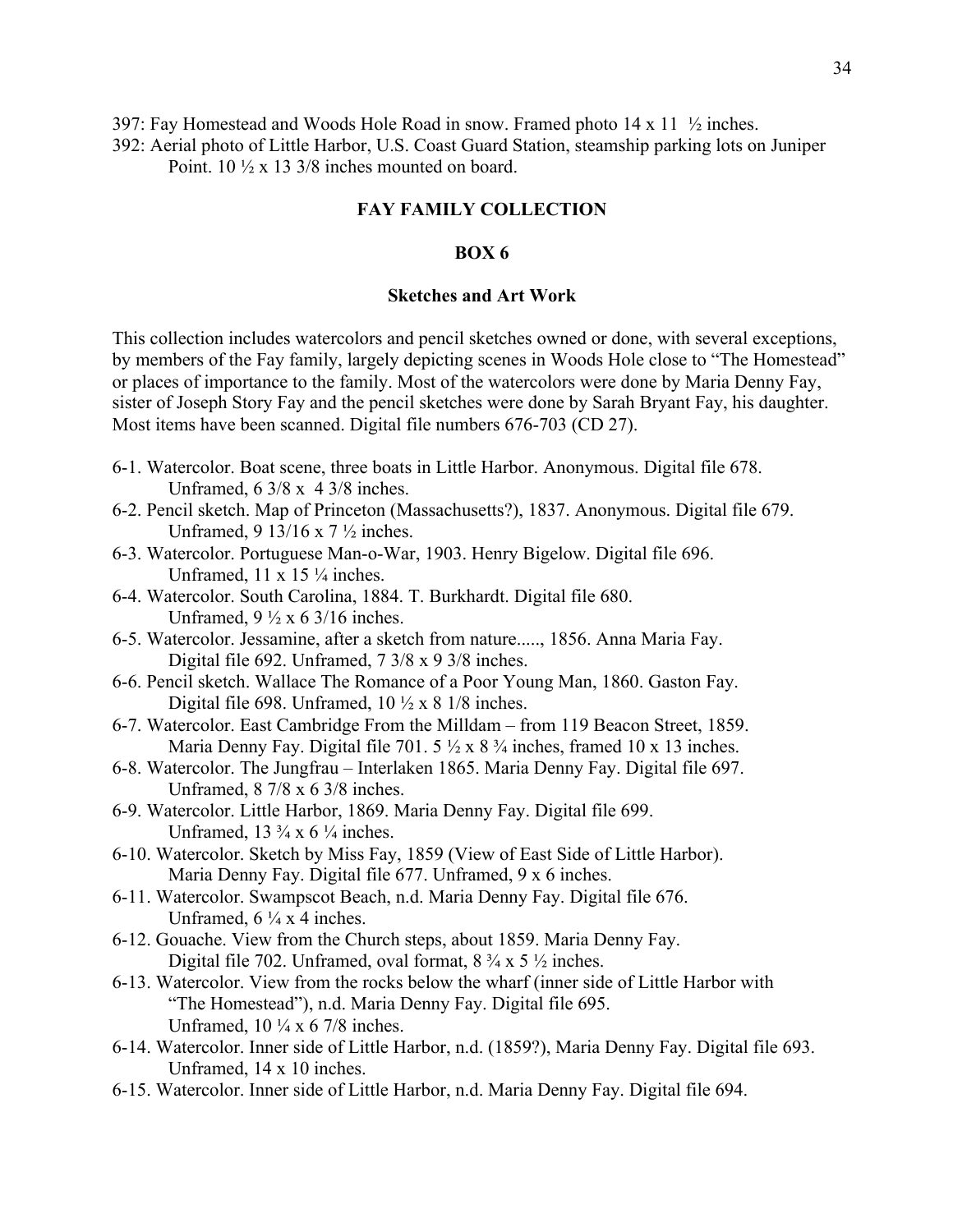Unframed,  $8 \times 5 \frac{1}{2}$  inches.

- 6-16. Watercolor. Woods Hole, Church of the Messiah (from across Little Harbor), c. 1854-1859. Maria Denny Fay.  $5\frac{1}{2} \times 8$  inches, framed 14 x 12 inches.
- 6-17. Gouache. Woods Hole Parker's Point seen from the Church of the Messiah, c. 1859. Maria Denny Fay.  $6\frac{3}{4} \times 9\frac{3}{4}$  inches, framed 15 x 13 inches.
- 6-18. Pencil sketch. August '86 View from the Piazza (two views of Little Harbor), 1886. Sarah Bryant Fay. Digital file 686. Unframed, 10 7/8 x 7 ¼ inches.
- 6-19. Pencil sketch. The barn from the hill Sept 26 (no year). Sarah Bryant Fay. Digital file 681. Unframed, 10 7/8 x 7  $\frac{1}{4}$  inches.
- 6-20. Pencil sketch. The church from near Uncle Tom's, n.d. Sarah Bryant Fay. Digital file 690. Unframed, 10 7/8 x 7 ¼ inches.
- 6-21. Pencil sketch. Long Neck Weepeckets New Bedford, from the hill Sept 23 (no year) (view across Buzzards Bay from Woods Hole). Sarah Bryant Fay. Digital file 682. Unframed, 10 7/8 x 7 ¼ inches. Unframed, 10 7/8 x 7 ¼ inches.
- 6-22. Pencil sketch. Parker's Point beach, n.d.. Sarah Bryant Fay. Digital file 688. Unframed, 10 7/8 x 7 ¼ inches.
- 6-23. Pencil sketch. View of the bank in front of the house, n.d. Sarah Bryant Fay. Digital file 687. Unframed, 10 7/8 x 7 ¼ inches.
- 6-24. Pencil sketch. View from the Piazza Oct 13 (no year). Sarah Bryant Fay. Digital file 684. Unframed, 10 7/8 x 7 ¼ inches.
- 6-25. Pencil sketch. View of the wrecks from near the red buoy, n.d. Sarah Bryant Fay. Digital file 685. Unframed, 10 7/8 x 7  $\frac{1}{4}$  inches.
- 6-26. Pencil sketch. Untitled; view of the west side of Little Harbor, n.d. Sarah Bryant Fay. Digital file 683.
- 6-27. Pencil sketch. Untitled, view of the southwest side of Little Harbor, n.d. Sarah Bryant Fay. Digital file 691. Unframed, 10 7/8 x 7  $\frac{1}{4}$  inches.

### **FAY FAMILY COLLECTION BOX 6A**

### **Two sketch-books, with pencil drawings of (possibly) Sarah Bryant Fay**

### **FAY FAMILY COLLECTION**

#### **BOX 7**

#### **H.H. Fay Deed Book – Copies of Deeds, Wills, Bequests**

Items in this book are typewritten copies of deeds, wills, bequests for land, properties, mortgages, stocks, bonds conveyed to the children of Joseph S. Fay in Boston and other areas in Massachusetts, as well as Falmouth and Woods Hole, Massachusetts.

Box includes a summary database-index for the above deed book, done in Excel 2010.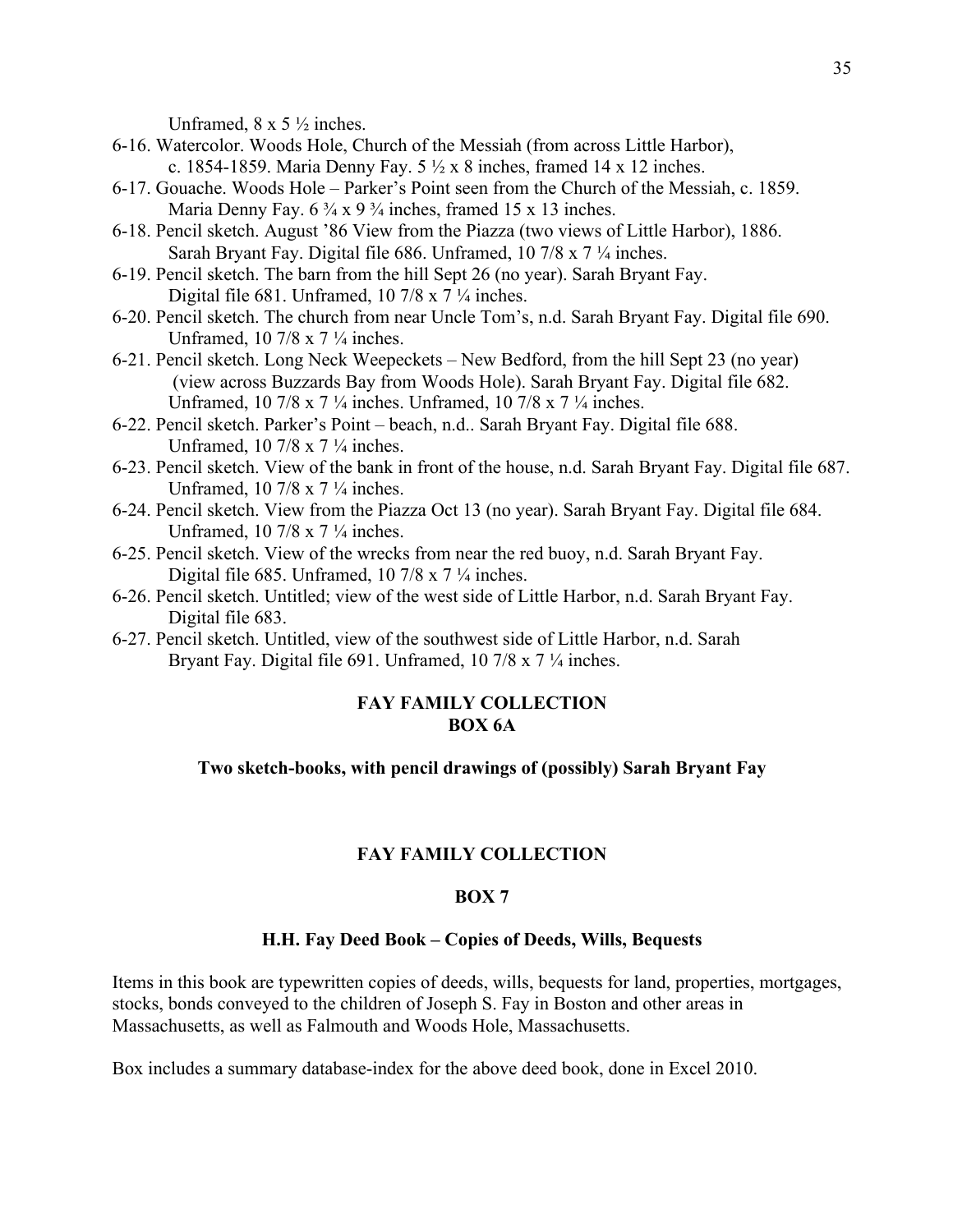### **BOX 7A**

### **H.H. Fay Land Court Plan Book**

The legal sized notebook contains mostly positive black and white copies of blueprints as well as blueprints filed and registered with the Land Court of Massachusetts in Boston for properties owned by the heirs of Joseph S. Fay: H.H. Fay, Sarah B. Fay and Joseph S. Fay, Jr. There are also several blueprints of "The Homestead" property done by George W. Griffin, Surveyor, with marking for water service to "The Homestead" and Rose Garden facilities, 1937. A list of the cost of such water service for 1937 is included.

### *Many of the plots are very fragile, falling apart where they were folded. Copying is not recommended.*

Section 1: "Nobska."

- Land Court Plans numbered **6698** *The area plotted is along Vineyard Sound and includes the Fay Road lots (Fay Road did not exist at the time).*

Section 2: "Homestead."

- Land Court Plans numbered **7064A and B**

*Fay "Homestead" (or currently Challenger House, WHOI, 569 Woods Hole Road), also lots around the edge of the main Homestead area when sold off.*

### Section 3: "Gansett-Woods Hole Golf Club."

- Land Court Plans numbered **7037A and B** *Lots sold off north of Golf Club: the "Larches Lot" (Webster Woods) and Caddie Camp Area.*

- Land Court Plans numbered **6125** *Gansett lots north northwest of Quissett Avenue with annotations of purchasers, including MBL, Golf Club and Gansett Trust.*

Section 4: "E.E. Fay"

- Land Court Plans numbered **6698F** *Fay Road area*

Section 5: "Oyster Pond"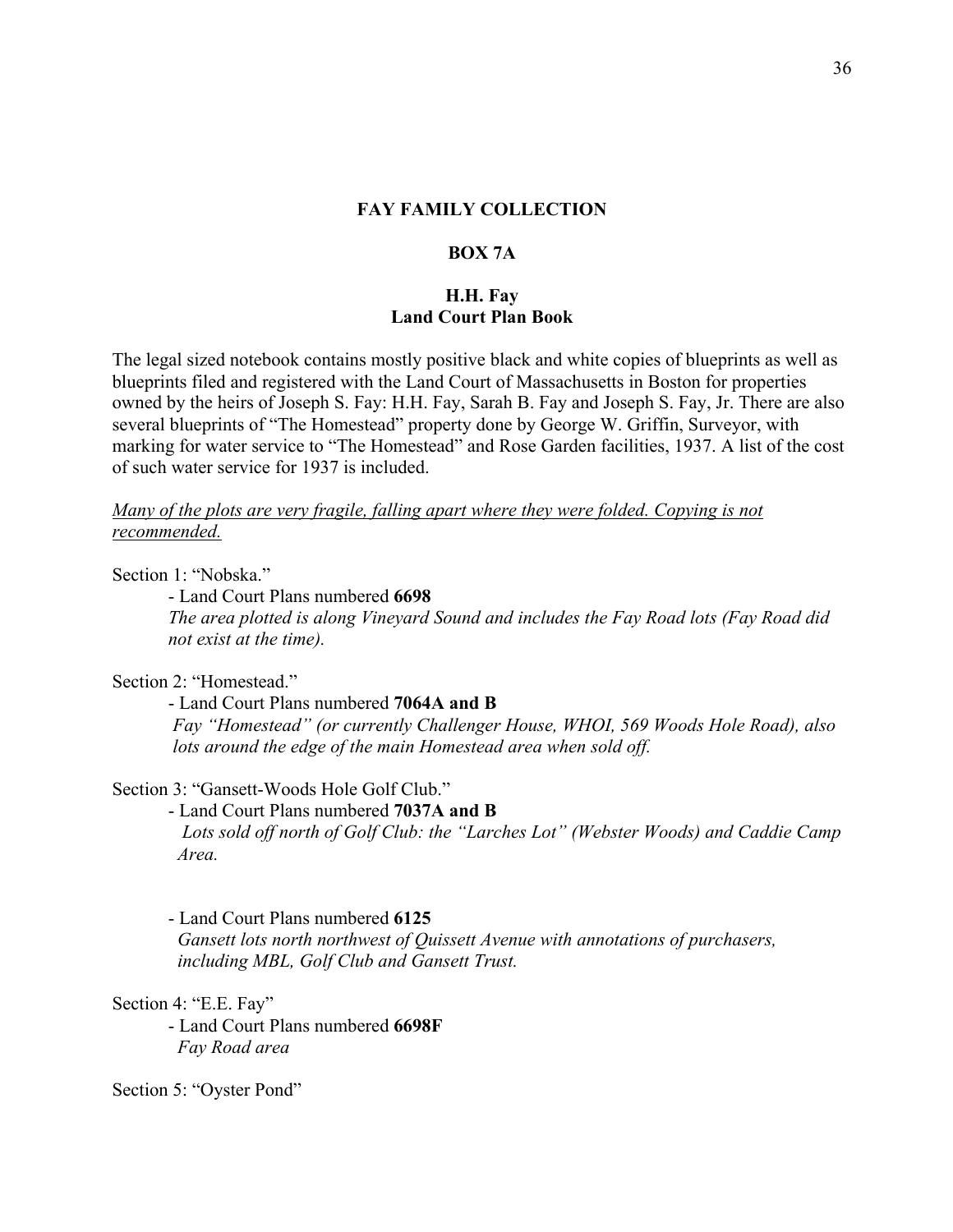- Land Court Plans numbered **6363** *Oyster Pond Road, Ransom Road, Fells Road area*

### Section 6: "Nantucket"

- Land Court Plans numbered 6283 *see H.H. Fay Deed Book for land holdings in Nantucket*

Section 7: "Fay Farm" – "Bay Shore"

- Land Court Plans numbered **6531** - also plot of farm buildings by John Wray (dairy farmer) *The Moors (after 1924)*

*-* Bay Shore lots (Land Court Plans numbered **5985)** *Woods Hole: Gosnold, Spencer Baird, Gardiner Road, etc.*

### **FAY FAMILY COLLECTION**

#### **BOX 8**

#### **Fay Genealogy**

Printouts of trees and genealogy reports from Family Tree Maker for the Fay family. Material is based on a fan chart donated by the family as well as information for 20<sup>th</sup> century family members supplied by descendents of Joseph S. Fay. Period covered is 1754 to date. Old copy of handwritten chart going back to 495 A.D. has not been included in the information.

- 8-1. Fay Family Collection: Genealogy. Family Tree Maker genealogy report "Descendents of Jonathan Fay" with box chart. This folder contains the most up to date information.
- 8-2. Fay Family Collection: Genealogy. Miscellaneous reports, correspondence and information
- 8-3. Fay Family Collection: Genealogy. Family Tree Maker genealogy report "Descendents of Walter Clay Davis" (married to Joanna Lillie Fay) with additional material on Joanna (Johanna) Lillie Fay Shankle
- 8-4. Fay Family Collection: Genealogy. 2002 Correspondence and Research.
- 8-5. Fay Family Collection: Genealogy. Family Tree Maker genealogy report (list format), 1999.
- 8-6. Fay Family Collection: Genealogy. Cleaveland line, Sarah Smith Bryant, wife of Joseph Story Fay. Donated by E. Frances Shepherd.
- 8-7. Fay Family Collection: Genealogy. Reprint. "Records By Rev. John Smith, D.D., of Hanover, N.H." Communicated by William Sohier Bryant, A.M., M.D. Reprinted from the *New England Historical and Genealogical Register* for April, 1916. Boston 1916. Xerox copy – reprint belonged to Sarah Bryant Fay.
- 8-8. Fay Family Collection: Genealogy. Dabney genealogy, copied from book on the Dabneys in the Azores (Falal).
- 8-9. Fay Family Collection: Genealogy. Xerox copy of genealogy (handwritten) chart owned by many of the Fay descendents which traces ancestry back to 495A.D.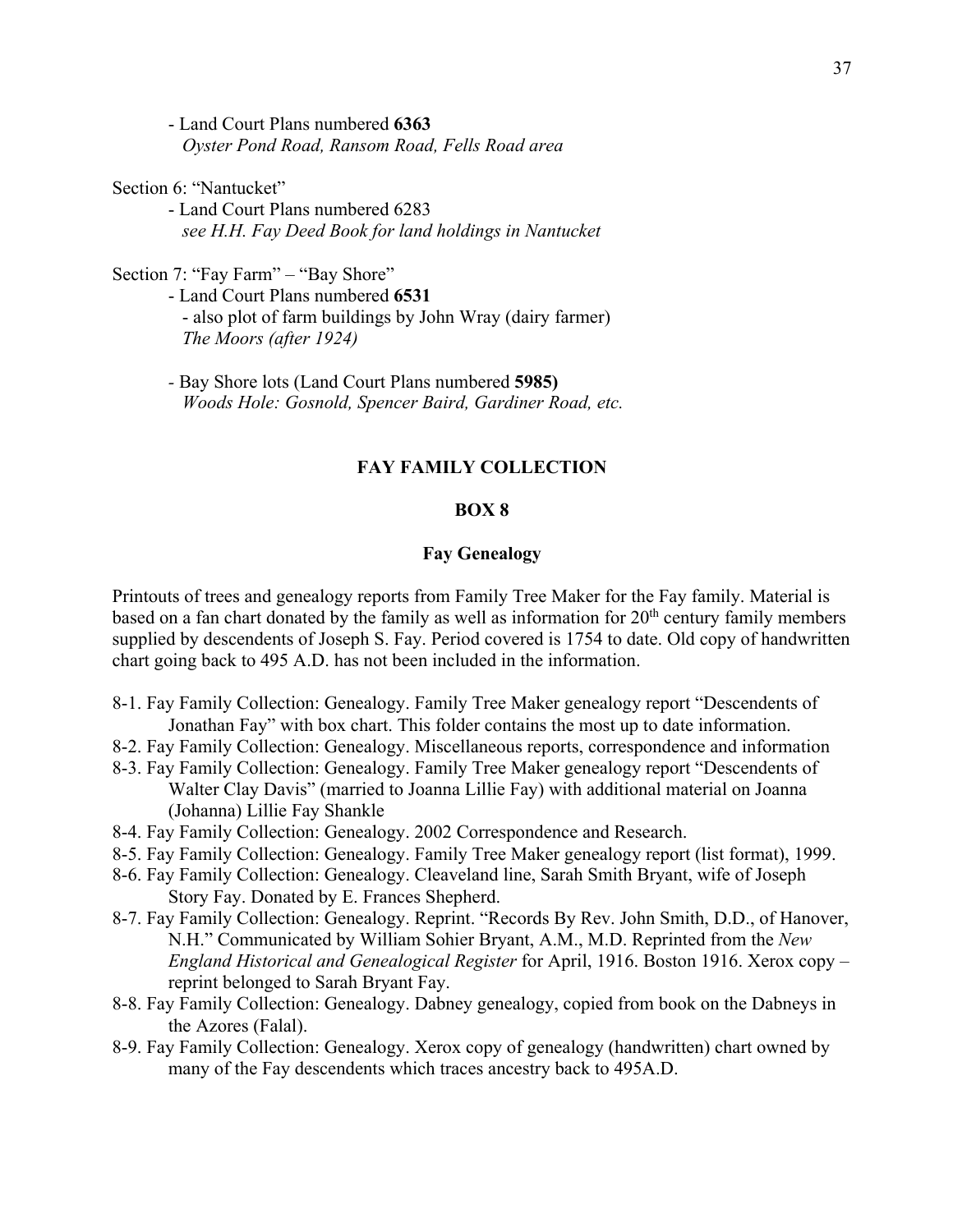#### **BOX 9**

#### **Sarah Bryant Fay Photo Album**

Sarah Bryant Fay was a talented amateur photographer. She used a Brownie box camera as well as a panoramic camera to take photos of the rapidly changing scene in late  $19<sup>th</sup>$  century and early  $20<sup>th</sup>$ century Woods Hole, Massachusetts. Most of the scenes are of the main road in front of the Fay family home "The Homestead" as well as Little Harbor on the other side of the road. She recorded major changes in the nearby village as roads were widened and houses demolished in 1902-1903. Her record of these changes is invaluable to the history of the village. There are also many photos of catboat races which took place in Little Harbor and many photos of her beloved rose garden. Some of these photos are duplicated in the main photo collection (Box 5). All photos in the album have been scanned. Digital files 3132-3256 (CD 52).

#### **FAY FAMILY COLLECTION**

#### **BOX 10**

### **Miss Elizabeth Fay Collection 98-30**

Elizabeth Spooner Fay (1925-1998) was the daughter of H.H. Fay, Jr. and greatgranddaughter of Joseph S. Fay. Miss Fay was very active in the Woods Hole Historical Collection's early years as well as active in the Church of the Messiah. She gave the Collection many items which are now important parts of the Fay Family Collection, including the Sarah B. Fay Photo Album. This collection of items was given to the Collection upon her death in 1998.

A folder containing loose photographs includes many photos which are duplicate prints of items in the Photographs collection (Box 6) as well as the Sarah B. Fay Photo Album (Box 9), taken by Sarah. B. Fay. There is a photo album with copies of original prints from Sarah B. Fay and color photos of the same scene taken by Miss Fay in the late 20<sup>th</sup> century ("Then and Now"), all accompanied by handwritten captions.

Two notebooks of Steering Committee minutes from the Woods Hole Historical Collection contain minutes from 1974-1980 and 1981-1982.

#### **BOX 11**

#### **FAMILY BIBLE**

Donated by Elizabeth Fay, 1974.

*The Holy Bible* Containing The Old and New Testaments. Oxford, Printed at the University Press, 1847.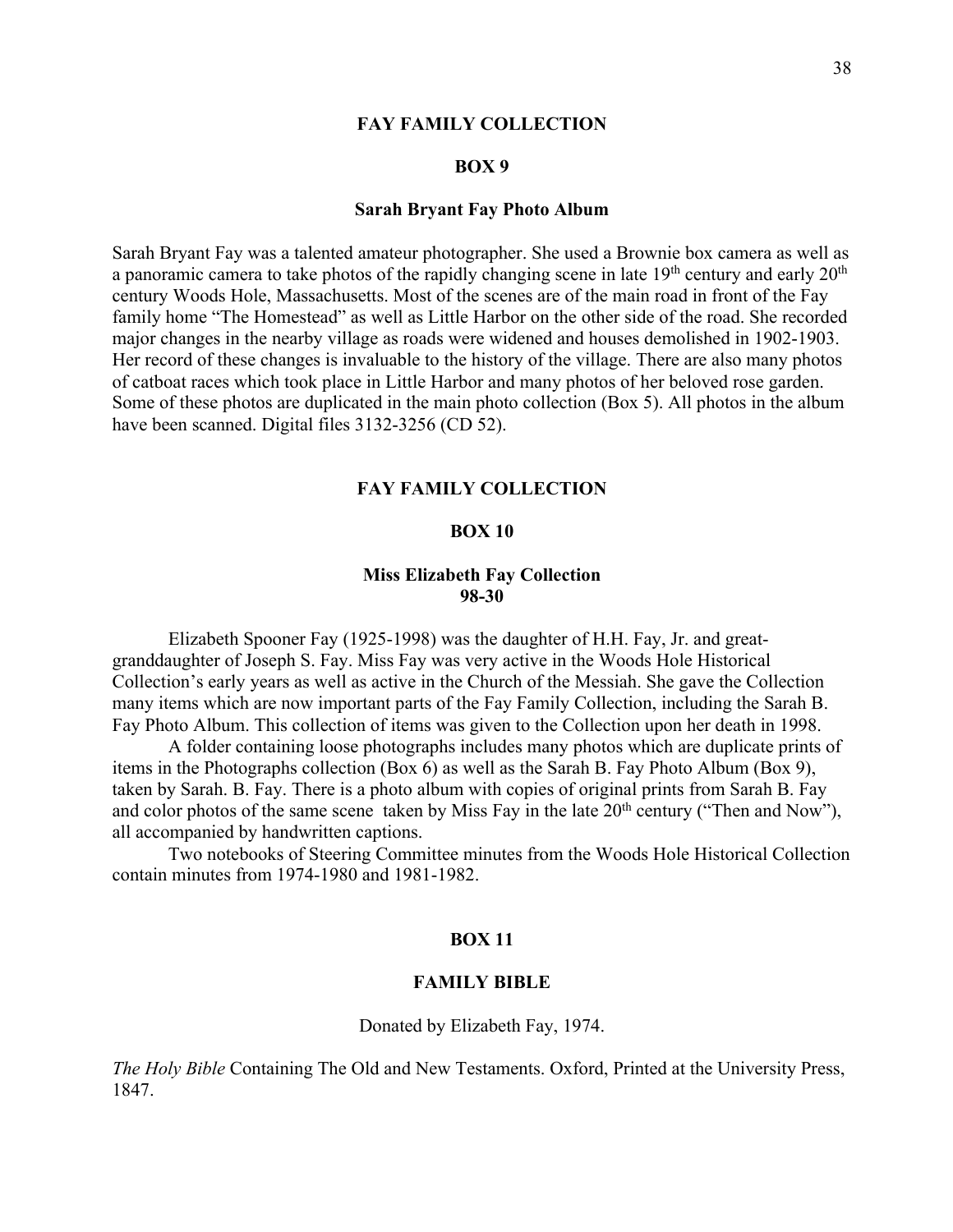Inscribed on fly-leaf: Jos. S. Fay from his wife Sarah, 1850.

On following page: Joseph S. Fay and Sarah S. Fay took possession of their domicile at Woods Hole Mass. July 12 1851 – Their prayer is that God may bless them in their new residence, giving them grateful and contented hearts – and useful  $\&$  happy lives, the true preparation through Christ for a peaceful death. –

### **FAY-MIXTER FAMILY PHOTO ALBUMS Accession Number 2010-15 9 BOXES (Boxes 12-20)**

These photo albums were donated to WHHC in 2010 by Dr. Elizabeth Gardner, a Mixter descendent. She has scanned many of the photos and they are available in digital form on CDs, also filed in the Fay Family Collection, Box 5 (Photographs).

Many of the photos are of people at the Fay estate – "Nobska" (at Nobska Point, Woods Hole). The Fay house called the Yellow House (later called "Rose Cottage") on Fay Road is seen in the 1900-1906 album. There are many garden photos in both the 1900-1906 and 1901-1905 albums as well as most of the others: detailed views of the gardens around "Nobska", with roses, larkspurs, etc.. The albums from this period also show tennis matches held at the Olney estate in Falmouth. Designed by Boston architects Peabody & Stearns, as was "Nobska", its historic location is at the corner of Mill Road and Surf Drive in Falmouth, where the large parking lot is; it was demolished in the 1938 Hurricane.

In 1905 the family took an extended trip to Europe.

The 1906 - 1907 album shows Woods Hole and Islesboro, Maine as well as Bar Harbor and Acadia National Park.

The 1907-1908-1909 album shows photos of winter trips to Thomasville (Georgia?); summer in Woods Hole; Islesboro, Maine; Intervale, New Hampshire; and Savannah, Georgia where grandfather Joseph Story Fay worked as a cotton broker for many years before the Civil War. There was another trip to Europe in 1909 and in early 1910 they returned to Thomasville for fox hunting.

In the 1911-1917 album there were trips to Hot Springs, West Virginia, a wedding in New York and the birth of Charles Mixter in August 1912. In 1913 there were photos of camping and canoeing, small Mixter children and another wedding in 1914. The ancestral village of the Mixter family, Hardwick, Massachusetts was photographed in 1916 with its many beautiful large Greek Revival houses, one owned by the Mixter family. Then there was a return to Thomasville for winter hunting and another wedding.

The 1920-1923 album has many photos of Hardwick, as well as Swampscott and some travel photos.

The 1924 album has photos of traveling to Virginia and Florida, many photos of the Mixter houses in Hardwick and also Swampscott (Massachusetts north shore) and Nantucket.

The 1933-1938 album is largely photos of Hardwick, a flood at Ware (next town) in 1936, photos of Dorothy Mixter and husband on their 25th (Silver) anniversary (she is wearing her original wedding dress), September 21, 1936. There was a huge party on the lawn at the Hardwick house. Another visit to Thomasville is shown.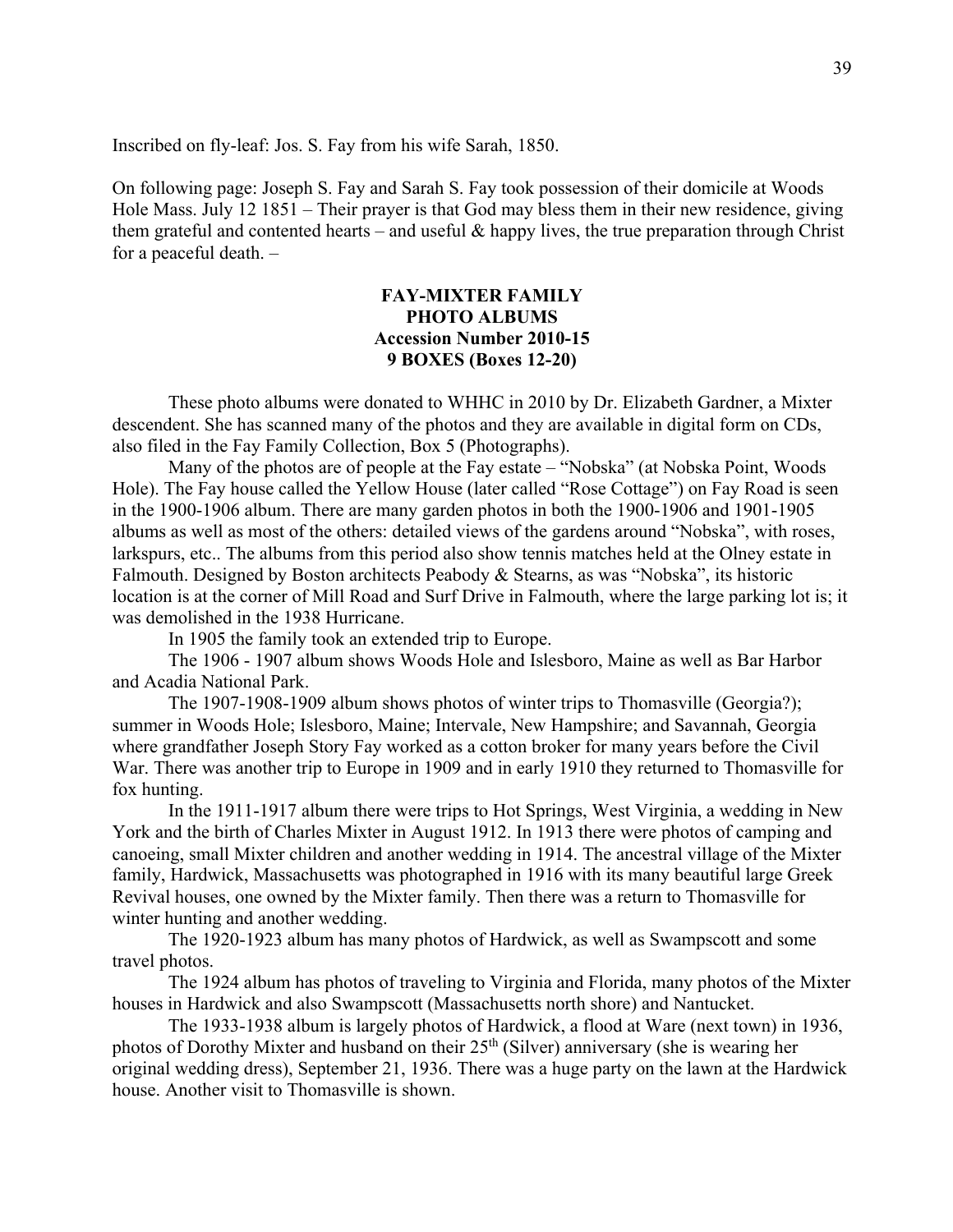ALBUM 1896-1898

ALBUM 1900-1906

ALBUM 1901-1905

ALBUM 1906-1907

ALBUM 1907-1910

ALBUM 1911-1917

ALBUM 1920-1923

ALBUM 1924

ALBUM 1933-1938

### **FAY FAMILY COLLECTION**

### **BOX 21**

### **Elizabeth Eliot Spooner Fay Garden Plans for Nobska Accession Number 2011-17 (from Fay Dabney)**

#### **BOX 23**

### **Garden Photos of Nobska Accession Number 2014-8 (from Fay Dabney)**

Three gray album pages, loose, dated 1907, of garden Album with black paper, titled "Nobska" with poem on title page (cover missing). *Album's black paper is crumbling.* Print-out of poem's full text. *Photos of garden may be by Sarah Bryant Fay; some images were done with a panoramic camera.*

### **FAY FAMILY COLLECTION**

# **BOX 22**

**And JOSEPH STORY FAY DOCUMENT BOX OVERSIZED PHOTOS Accession Number 2013-10**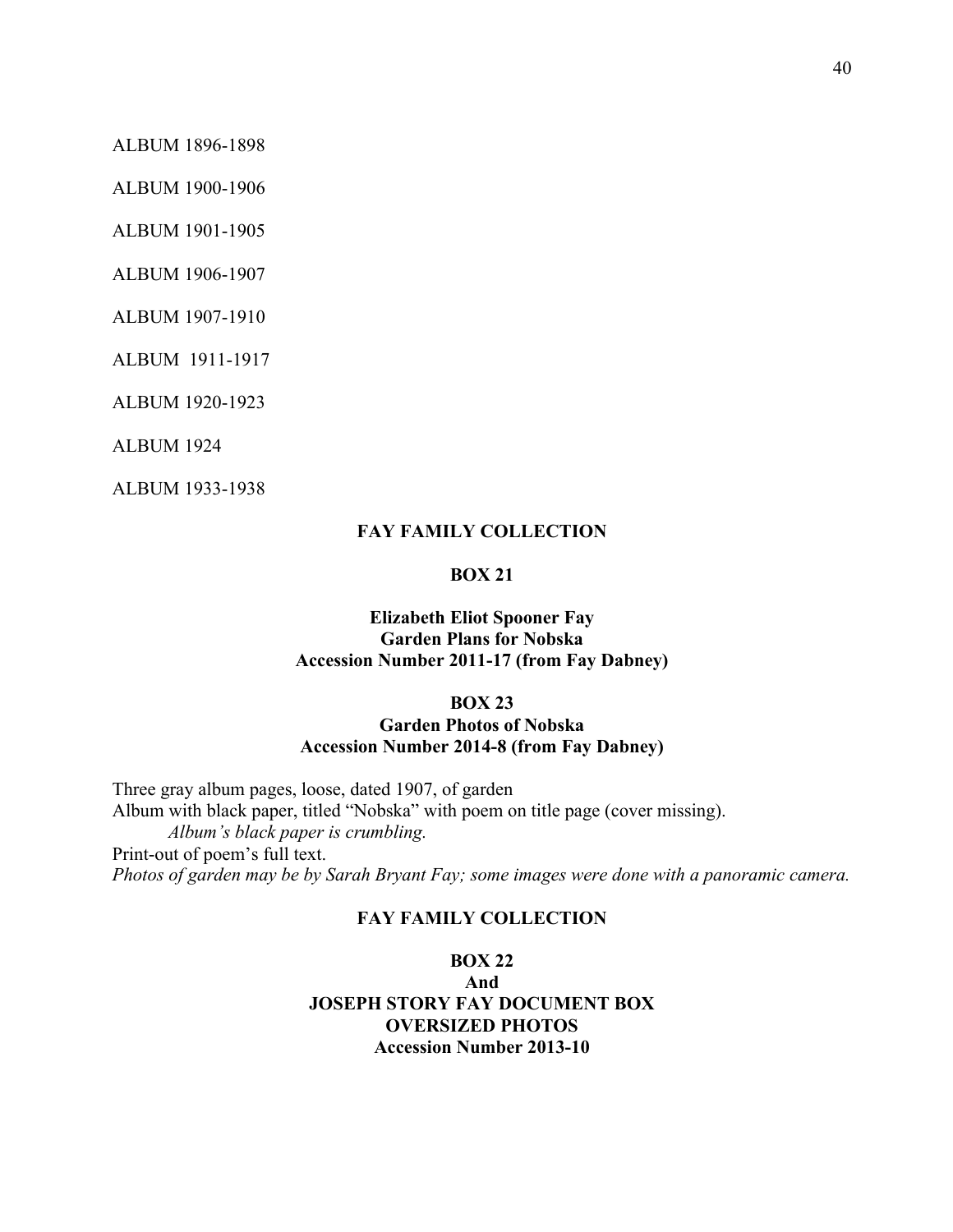### **Dr. Elizabeth Gardner donation of Fay ephemera and photos, plus wooden document box., August 15, 2013.**

- Document box, said to belong to Joseph Story Fay for his use during travel: Wooden box, painted black on exterior, lined with cedar, includes divided tray inside. Bronze lock without key in center. Brass handles on each end. Dimensions: 18 inches long x 11 ¾ deep, 9 inches high. *Stored in Granny's Attic.*
- 22-1. Newspaper. Boston *Gazette*, June 15, 1812. Handwritten note at top: "Herein will be found advertisement of the copartnership of Bryant & Sturgis." On back page.
- 22-2. Ledger. Sales Book, no date, with handwritten entries in alphabetical order on alphabetized tab pages. *May be from Fay's work at Stanton Nichols in the 1820s.*
- 22-3. Early ephemera.
	- a. Text of address given by Daniel Webster in Concord, NH, July 4, 1806.
	- b. Pamphlet. Poor Richards Almanac, 1851.
	- c. Page from *The Star*, 1869.
- 22-4. Flag or banner fragments, labeled "used in War of 1860".
- 22-5. Clippings. *The following were most likely clipped by Joseph Story Fay*.
	- a. "Diary of events for December 1862", newspaper unknown
	- b. "John G. Whittier and Mr. Everett.", newspaper unknown.
	- c. "Letter from General Sherman His Views on Reconstruction."
	- d. "General Sherman On The Late War", 1864.
- 22-6. Published letter from Joseph Story Fay to Hon. Lorenzo Sabine, Secretary of the Boston Board of Trade, November 11, 1864. Two copies.
- 22-7. Newspaper. Savannah *Republican*, April 13, 1865.
- 22-8. Episcopal Church Sunday school newsletters.
	- a. Newsletter. "The Young Christian Soldier" (newsletter Domestic missions, Protestant Episcopal Church, March 1868, New York).
	- b. Newsletter. "The Youths' Companion", Boston, October 8, 1868.
	- c. Newsletter. "Sunday School Gazette", Boston, February 1, 1869.
- 22-8a. Newsletter. "The Youths' Companion", Boston February 25, 1869 (oversized).
- 22-9. Handwritten poem and letters, 1822 and n.d.
	- a. Handwritten poem, "Savannah's Farewell curse", 1822.

b. Handwritten letter from Cornelius Lyman, n.d. (October 14), from Detroit. Lyman may have been a Bryant relation. Letter labeled "This letter goes with the Silver Cup "C.L. to  $H.B."$ 

c. Letter to an unknown editor about earth closets.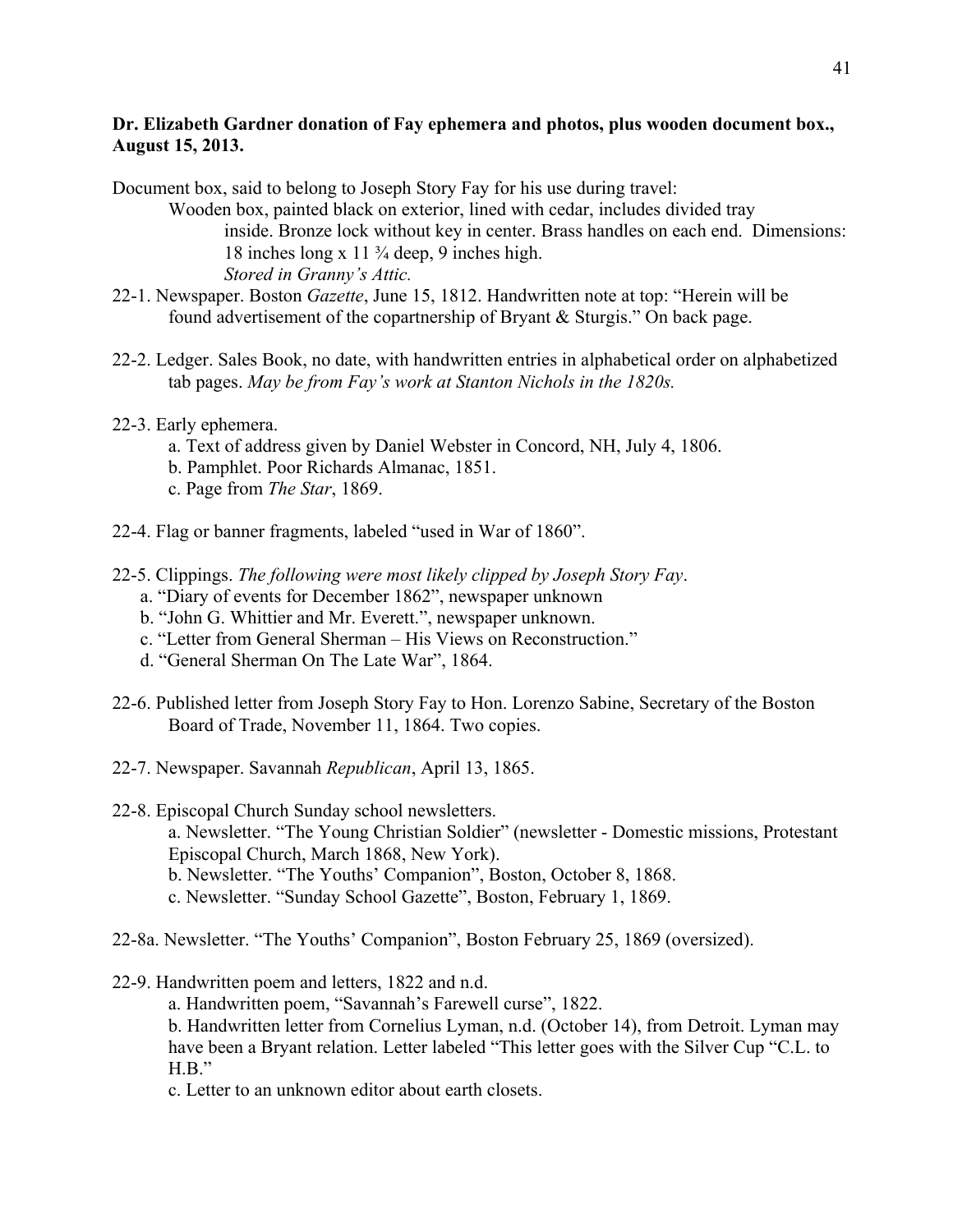- 22-10. Clipping. Marriage ceremony description of the marriage of Elizabeth Elliot Fay to Frederick Lewis Dabney, n.d. (possibly 1890s or early 1900s).
- 22-11. Clipping. Obituary for Mrs. Theodore Thomas (Rose Fay, daughter of Charles Fay, brother of Joseph Story Fay), probably 1929 (dated by the photo of Ford car on reverse side of clipping).

22-12. Cards, Postcards, Letters and ephemera: Woods Hole images and souvenir postcards and tickets.

- a. Fishing boats at stone dock, Little Harbor, Woods Hole. Photo by Fred S. Howard.
- b. Woods Hole Road with trees, view of Little Harbor, labeled "Main Street, Woods Hole, Mass.
- c. "Panoramic" double postcard set (colored) of inner end of Little Harbor.

d. Envelope with colored postcard set: Official Souvenir Mailing Card Pan-American Exposition Co.

e. Envelope with a set of 10 Niagara Falls souvenir postcards

f. Postcard with image of Arc de Triomphe du Carousel, Paris.

g. Card-booklet, "A Merry Christmas and A Happy New Year", with floral art with bird on cover, Japanese images inside. Tied with colored thread.

h. Handwritten letter to Mary from Dorothy Fay with tickets to the World Columbian Exposition, Chicago, 1893.

22-13. Printed artwork in the collection of Sarah Bryant Fay

a. Poem, "With an early rose", with floral artwork as border, published by B.F. Co., Edinburgh.

b. January and February color calendar page with swans and ducks in reeds.

c. July and August color calendar page with grouse.

d. November and December color calendar page with thrushes and snipe (?) eating berries.

22-14. Folder decorated by Sarah Bryant Fay.

Various ephemera enclosed in folder with artwork collected by Sarah B. Fay: seals; etching of Japanese nobles, warriors and professionals; tickets to Horticultural Hall; pattern for needlework; Japanese block print; artwork from biscuits; etc. Enclosed in folder from Hamilton Prints, Boston. Exterior has pencil and watercolor flowers drawn by SBF, with "Sallie Fay Boston" drawn on cover.

- 22-15. "The Mushroom Gatherer," colored engraving. Piece of card stock with it has pencil note: "Cousin Mary Bryant gave me this is 1900. It is very old. She remembers it as a girl."
- 22-16. Miscellany owned by Sarah Bryant Fay. a. Letter from Berea College in Kentucky, April 1927, to Sarah Bryant Fay, about the Fay forest given to Berea College and a request for funding.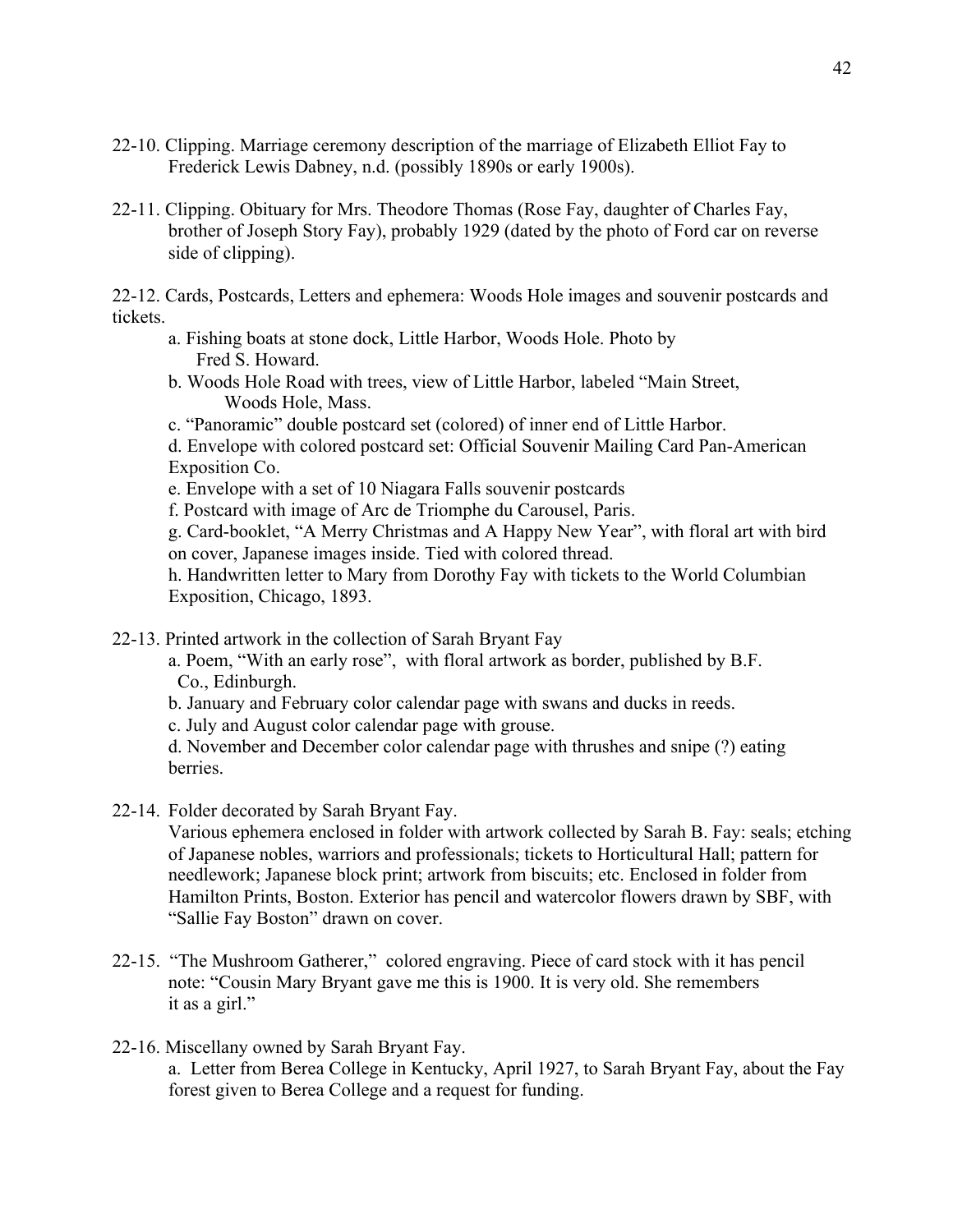- b. Membership certificate from The Audubon Society to Sarah B. Fay, 1886.
- c. "Parlor Amusement For Little Girls", paper furniture drawing-room set.
- 22-17. Three pamphlets.

a. "Personal Influence A Preventative". Reprinted from "The Unitarian Review," July, 1882.

b. Brochure. Funeral service of Sir Henry Irving, 1905, at Westminster Abbey, London.  *(Irving was one of the greatest British actors and directors)*.

c. "Race Betterment". Pamphlet, reprinted from the November 1927 *Welfare Magazine*. Labeled on top: "Compliments of Department of Biology, B--- (?) College, Pwf. Alice W. Wilcox, Chairman."

- 22-18.Stock certificate, Cairo and Vincennes Railroad Company
- 22-19. Miscellaneous ephemera.
	- a .Miscellaneous seals two impressions and a feathered cartouche, oval
	- b. Original Dickinson map of Woods Hole, 1926.
	- c. Clipping from *The Saturday Evening Post* about The New Deal, December 9, 1933.

Photographs (small size) and Walsh Rose catalogs:

*Photos following in Fay Family Collection, Photographs, Box 6.*

- photo of walled rose garden with wicker settee, table and two chairs in corner, 1907, 8 1/8 x 6 1/8 inches.
- photo of walled rose garden with rustic trellis over bench against wall, 1907, 6 x 8 inches.
- photo of Sarah Bryant Fay in her garden. Sepia print in oval brass frame, print 1 15/16 x 3 5/8 inches.

*Walsh Rose catalogs in Walsh Rose Handbooks collection, Box 3A*

- 1907 Walsh rose catalog with inserted rose artwork
- 1911 Walsh rose catalog
- 1915 Walsh rose catalog

#### Photographs from 4 Little Harbor Road (No-na-me), formerly framed

*Stored in custom-made acid-free case on top of Fay Family Collection boxes.*

- Photo of "Nobska" house with wall garden, 1945, 8 15/16 x 5 3/16 inches.
- View of Elizabeth islands and the Hole from lawn and tennis court area at "Nobska", 1945, 8 7/8 x 5 5/16 inches.
- View along the "back beach" (Vineyard Sound side of Nobska point) with Nobska lighthouse, water tower and "Nobska" estate house), n.d.,13 7/8 x 8 5/8 inches, mounted on cardboard. Sepia toned photo.
- Two b/w copy photos of Baldwin Coolidge series of photos of inner end of Little Harbor including U.S. Lighthouse Service dock with schooner and sidewheeler, and inner end of Harbor. Taken August 20, 1896. Coolidge number 7940. Mounted in series to make "panorama",  $8\frac{5}{8} \times 7\frac{1}{2}$  inches,  $8\frac{1}{2} \times 7\frac{1}{2}$  inches.